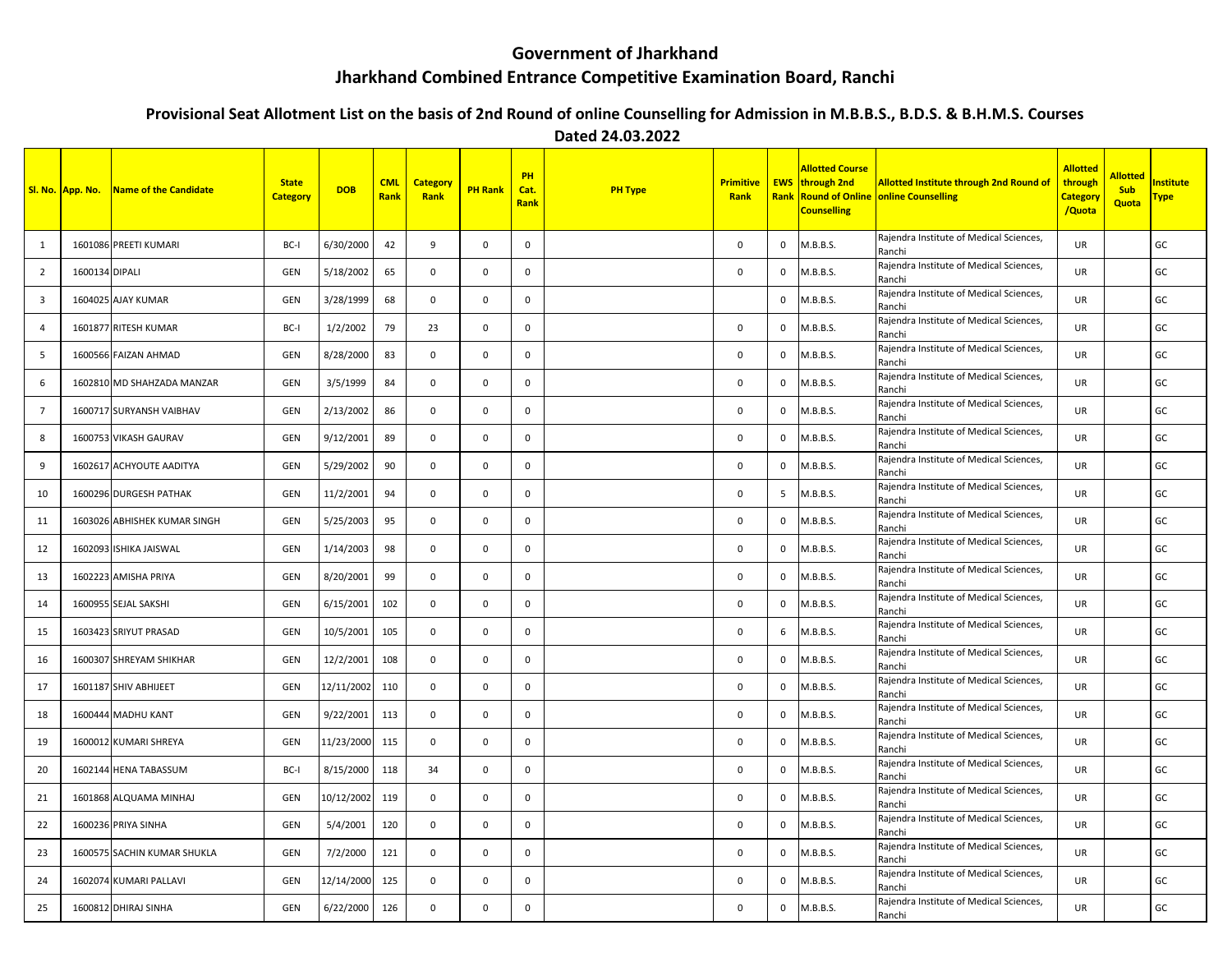|    | Sl. No. App. No. | Name of the Candidate         | <b>State</b><br><b>Category</b> | <b>DOB</b> | <b>CML</b><br>Rank | <b>Category</b><br>Rank | <b>PH Rank</b> | PH<br>Cat.<br>Rank | <b>PH Type</b> | <b>Primitive</b><br>Rank |              | <b>Allotted Course</b><br><b>EWS</b> through 2nd<br><b>Counselling</b> | <b>Allotted Institute through 2nd Round of</b><br><b>Rank Round of Online online Counselling</b> | <b>Allotted</b><br>through<br><b>Category</b><br>/Quota | <b>Allotted</b><br><b>Sub</b><br><b>Quota</b> | <b>nstitute</b><br><u> Fype</u> |
|----|------------------|-------------------------------|---------------------------------|------------|--------------------|-------------------------|----------------|--------------------|----------------|--------------------------|--------------|------------------------------------------------------------------------|--------------------------------------------------------------------------------------------------|---------------------------------------------------------|-----------------------------------------------|---------------------------------|
| 26 |                  | 1602988 RAVI SHANKAR BHAGAT   | BC-II                           | 1/4/2000   | 132                | 19                      | $\mathbf 0$    | $\mathbf 0$        |                | 0                        | $\mathbf{0}$ | M.B.B.S.                                                               | Rajendra Institute of Medical Sciences,<br>Ranchi                                                | <b>UR</b>                                               |                                               | GC                              |
| 27 |                  | 1600244 VAIBHAV KUMAR         | GEN                             | 10/11/2001 | 141                | $\mathbf{0}$            | $\mathbf 0$    | $\mathbf{0}$       |                | $\mathbf 0$              | $\mathbf{0}$ | M.B.B.S.                                                               | Mahatma Gandhi Memorial Medical<br>College, Jamshedpur                                           | <b>UR</b>                                               |                                               | GC                              |
| 28 |                  | 1602037 BIRENDRA KUMAR PANDEY | GEN                             | 9/22/2001  | 150                | $\mathbf 0$             | $\mathbf 0$    | $\mathbf 0$        |                | 0                        | $\mathbf{0}$ | M.B.B.S.                                                               | Mahatma Gandhi Memorial Medical<br>College, Jamshedpur                                           | UR.                                                     |                                               | GC                              |
| 29 |                  | 1601928 ABHIMANYU KUMAR JHA   | GEN                             | 6/3/2001   | 151                | $\mathbf{0}$            | $\mathbf 0$    | $\mathbf{0}$       |                | $\mathbf 0$              | $\mathbf 0$  | M.B.B.S.                                                               | Mahatma Gandhi Memorial Medical<br>College, Jamshedpur                                           | <b>UR</b>                                               |                                               | GC                              |
| 30 |                  | 1601292 AADIL AHMAD           | GEN                             | 12/12/2002 | 154                | $\mathbf{0}$            | $\mathbf 0$    | $\mathbf 0$        |                | 0                        | $\mathbf 0$  | M.B.B.S.                                                               | Mahatma Gandhi Memorial Medical<br>College, Jamshedpur                                           | <b>UR</b>                                               |                                               | GC                              |
| 31 |                  | 1600528 ALFIA AKHTAR          | GEN                             | 9/6/2002   | 159                | $\mathbf 0$             | $\mathbf 0$    | $\mathbf 0$        |                | 0                        | $\mathbf 0$  | M.B.B.S.                                                               | Mahatma Gandhi Memorial Medical<br>College, Jamshedpur                                           | <b>UR</b>                                               |                                               | GC                              |
| 32 |                  | 1601778 SOHANA EZAR           | BC-II                           | 2/10/2002  | 160                | 26                      | $\mathbf 0$    | $\mathbf 0$        |                | 0                        | 0            | M.B.B.S.                                                               | Mahatma Gandhi Memorial Medical<br>College, Jamshedpur                                           | <b>UR</b>                                               |                                               | GC                              |
| 33 |                  | 1601572 NAHID PARWEEN         | GEN                             | 9/17/2000  | 163                | $\mathbf{0}$            | $\mathbf 0$    | $\mathbf 0$        |                | 0                        | $\mathbf{0}$ | M.B.B.S.                                                               | Mahatma Gandhi Memorial Medical<br>College, Jamshedpur                                           | <b>UR</b>                                               |                                               | GC                              |
| 34 |                  | 1601261 RIYA SINGH            | GEN                             | 3/9/2003   | 169                | $\mathbf{0}$            | $\mathbf 0$    | $\mathbf 0$        |                | 0                        | $\mathbf{0}$ | M.B.B.S.                                                               | Mahatma Gandhi Memorial Medical<br>College, Jamshedpur                                           | <b>UR</b>                                               |                                               | GC                              |
| 35 |                  | 1601801 SHOBHIT BHADANI       | GEN                             | 10/13/2001 | 173                | $\mathbf{0}$            | $\mathbf 0$    | $\mathbf 0$        |                | 0                        | 0            | M.B.B.S.                                                               | Mahatma Gandhi Memorial Medical<br>College, Jamshedpur                                           | <b>UR</b>                                               |                                               | GC                              |
| 36 |                  | 1603596 SANKRITYA PRIYA       | BC-I                            | 7/12/2003  | 174                | 44                      | $\mathbf{0}$   | $\mathbf 0$        |                | 0                        | $\mathbf{0}$ | M.B.B.S.                                                               | Mahatma Gandhi Memorial Medical<br>College, Jamshedpur                                           | <b>UR</b>                                               |                                               | GC                              |
| 37 |                  | 1600704 GAUTAM KUMAR          | BC-II                           | 3/10/2001  | 176                | 30                      | $\mathbf{0}$   | $\mathbf 0$        |                | $\mathsf 0$              | $\mathbf{0}$ | M.B.B.S.                                                               | Mahatma Gandhi Memorial Medical<br>College, Jamshedpur                                           | <b>UR</b>                                               |                                               | GC                              |
| 38 |                  | 1600633 MD KAMRAN             | GEN                             | 10/8/2000  | 178                | $\mathbf{0}$            | $\mathbf 0$    | $\mathbf 0$        |                | 0                        | $\mathbf{0}$ | M.B.B.S.                                                               | Mahatma Gandhi Memorial Medical<br>College, Jamshedpur                                           | <b>UR</b>                                               |                                               | GC                              |
| 39 |                  | 1600355 MAYANK KUMAR SINGH    | <b>GEN</b>                      | 2/17/2002  | 183                | $\mathbf{0}$            | $\mathbf 0$    | $\mathbf 0$        |                | 0                        | $\mathbf{0}$ | M.B.B.S.                                                               | Mahatma Gandhi Memorial Medical<br>College, Jamshedpur                                           | <b>UR</b>                                               |                                               | GC                              |
| 40 |                  | 1601263 KISHORE KUMAR SAHU    | BC-I                            | 11/21/1998 | 186                | 50                      | $\mathbf 0$    | 0                  |                | 0                        | $\mathbf 0$  | M.B.B.S.                                                               | Mahatma Gandhi Memorial Medical<br>College, Jamshedpur                                           | <b>UR</b>                                               |                                               | GC                              |
| 41 |                  | 1601100 ARYA MEHTA            | GEN                             | 4/11/2001  | 189                | $\mathbf{0}$            | $\mathbf 0$    | $\mathbf 0$        |                | 0                        | 0            | M.B.B.S.                                                               | Mahatma Gandhi Memorial Medical<br>College, Jamshedpur                                           | <b>UR</b>                                               |                                               | GC                              |
| 42 |                  | 1602080 MRITYUNJAY KUMAR SAHU | BC-I                            | 4/17/2001  | 190                | 51                      | $\mathbf{0}$   | $\mathbf 0$        |                | $\mathsf 0$              | $\mathbf{0}$ | M.B.B.S.                                                               | Mahatma Gandhi Memorial Medical<br>College, Jamshedpur                                           | <b>UR</b>                                               |                                               | GC                              |
| 43 |                  | 1600230 CHANDAN KUMAR         | BC-II                           | 4/2/2001   | 192                | 32                      | $\mathbf 0$    | $\mathbf 0$        |                | $\mathbf 0$              | 0            | M.B.B.S.                                                               | Mahatma Gandhi Memorial Medical<br>College, Jamshedpur                                           | UR                                                      |                                               | GC                              |
| 44 |                  | 1600009 ARCHITA PRIYANSH      | <b>GEN</b>                      | 11/25/2003 | 196                | $\mathbf 0$             | $\mathbf{0}$   | $\mathbf 0$        |                | $\mathsf 0$              | $\mathbf{0}$ | M.B.B.S.                                                               | Mahatma Gandhi Memorial Medical<br>College, Jamshedpur                                           | <b>UR</b>                                               |                                               | GC                              |
| 45 |                  | 1601613 SAUMYA SHALINI        | GEN                             | 6/2/2002   | 197                | $\mathbf{0}$            | $\mathbf{0}$   | $\mathbf 0$        |                | 0                        | $\mathbf{0}$ | M.B.B.S.                                                               | Shaheed Nirmal Mahto Medical College,<br>Dhanbad                                                 | <b>UR</b>                                               |                                               | GC                              |
| 46 |                  | 1601618 NICKU NILESH          | BC-I                            | 11/20/2001 | 198                | 53                      | $\mathbf 0$    | $\mathbf 0$        |                | $\mathbf 0$              | $\mathbf{0}$ | M.B.B.S.                                                               | Mahatma Gandhi Memorial Medical<br>College, Jamshedpur                                           | <b>UR</b>                                               |                                               | GC                              |
| 47 |                  | 1600769 SANSKAR SINGH         | GEN                             | 5/31/2002  | 199                | $\mathbf 0$             | $\mathbf 0$    | $\mathbf 0$        |                | 0                        | $\mathbf{0}$ | M.B.B.S.                                                               | Mahatma Gandhi Memorial Medical<br>College, Jamshedpur                                           | <b>UR</b>                                               |                                               | GC                              |
| 48 |                  | 1600196 NEHA BARNWAL          | BC-II                           | 7/14/2001  | 200                | 33                      | $\mathbf 0$    | 0                  |                | 0                        | $\mathbf 0$  | M.B.B.S.                                                               | Mahatma Gandhi Memorial Medical<br>College, Jamshedpur                                           | UR                                                      |                                               | ${\sf GC}$                      |
| 49 |                  | 1602497 ANKIT KUMAR MAHTO     | BC-I                            | 6/16/2001  | 201                | 54                      | $\mathbf 0$    | $\mathsf{O}$       |                | $\mathbf 0$              |              | 0 M.B.B.S.                                                             | Mahatma Gandhi Memorial Medical<br>College, Jamshedpur                                           | UR                                                      |                                               | GC                              |
| 50 |                  | 1600605 TUSHAR KUMAR GUPTA    | BC-I                            | 9/10/2003  | 202                | 55                      | $\mathbf 0$    | $\mathbf 0$        |                | $\mathbf 0$              | $\mathsf{O}$ | M.B.B.S.                                                               | Mahatma Gandhi Memorial Medical<br>College, Jamshedpur                                           | UR                                                      |                                               | GC                              |
| 51 |                  | 1601468 ABHISHEK ARYA         | BC-I                            | 5/7/2001   | 203                | 56                      | $\mathbf 0$    | $\mathbf 0$        |                | 0                        |              | 0 M.B.B.S.                                                             | Mahatma Gandhi Memorial Medical<br>College, Jamshedpur                                           | UR                                                      |                                               | GC                              |
| 52 |                  | 1600061 AKSHAY KUMAR          | GEN                             | 11/2/1999  | 205                | $\mathbf 0$             | $\mathbf 0$    | $\mathbf 0$        |                | $\mathbf 0$              | $\mathbf{0}$ | M.B.B.S.                                                               | Shaheed Nirmal Mahto Medical College,<br>Dhanbad                                                 | UR                                                      |                                               | GC                              |
| 53 |                  | 1602077 KUMAR KANISHK         | GEN                             | 6/3/2000   | 206                | $\mathbf 0$             | $\mathbf 0$    | $\mathbf 0$        |                | 0                        |              | 22 M.B.B.S.                                                            | Shaheed Nirmal Mahto Medical College,<br>Dhanbad                                                 | UR                                                      |                                               | GC                              |
| 54 |                  | 1601369 SUKANTI PANDEY        | GEN                             | 6/25/2002  | 207                | $\mathbf 0$             | $\mathbf 0$    | $\mathbf 0$        |                | 0                        | $\mathbf 0$  | M.B.B.S.                                                               | Shaheed Nirmal Mahto Medical College,<br>Dhanbad                                                 | UR                                                      |                                               | GC                              |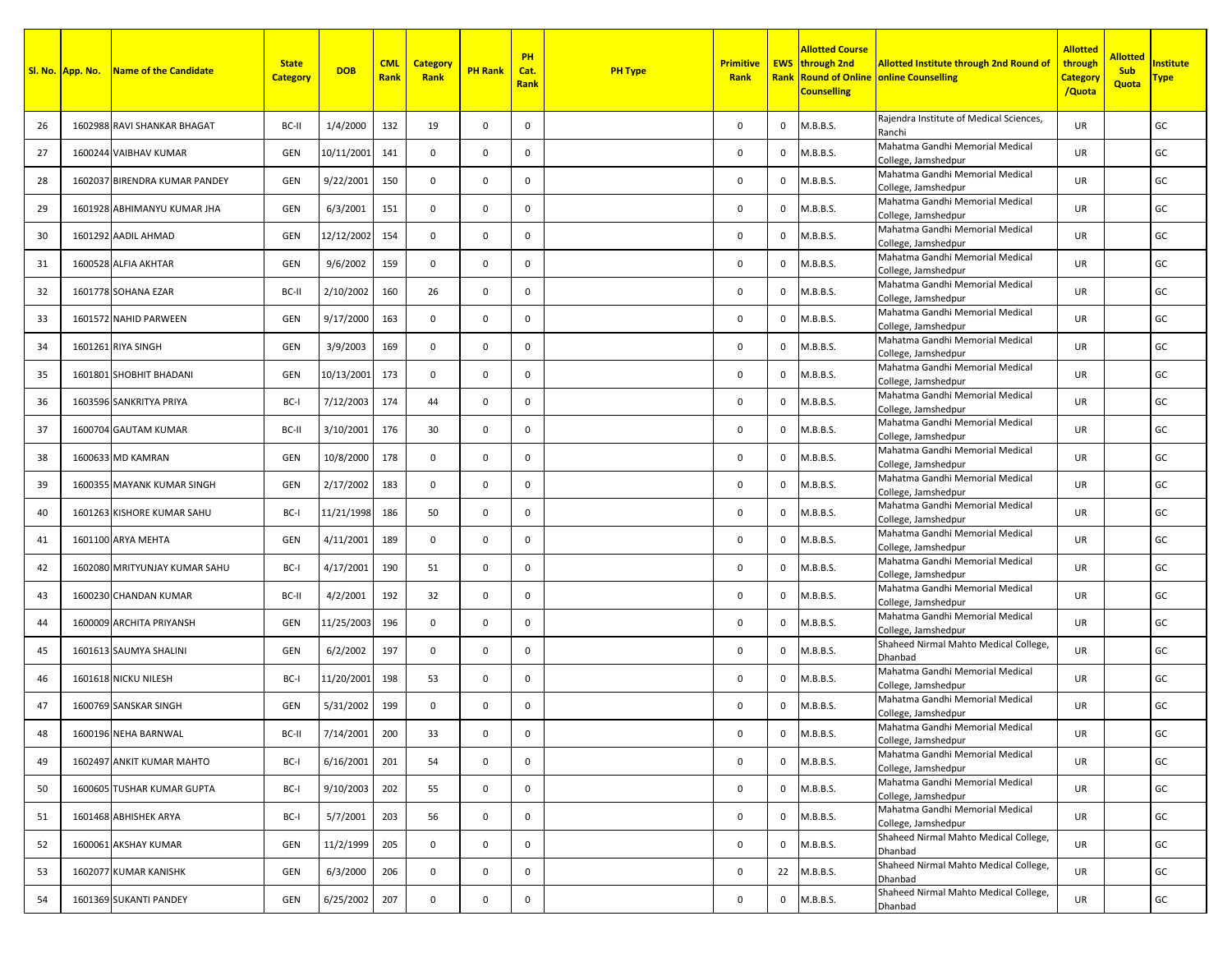|         | Sl. No. App. No. | Name of the Candidate        | <b>State</b><br><b>Category</b> | <b>DOB</b> | <b>CML</b><br>Rank | <b>Category</b><br>Rank | <b>PH Rank</b> | PH<br>Cat.<br><b>Rank</b> | <b>PH Type</b> | <b>Primitive</b><br>Rank |                | <b>Allotted Course</b><br><b>EWS</b> through 2nd<br><b>Counselling</b> | <b>Allotted Institute through 2nd Round of</b><br><b>Rank Round of Online online Counselling</b> | <b>Allotted</b><br>through<br><b>Category</b><br>/Quota | <b>Allotted</b><br><b>Sub</b><br><b>Quota</b> | <b>Institute</b><br><u>Type </u> |
|---------|------------------|------------------------------|---------------------------------|------------|--------------------|-------------------------|----------------|---------------------------|----------------|--------------------------|----------------|------------------------------------------------------------------------|--------------------------------------------------------------------------------------------------|---------------------------------------------------------|-----------------------------------------------|----------------------------------|
| 55      |                  | 1601796 SURAJ KUMAR          | BC-I                            | 9/12/2001  | 208                | 57                      | $\mathbf 0$    | 0                         |                | 0                        | 0              | M.B.B.S.                                                               | Shaheed Nirmal Mahto Medical College,<br>Dhanbad                                                 | <b>UR</b>                                               |                                               | GC                               |
| 56      |                  | 1600685 MUSKAN FLORA         | GEN                             | 11/1/2001  | 210                | $\mathbf{0}$            | $\mathbf 0$    | 0                         |                | 0                        | 0              | M.B.B.S.                                                               | Shaheed Nirmal Mahto Medical College,<br>Dhanbad                                                 | <b>UR</b>                                               |                                               | GC                               |
| 57      |                  | 1601488 MANISHA KUMARI       | BC-I                            | 11/18/2000 | 212                | 58                      | $\mathbf 0$    | $\mathbf 0$               |                | 0                        | 0              | M.B.B.S.                                                               | Shaheed Nirmal Mahto Medical College,<br>Dhanbad                                                 | <b>UR</b>                                               |                                               | GC                               |
| 58      |                  | 1601929 PRAVEEN KUMAR        | BC-II                           | 9/20/2001  | 213                | 34                      | $\mathbf 0$    | $\mathbf 0$               |                | 0                        | 0              | M.B.B.S.                                                               | Mahatma Gandhi Memorial Medical<br>College, Jamshedpur                                           | BC II                                                   |                                               | GC                               |
| 59      |                  | 1601815 CHAMPA MAHATO        | BC-I                            | 6/27/2000  | 214                | 59                      | $\mathbf 0$    | $\mathbf 0$               |                | 0                        | $\mathbf 0$    | M.B.B.S.                                                               | Shaheed Nirmal Mahto Medical College,<br>Dhanbad                                                 | <b>UR</b>                                               |                                               | GC                               |
| 60      |                  | 1602349 SAMA AFRIN           | GEN                             | 4/21/2002  | 215                | $\mathbf 0$             | $\mathbf 0$    | $\mathbf 0$               |                | 0                        | $\mathbf 0$    | M.B.B.S.                                                               | Shaheed Nirmal Mahto Medical College,<br>Dhanbad                                                 | <b>UR</b>                                               |                                               | GC                               |
| 61      | 1601074 PRIYA    |                              | GEN                             | 5/27/1999  | 216                | $\mathbf 0$             | $\mathbf 0$    | $\mathbf 0$               |                | 0                        | 0              | M.B.B.S.                                                               | Shaheed Nirmal Mahto Medical College,<br>Dhanbad                                                 | <b>UR</b>                                               |                                               | GC                               |
| 62      |                  | 1600972 ANSHU KUMARI         | BC-II                           | 9/22/1998  | 217                | 35                      | $\mathbf 0$    | $\mathbf 0$               |                | 0                        | $\mathbf 0$    | M.B.B.S.                                                               | Shaheed Nirmal Mahto Medical College,<br>Dhanbad                                                 | <b>UR</b>                                               |                                               | GC                               |
| 63      |                  | 1602489 AARYA VAISHNAVI      | GEN                             | 5/21/2002  | 218                | $\mathbf{0}$            | $\mathsf 0$    | 0                         |                | 0                        | 0              | M.B.B.S.                                                               | Shaheed Nirmal Mahto Medical College,<br>Dhanbad                                                 | <b>UR</b>                                               |                                               | GC                               |
| 64      |                  | 1600381 SOUMEN KUMAR BOSE    | GEN                             | 9/29/1998  | 219                | $\mathbf{0}$            | $\mathbf 0$    | 0                         |                | 0                        | 0              | M.B.B.S.                                                               | Sheikh Bhikhari Medical College,<br>Hazaribagh                                                   | UR                                                      |                                               | GC                               |
| 65      |                  | 1600340 MASUD ALAM           | BC-I                            | 3/13/2002  | 223                | 60                      | $\mathsf 0$    | $\mathbf 0$               |                | 0                        | $\mathbf 0$    | M.B.B.S.                                                               | Shaheed Nirmal Mahto Medical College,<br>Dhanbad                                                 | BC I                                                    |                                               | GC                               |
| 66      |                  | 1601733 RAHUL KUMAR          | GEN                             | 11/28/1999 | 224                | $\mathbf 0$             | $\mathbf 0$    | 0                         |                | 0                        | $\mathbf 0$    | M.B.B.S.                                                               | Sheikh Bhikhari Medical College,<br>Hazaribagh                                                   | UR                                                      |                                               | GC                               |
| 67      |                  | 1600741 KISHAN KUMAR         | BC-II                           | 1/9/2002   | 225                | 36                      | $\mathbf 0$    | 0                         |                | 0                        | $\mathbf 0$    | M.B.B.S.                                                               | Shaheed Nirmal Mahto Medical College,<br>Dhanbad                                                 | BC II                                                   |                                               | GC                               |
| 68      |                  | 1601198 RAFAT PERWEEN        | GEN                             | 9/16/2000  | 226                | $\mathbf{0}$            | $\mathbf 0$    | 0                         |                | 0                        | $\mathbf 0$    | M.B.B.S.                                                               | Sheikh Bhikhari Medical College,<br>Hazaribagh                                                   | <b>UR</b>                                               |                                               | GC                               |
| 69      |                  | 1602174 KUMARI SWASTI        | BC-I                            | 7/25/2003  | 227                | 61                      | $\mathbf 0$    | 0                         |                | 0                        | 0              | M.B.B.S.                                                               | Shaheed Nirmal Mahto Medical College,<br>Dhanbad                                                 | BC I                                                    |                                               | GC                               |
| 70      |                  | 1600133 SHIV SHANKAR         | GEN                             | 5/6/1996   | 230                | $\mathbf{0}$            | $\mathbf 0$    | $\mathbf 0$               |                | 0                        | 0              | M.B.B.S.                                                               | Sheikh Bhikhari Medical College,<br>Hazaribagh                                                   | UR                                                      |                                               | GC                               |
| 71      |                  | 1601725 GUDIA SINGH          | GEN                             | 12/6/2002  | 236                | $\mathbf{0}$            | $\mathbf 0$    | $\mathbf 0$               |                | 0                        | $\overline{0}$ | M.B.B.S.                                                               | Sheikh Bhikhari Medical College,<br>Hazaribagh                                                   | UR                                                      |                                               | GC                               |
| 72      |                  | 1600952 SIDDHARTH SAURYA     | GEN                             | 1/6/2003   | 243                | $\mathbf{0}$            | $\mathbf 0$    | 0                         |                | 0                        | $\mathbf 0$    | M.B.B.S.                                                               | Sheikh Bhikhari Medical College,<br>Hazaribagh                                                   | UR                                                      |                                               | GC                               |
| 73      |                  | 1600232 HIMANI KUMARI        | GEN                             | 3/17/2003  | 249                | $\mathbf{0}$            | $\mathbf 0$    | $\mathbf 0$               |                | 0                        | $^{\circ}$     | M.B.B.S.                                                               | Sheikh Bhikhari Medical College,<br>Hazaribagh                                                   | UR                                                      |                                               | GC                               |
| 74      |                  | 1600166 ANAND SOURAV         | BC-II                           | 4/26/2002  | 251                | 39                      | $\mathbf 0$    | 0                         |                | 0                        | 0              | M.B.B.S.                                                               | Sheikh Bhikhari Medical College,<br>Hazaribagh                                                   | UR                                                      |                                               | GC                               |
| 75      | 1600995 JAYA     |                              | GEN                             | 3/12/2002  | 252                | $\mathbf 0$             | $\mathbf 0$    | 0                         |                | 0                        | 0              | M.B.B.S.                                                               | Sheikh Bhikhari Medical College,<br>Hazaribagh                                                   | UR                                                      |                                               | GC                               |
| 76      |                  | 1600231 MD GULAM HASNAIN     | BC-I                            | 2/23/2002  | 255                | 66                      | $\mathsf 0$    | 0                         |                | 0                        | 0              | M.B.B.S.                                                               | Sheikh Bhikhari Medical College,<br>Hazaribagh                                                   | UR                                                      |                                               | GC                               |
| $77 \,$ |                  | 1601675 KHUSHI SINGH         | GEN                             | 8/12/2000  | 256                | 0                       | $\mathsf 0$    | $\mathsf 0$               |                | 0                        | $\mathsf 0$    | M.B.B.S.                                                               | Sheikh Bhikhari Medical College,<br>Hazaribagh                                                   | UR                                                      |                                               | GC                               |
| 78      |                  | 1600055 PARIDHA SINGH        | GEN                             | 11/27/2000 | 257                | $\mathbf 0$             | $\mathbf 0$    | 0                         |                | 0                        | $\mathbf 0$    | M.B.B.S.                                                               | Sheikh Bhikhari Medical College,<br>Hazaribagh                                                   | UR                                                      |                                               | GC                               |
| 79      |                  | 1602049 PUSHPAM KUMAR        | GEN                             | 10/11/2000 | 259                | $\mathbf 0$             | $\mathbf 0$    | 0                         |                | 0                        | 30             | M.B.B.S.                                                               | Mahatma Gandhi Memorial Medical<br>College, Jamshedpur                                           | EWS                                                     |                                               | GC                               |
| 80      |                  | 1601629 ISHA PRIYAM          | GEN                             | 10/20/2000 | 261                | $\mathbf 0$             | $\mathbf 0$    | 0                         |                | 0                        | $\mathbf{0}$   | M.B.B.S.                                                               | Sheikh Bhikhari Medical College,<br>Hazaribagh                                                   | <b>UR</b>                                               |                                               | GC                               |
| 81      |                  | 1600892 TAFIHA ANJUM         | GEN                             | 9/5/2002   | 262                | $\mathbf 0$             | $\mathbf 0$    | $\mathbf 0$               |                | 0                        | 0              | M.B.B.S.                                                               | Phulo-Jhano Medical College, Dumka                                                               | UR                                                      |                                               | GC                               |
| 82      |                  | 1601858 SHAMMA NASREEN       | GEN                             | 8/15/1998  | 270                | $\mathbf 0$             | $\mathbf 0$    | 0                         |                | 0                        | 34             | M.B.B.S.                                                               | Shaheed Nirmal Mahto Medical College,<br>Dhanbad                                                 | EWS                                                     |                                               | GC                               |
| 83      |                  | 1600689 SWETANK VIKRAMADITYA | GEN                             | 8/14/1998  | 271                | $\mathbf 0$             | $\mathbf 0$    | 0                         |                | $\mathbf 0$              | $\mathbf{0}$   | M.B.B.S.                                                               | Sheikh Bhikhari Medical College,<br>Hazaribagh                                                   | UR                                                      |                                               | GC                               |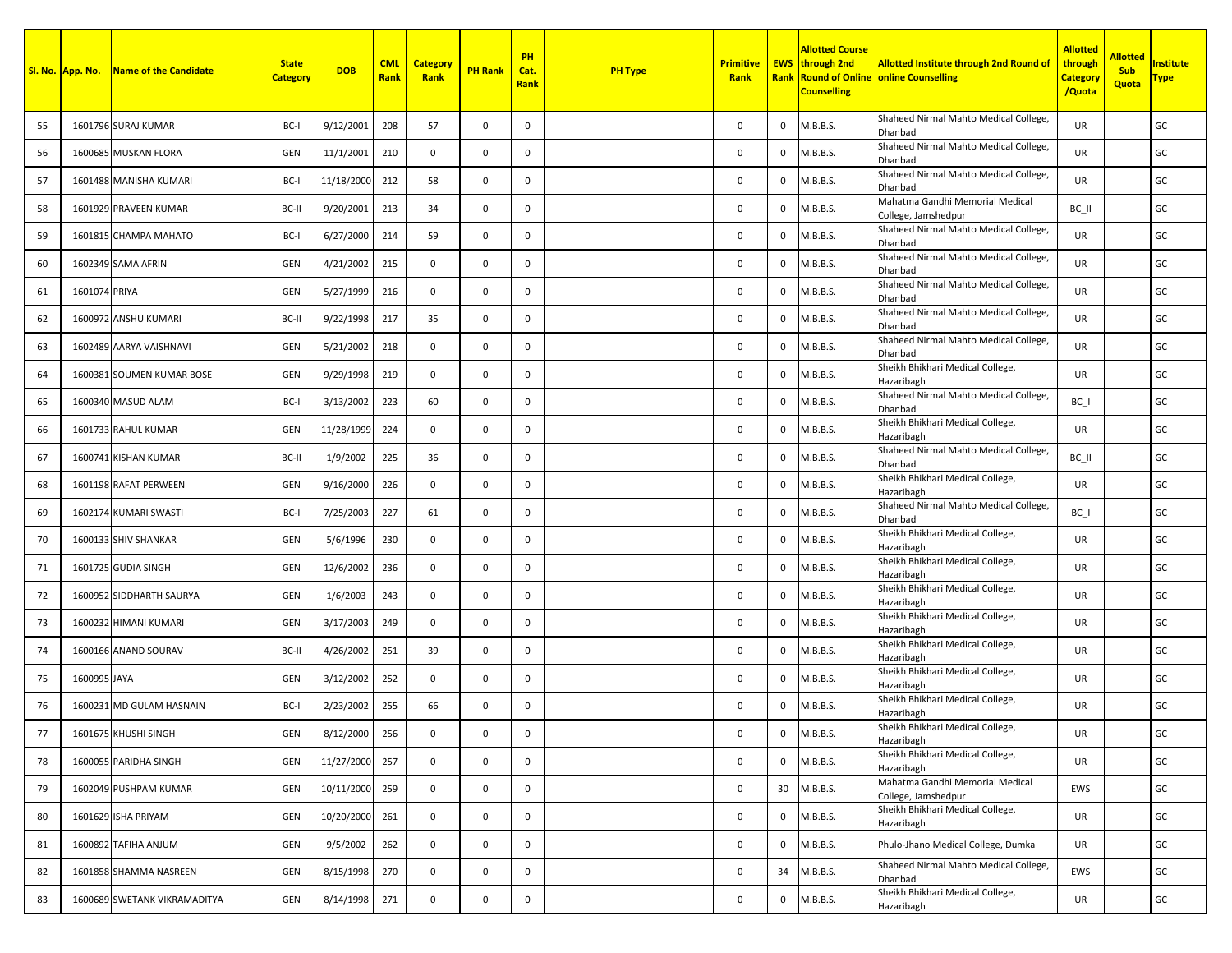|            | Sl. No. App. No. | <b>Name of the Candidate</b>                      | <b>State</b><br><b>Category</b> | <b>DOB</b>             | <b>CML</b><br>Rank | <b>Category</b><br>Rank | <b>PH Rank</b>             | PH<br>Cat.<br><b>Rank</b> | <b>PH Type</b> | <b>Primitive</b><br>Rank   |                            | <b>Allotted Course</b><br><b>EWS</b> through 2nd<br><b>Counselling</b> | <b>Allotted Institute through 2nd Round of</b><br><b>Rank Round of Online online Counselling</b> | <b>Allotted</b><br>through<br><b>Category</b><br>/Quota | <mark>Allotted</mark><br>Sub<br>Quota | <b>Institute</b><br><u>Type </u> |
|------------|------------------|---------------------------------------------------|---------------------------------|------------------------|--------------------|-------------------------|----------------------------|---------------------------|----------------|----------------------------|----------------------------|------------------------------------------------------------------------|--------------------------------------------------------------------------------------------------|---------------------------------------------------------|---------------------------------------|----------------------------------|
| 84         |                  | 1600172 JASLEEN KOUR                              | GEN                             | 2/24/2002              | 273                | $\mathbf 0$             | $\mathbf 0$                | 0                         |                | 0                          | 0                          | M.B.B.S.                                                               | Sheikh Bhikhari Medical College,<br>Hazaribagh                                                   | UR                                                      |                                       | GC                               |
| 85         |                  | 1601447 KAJAL KUMARI                              | GEN                             | 3/7/2000               | 275                | 0                       | $\mathbf 0$                | 0                         |                | 0                          | $\mathbf{0}$               | M.B.B.S.                                                               | Sheikh Bhikhari Medical College,<br>Hazaribagh                                                   | UR                                                      |                                       | GC                               |
| 86         |                  | 1600333 AKSHAT KARN                               | GEN                             | 9/15/2000              | 279                | $\mathbf{0}$            | $\mathsf 0$                | $\mathbf 0$               |                | 0                          | $\mathbf{0}$               | M.B.B.S.                                                               | Sheikh Bhikhari Medical College,<br>Hazaribagh                                                   | UR                                                      |                                       | GC                               |
| 87         |                  | 1601974 VICKY KUMAR                               | BC-II                           | 9/11/1998              | 280                | 45                      | $\mathbf 0$                | 0                         |                | 0                          | $\mathbf{0}$               | M.B.B.S.                                                               | Sheikh Bhikhari Medical College,<br>Hazaribagh                                                   | UR                                                      |                                       | GC                               |
| 88         |                  | 1602236 SHUBHAM KUMAR                             | BC-II                           | 8/12/2000              | 285                | 47                      | $\mathsf 0$                | $\mathbf 0$               |                | 0                          | $\mathbf{0}$               | M.B.B.S.                                                               | Sheikh Bhikhari Medical College,<br>Hazaribagh                                                   | UR                                                      |                                       | GC                               |
| 89         |                  | 1602595 RANI KUMARI                               | BC-II                           | 9/4/1998               | 310                | 50                      | $\mathbf 0$                | 0                         |                | 0                          | 0                          | M.B.B.S.                                                               | Sheikh Bhikhari Medical College,<br>Hazaribagh                                                   | BC_II                                                   |                                       | GC                               |
| 90         |                  | 1601460 RAHUL KUMAR                               | GEN                             | 7/1/2001               | 331                | 0                       | $\mathbf 0$                | 0                         |                | 0                          | 0                          | M.B.B.S.                                                               | Phulo-Jhano Medical College, Dumka                                                               | UR                                                      |                                       | GC                               |
| 91         |                  | 1600909 KHUSHBOO KUMARI                           | GEN                             | 1/21/2003              | 336                | 0                       | $\mathbf 0$                | 0                         |                | 0                          | $\mathbf 0$                | M.B.B.S.                                                               | Phulo-Jhano Medical College, Dumka                                                               | UR                                                      |                                       | GC                               |
| 92         |                  | 1600785 SHIVANSH KUMAR AGARWAL                    | GEN                             | 11/7/1997              | 337                | $\mathbf 0$             | $\mathsf 0$                | 0                         |                | 0                          | 0                          | M.B.B.S.                                                               | Phulo-Jhano Medical College, Dumka                                                               | UR                                                      |                                       | GC                               |
| 93         |                  | 1601783 SHRISHTI RANJAN                           | BC-II                           | 3/15/2000              | 343                | 57                      | $\mathbf 0$                | 0                         |                | 0                          | $\mathbf{0}$               | M.B.B.S.                                                               | Phulo-Jhano Medical College, Dumka                                                               | UR                                                      |                                       | GC                               |
| 94         |                  | 1600748 ARJUN MAHATO                              | BC-I                            | 4/2/2001               | 347                | 92                      | $\mathsf 0$                | 0                         |                | 0                          | $\mathbf 0$                | M.B.B.S.                                                               | Phulo-Jhano Medical College, Dumka                                                               | UR                                                      |                                       | GC                               |
| 95         |                  | 1601888 SHAHJAHAN PARWEEN                         | BC-I                            | 2/28/2002              | 349                | 93                      | $\mathbf 0$                | 0                         |                | 0                          | $\mathbf 0$                | M.B.B.S.                                                               | Phulo-Jhano Medical College, Dumka                                                               | UR                                                      |                                       | GC                               |
| 96         |                  | 1600234 SPANDAN BHATTACHARJEE                     | GEN                             | 8/30/2001              | 351                | 0                       | $\mathbf 0$                | 0                         |                | 0                          | 0                          | M.B.B.S.                                                               | Phulo-Jhano Medical College, Dumka                                                               | UR                                                      |                                       | GC                               |
| 97         |                  | 1603655 MANJEET KUMAR SAHOO                       | GEN                             | 1/6/2002               | 354                | 0                       | $\mathbf 0$                | 0                         |                | 0                          | $\mathbf{0}$               | M.B.B.S.                                                               | Phulo-Jhano Medical College, Dumka                                                               | UR                                                      |                                       | GC                               |
| 98         |                  | 1601843 SHRUTI KUMARI                             | BC-II                           | 1/29/2002              | 358                | 59                      | $\mathsf 0$                | 0                         |                | 0                          | 0                          | M.B.B.S.                                                               | Phulo-Jhano Medical College, Dumka                                                               | UR                                                      |                                       | GC                               |
| 99         |                  | 1603682 SANYUKTA BHARTI                           | GEN                             | 8/1/2000               | 361                | $\mathbf 0$             | $\mathsf 0$                | 0                         |                | 0                          | $\mathbf{0}$               | M.B.B.S.                                                               | Phulo-Jhano Medical College, Dumka                                                               | UR                                                      |                                       | GC                               |
| 100        |                  | 1600738 ANUSHKA YAMINI                            | GEN                             | 8/17/2002              | 363                | $\mathbf 0$             | $\mathbf 0$                | 0                         |                | 0                          | 0                          | M.B.B.S.                                                               | Phulo-Jhano Medical College, Dumka                                                               | UR                                                      |                                       | GC                               |
| 101        |                  | 1601792 SWETA KUMARI                              | BC-II                           | 4/3/2000               | 364                | 61                      | $\mathbf 0$                | 0                         |                | 0                          | $\mathbf{0}$               | M.B.B.S.                                                               | Phulo-Jhano Medical College, Dumka                                                               | UR                                                      |                                       | GC                               |
| 102        |                  | 1600418 ALOK KUMAR SINGH                          | GEN                             | 3/1/2001               | 365                | $\mathbf 0$             | $\mathbf 0$                | 0                         |                | 0                          | 47                         | M.B.B.S.                                                               | Phulo-Jhano Medical College, Dumka                                                               | UR                                                      |                                       | GC                               |
| 103        |                  | 1602627 AMIT KUMAR                                | GEN                             | 7/4/2002               | 368                | 0                       | $\mathbf 0$                | 0                         |                | 0                          | 0                          | M.B.B.S.                                                               | Phulo-Jhano Medical College, Dumka                                                               | UR                                                      |                                       | GC                               |
| 104        |                  | 1601943 KAJAL KUMARI AGRAWAL                      | BC-II                           | 7/9/2001               | 370                | 64                      | $\mathbf 0$                | $\mathbf 0$               |                | $\mathbf 0$                | $\mathbf 0$                | M.B.B.S.                                                               | Mednirai Medical College, Palamu                                                                 | UR                                                      |                                       | GC                               |
| 105        |                  | 1601579 MANISH PRASAD VERMA                       | BC-II                           | 9/16/2002              | 371                | 65                      | $\mathbf 0$                | 0                         |                | 0                          | 0                          | M.B.B.S.                                                               | Phulo-Jhano Medical College, Dumka                                                               | BC_II                                                   |                                       | GC                               |
| 106        |                  | 1602131 CHANDAN KUMAR MEHTA<br>1601970 SONY YADAV | BC-II<br>BC-II                  | 10/20/2001             | 374<br>375         | 67<br>68                | $\mathbf 0$<br>$\mathbf 0$ | 0<br>$\mathsf 0$          |                | 0<br>$\mathbf 0$           | 0<br>$\mathsf 0$           | M.B.B.S.<br>M.B.B.S.                                                   | Phulo-Jhano Medical College, Dumka                                                               | BC_II<br>UR                                             |                                       | GC<br>GC                         |
| 107<br>108 |                  | 1600668 MADHU KUMAR MANDAL                        | BC-I                            | 8/9/2001<br>5/7/2000   | 377                | 100                     | $\mathsf 0$                | 0                         |                | 0                          | $\mathsf 0$                | M.B.B.S.                                                               | Mednirai Medical College, Palamu<br>Phulo-Jhano Medical College, Dumka                           |                                                         |                                       | GC                               |
|            |                  |                                                   |                                 |                        |                    |                         |                            |                           |                |                            |                            |                                                                        |                                                                                                  | $BC_$                                                   |                                       |                                  |
| 109<br>110 |                  | 1600539 SHASHANK MODI<br>1600057 SURBHI SINGH     | GEN<br>GEN                      | 11/7/2002<br>3/15/2002 | 378<br>379         | 0<br>$\mathbf 0$        | $\mathsf 0$<br>$\mathbf 0$ | 0<br>0                    |                | $\mathbf 0$<br>$\mathbf 0$ | $\mathsf 0$<br>$\mathsf 0$ | M.B.B.S.<br>M.B.B.S.                                                   | Mednirai Medical College, Palamu<br>Mednirai Medical College, Palamu                             | UR<br>UR                                                |                                       | GC<br>GC                         |
| 111        |                  | 1600847 NIDHI SUMAN                               | BC-II                           | 10/26/1997             | 381                | 69                      | $\mathbf 0$                | 0                         |                | 0                          | $\mathbf 0$                | M.B.B.S.                                                               | Mednirai Medical College, Palamu                                                                 | UR                                                      |                                       | GC                               |
| 112        |                  | 1601284 MOHAMMAD WARIS                            | GEN                             | 8/27/2003              | 382                | 0                       | $\mathbf 0$                | 0                         |                | 0                          | $\mathbf 0$                | M.B.B.S.                                                               | Mednirai Medical College, Palamu                                                                 | UR                                                      |                                       | GC                               |
| 113        |                  | 1602462 KHUSHBU KUMARI                            | GEN                             | 3/20/2002              | 384                | $\mathbf 0$             | $\mathsf 0$                | 0                         |                | 0                          | $\mathbf 0$                | M.B.B.S.                                                               | Mednirai Medical College, Palamu                                                                 | UR                                                      |                                       | GC                               |
| 114        |                  | 1601167 SAMIKSHA SINGH                            | GEN                             | 7/30/1999              | 385                | $\mathsf 0$             | $\mathbf 0$                | 0                         |                | 0                          | 0                          | M.B.B.S.                                                               | Mednirai Medical College, Palamu                                                                 | UR                                                      |                                       | GC                               |
| 115        |                  | 1603480 LALIT KUMAR                               | GEN                             | 2/25/1996              | 386                | $\mathbf 0$             | $\mathbf 0$                | 0                         |                | $\mathsf 0$                | $\mathsf 0$                | M.B.B.S.                                                               | Mednirai Medical College, Palamu                                                                 | UR                                                      |                                       | GC                               |
| 116        |                  | 1600648 MD ASHHAR ALI                             | GEN                             | 12/18/2002             | 387                | 0                       | $\mathbf 0$                | 0                         |                | 0                          | $\mathbf 0$                | M.B.B.S.                                                               | Mednirai Medical College, Palamu                                                                 | UR                                                      |                                       | GC                               |
| 117        |                  | 1601646 SHUBHAM SAGAR                             | GEN                             | 5/7/2001               | 388                | 0                       | $\mathsf 0$                | 0                         |                | 0                          | $\mathbf 0$                | M.B.B.S.                                                               | Mednirai Medical College, Palamu                                                                 | UR                                                      |                                       | GC                               |
| 118        |                  | 1603441 ANIKET GAURAV                             | BC-I                            | 8/17/2001              | 390                | 102                     | $\mathsf 0$                | $\mathbf 0$               |                | 0                          | $\mathbf 0$                | M.B.B.S.                                                               | Mednirai Medical College, Palamu                                                                 | UR                                                      |                                       | GC                               |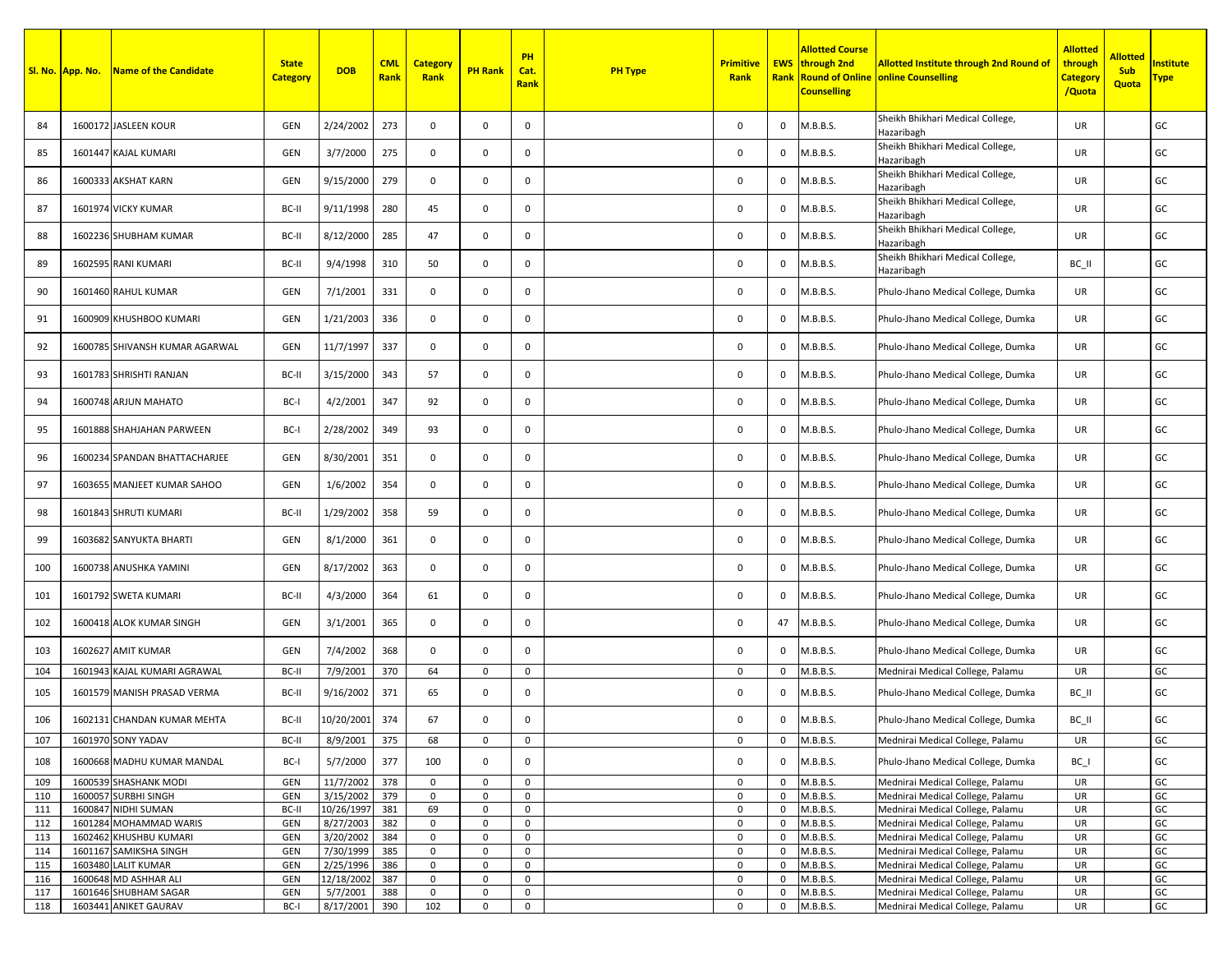|     | Sl. No. App. No. | Name of the Candidate       | <b>State</b><br><b>Category</b> | <b>DOB</b> | <b>CML</b><br>Rank | <b>Category</b><br>Rank | <b>PH Rank</b> | <b>PH</b><br>Cat.<br><b>Rank</b> | <b>PH Type</b> | <b>Primitive</b><br>Rank |              | Allotted Course<br><b>EWS</b> through 2nd<br><b>Counselling</b> | <b>Allotted Institute through 2nd Round of</b><br><b>Rank Round of Online online Counselling</b> | Allotted<br>through<br><b>Category</b><br>/Quota | <b>Allotted</b><br><b>Sub</b><br>Quota | nstitute:<br><u> Гуре</u> |
|-----|------------------|-----------------------------|---------------------------------|------------|--------------------|-------------------------|----------------|----------------------------------|----------------|--------------------------|--------------|-----------------------------------------------------------------|--------------------------------------------------------------------------------------------------|--------------------------------------------------|----------------------------------------|---------------------------|
| 119 |                  | 1600161 HARSHIT MOHAN VERMA | GEN                             | 3/13/2002  | 392                | 0                       | $\mathbf 0$    | $\mathbf 0$                      |                | 0                        | 0            | M.B.B.S.                                                        | Mednirai Medical College, Palamu                                                                 | UR                                               |                                        | GC                        |
| 120 |                  | 1601055 NISHANT VERMA       | BC-II                           | 6/27/2002  | 394                | 70                      | $\mathbf{0}$   | 0                                |                | $\Omega$                 | 0            | M.B.B.S.                                                        | Mednirai Medical College, Palamu                                                                 | UR                                               |                                        | GC                        |
| 121 |                  | 1600316 VARTIKA JHA         | <b>GEN</b>                      | 9/5/2000   | 395                | $\mathbf 0$             | 0              | $\mathbf 0$                      |                | $\Omega$                 | 52           | M.B.B.S.                                                        | Mednirai Medical College, Palamu                                                                 | <b>UR</b>                                        |                                        | GC                        |
| 122 |                  | 1602733 MILIND RAJ          | BC-II                           | 7/19/2001  | 396                | 71                      | $\mathbf 0$    | 0                                |                | $\Omega$                 | 0            | M.B.B.S.                                                        | Mednirai Medical College, Palamu<br>Manipal Tata Medical College, Baridih,                       | BC II                                            |                                        | GC                        |
| 123 |                  | 1601275 ANAND SAGAR         | GEN                             | 9/30/2001  | 412                | 0                       | $\mathbf{0}$   | 0                                |                | 0                        | 0            | M.B.B.S.                                                        | Jamshedpur                                                                                       | UR.                                              |                                        | PC                        |
| 124 | 1603647 SHRUTI   |                             | GEN                             | 3/21/2003  | 414                | 0                       | $\mathbf{0}$   | $\mathbf 0$                      |                |                          | $\mathbf{0}$ | <b>B.D.S.</b>                                                   | Dental Institute, Rajendra Institute of<br>Medical Sciences, Ranchi                              | <b>UR</b>                                        |                                        | GC                        |
| 125 |                  | 1602088 PRIYANKA KUMARI     | BC-II                           | 9/10/1999  | 418                | 76                      | $\mathbf 0$    | 0                                |                | 0                        | $\mathbf{0}$ | <b>B.D.S.</b>                                                   | Dental Institute, Rajendra Institute of<br>Medical Sciences, Ranchi                              | <b>UR</b>                                        |                                        | GC                        |
| 126 |                  | 1602109 PAYAL MISHRA        | <b>GEN</b>                      | 11/19/2000 | 428                | $\mathbf 0$             | $\mathbf 0$    | 0                                |                | 0                        | 62           | M.B.B.S.                                                        | Mednirai Medical College, Palamu                                                                 | EWS                                              |                                        | GC                        |
| 127 |                  | 1601871 SATYA PRABHA KUMARI | GEN                             | 9/8/1998   | 431                | $\mathbf 0$             | $\mathbf 0$    | 0                                |                | $\mathbf 0$              | 0            | <b>B.D.S.</b>                                                   | Dental Institute, Rajendra Institute of<br>Medical Sciences, Ranchi                              | UR                                               |                                        | GC                        |
| 128 |                  | 1600737 SARTHAK VAIBHAV     | GEN                             | 9/30/2001  | 436                | 0                       | 0              | $\mathbf 0$                      |                | $\Omega$                 | 0            | M.B.B.S.                                                        | Manipal Tata Medical College, Baridih,<br>Jamshedpur                                             | <b>UR</b>                                        |                                        | PC                        |
| 129 |                  | 1601589 ABHINASH KUMAR      | GEN                             | 2/27/2000  | 442                | 0                       | 0              | 0                                |                | $\mathbf 0$              | 66           | <b>B.D.S.</b>                                                   | Dental Institute, Rajendra Institute of<br>Medical Sciences, Ranchi                              | <b>UR</b>                                        |                                        | GC                        |
| 130 |                  | 1601532 AKANSHA KUMARI      | GEN                             | 4/15/2001  | 451                | 0                       | 0              | $\mathbf 0$                      |                | $\Omega$                 | 69           | <b>B.D.S.</b>                                                   | Dental Institute, Rajendra Institute of<br>Medical Sciences, Ranchi                              | <b>UR</b>                                        |                                        | GC                        |
| 131 |                  | 1600046 SALONI SHARMA       | GEN                             | 1/10/2001  | 456                | 0                       | 0              | 0                                |                | 0                        | 70           | <b>B.D.S.</b>                                                   | Dental Institute, Rajendra Institute of<br>Medical Sciences, Ranchi                              | <b>UR</b>                                        |                                        | GC                        |
| 132 |                  | 1600680 NIHARIKA MAHTO      | BC-I                            | 4/1/1997   | 457                | 116                     | 0              | $\mathbf 0$                      |                | $\mathbf 0$              | 0            | M.B.B.S.                                                        | Manipal Tata Medical College, Baridih,<br>Jamshedpur                                             | BC I                                             |                                        | PC                        |
| 133 |                  | 1602531 ANVI TAUNK          | BC-I                            | 7/7/1999   | 458                | 117                     | 0              | 0                                |                | $\mathbf 0$              | 0            | <b>B.D.S.</b>                                                   | Dental Institute, Rajendra Institute of<br>Medical Sciences, Ranchi                              | <b>UR</b>                                        |                                        | GC                        |
| 134 |                  | 1600618 ISHA JAIN           | GEN                             | 10/20/2001 | 461                | $\mathbf 0$             | $\mathbf 0$    | $\mathbf{0}$                     |                | $\Omega$                 |              | 71 B.D.S.                                                       | Dental Institute, Rajendra Institute of<br>Medical Sciences, Ranchi                              | <b>UR</b>                                        |                                        | GC                        |
| 135 |                  | 1601213 ZISHAN ANSARI       | BC-I                            | 7/20/2001  | 465                | 119                     | $\mathbf 0$    | $\mathbf 0$                      |                | $\mathbf 0$              | 0            | <b>B.D.S.</b>                                                   | Dental Institute, Rajendra Institute of<br>Medical Sciences, Ranchi                              | <b>UR</b>                                        |                                        | GC                        |
| 136 |                  | 1602828 YASHASVEE           | GEN                             | 12/24/2002 | 468                | 0                       | $\mathbf 0$    | 0                                |                | $\Omega$                 | 0            | M.B.B.S.                                                        | Manipal Tata Medical College, Baridih,<br>Jamshedpur                                             | UR.                                              |                                        | PC                        |
| 137 |                  | 1602042 ZAINAB KAMAL        | GEN                             | 2/21/2001  | 469                | 0                       | $\mathbf{0}$   | 0                                |                | 0                        | 72           | <b>B.D.S.</b>                                                   | Dental Institute, Rajendra Institute of<br>Medical Sciences, Ranchi                              | UR.                                              |                                        | GC                        |
| 138 |                  | 1603803 SHOURYA             | GEN                             | 4/14/2002  | 471                | 0                       | $\mathbf 0$    | 0                                |                | $\mathbf 0$              | $\mathbf{0}$ | M.B.B.S.                                                        | Manipal Tata Medical College, Baridih,<br>Jamshedpur                                             | UR                                               |                                        | PC                        |
| 139 |                  | 1600719 ANSHUMAN            | <b>GEN</b>                      | 11/21/2002 | 474                | 0                       | 0              | $\mathbf 0$                      |                | $\Omega$                 | $\mathbf{0}$ | M.B.B.S.                                                        | Manipal Tata Medical College, Baridih,<br>Jamshedpur                                             | <b>UR</b>                                        |                                        | PC                        |
| 140 |                  | 1600979 ANUSHKA VASHISTH    | <b>GEN</b>                      | 4/1/2003   | 476                | 0                       | 0              | $^{\circ}$                       |                | $\mathbf 0$              | $\mathbf{0}$ | <b>B.D.S.</b>                                                   | Dental Institute, Rajendra Institute of<br>Medical Sciences, Ranchi                              | <b>UR</b>                                        |                                        | GC                        |
| 141 |                  | 1601023 RIYA GUPTA          | <b>GEN</b>                      | 3/31/1998  | 478                | $\Omega$                | 0              | $^{\circ}$                       |                | $\mathbf 0$              | 0            | <b>B.D.S.</b>                                                   | Dental Institute, Rajendra Institute of<br>Medical Sciences, Ranchi                              | <b>UR</b>                                        |                                        | GC                        |
| 142 |                  | 1600508 VISHAL RAJ          | BC-I                            | 12/14/2000 | 499                | 128                     | 0              | $^{\circ}$                       |                | $\Omega$                 | $\mathbf{0}$ | M.B.B.S.                                                        | Manipal Tata Medical College, Baridih,<br>Jamshedpur                                             | UR.                                              |                                        | PC                        |
| 143 |                  | 1603743 ATUL KUMAR SINGH    | <b>GEN</b>                      | 7/6/2001   | 507                | 0                       | $\Omega$       | $^{\circ}$                       |                | $\Omega$                 | 0            | <b>B.D.S.</b>                                                   | Dental Institute, Rajendra Institute of<br>Medical Sciences, Ranchi                              | UR.                                              |                                        | GC                        |
| 144 |                  | 1603182 MONU KUMAR          | <b>GEN</b>                      | 4/16/2002  | 515                | $\mathbf 0$             | $\mathbf 0$    | 0                                |                | 0                        | 78           | M.B.B.S.                                                        | Manipal Tata Medical College, Baridih,<br>Jamshedpur                                             | UR                                               |                                        | PC                        |
| 145 |                  | 1602665 APARNA PARASHAR     | GEN                             | 4/29/2000  | 526                | $\mathsf{O}$            | $\mathbf 0$    | $\mathsf{o}$                     |                | $\mathsf 0$              | 0            | M.B.B.S.                                                        | Manipal Tata Medical College, Baridih,<br>Jamshedpur                                             | UR                                               |                                        | PC                        |
| 146 |                  | 1602902 DEVYANI SINGH       | GEN                             | 11/25/1999 | 532                | $\mathsf{O}$            | $\mathbf 0$    | $\mathsf{o}$                     |                | 0                        | 79           | <b>B.D.S.</b>                                                   | Dental Institute, Rajendra Institute of<br>Medical Sciences, Ranchi                              | EWS                                              |                                        | GC                        |
| 147 |                  | 1601664 SONAM KUMARI        | BC-I                            | 3/26/2000  | 536                | 136                     | $\mathbf 0$    | $\mathbf 0$                      |                | 0                        | 0            | <b>B.D.S.</b>                                                   | Dental Institute, Rajendra Institute of<br>Medical Sciences, Ranchi                              | $BC_$                                            |                                        | GC                        |
| 148 |                  | 1601175 RAHUL KUMAR PANDIT  | BC-I                            | 2/21/2002  | 543                | 139                     | $\mathbf 0$    | 0                                |                | 0                        | 0            | M.B.B.S.                                                        | Laxmi Chandravansi Medical College &<br>Hospital, Bishrampur, Palamu                             | UR                                               |                                        | PC                        |
| 149 |                  | 1601325 AYUSHI SINHA        | GEN                             | 7/21/2000  | 554                | $\mathbf 0$             | $\mathbf 0$    | $\mathbf{0}$                     |                | 0                        | 0            | M.B.B.S.                                                        | Laxmi Chandravansi Medical College &<br>Hospital, Bishrampur, Palamu                             | UR                                               |                                        | PC                        |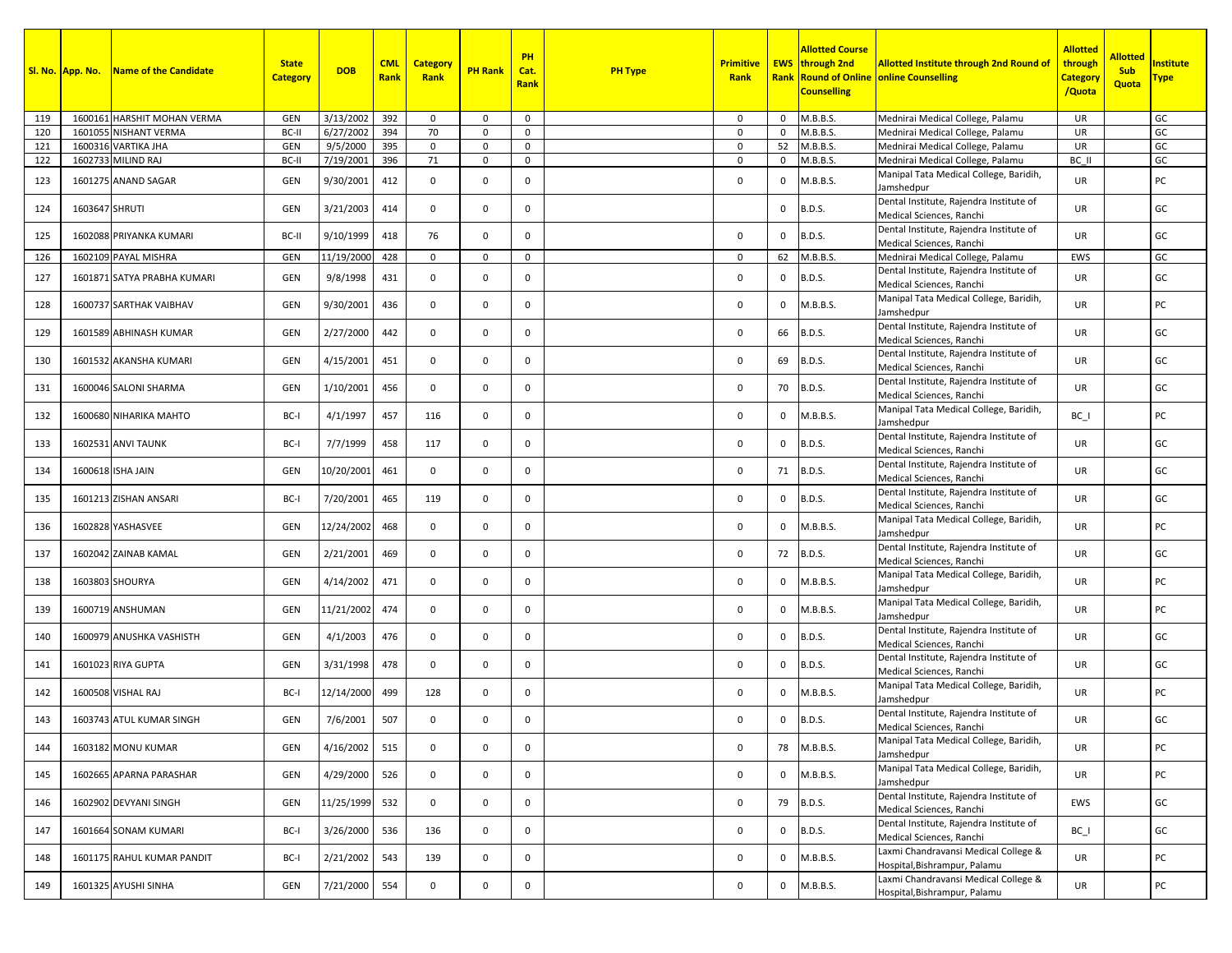|     | Sl. No. App. No. | Name of the Candidate       | <b>State</b><br><b>Category</b> | <b>DOB</b>   | <b>CML</b><br>Rank | <b>Category</b><br>Rank | <b>PH Rank</b> | PH<br>Cat.<br><b>Rank</b> | <b>PH Type</b> | <b>Primitive</b><br>Rank |              | <b>Allotted Course</b><br><b>EWS</b> through 2nd<br><b>Counselling</b> | <b>Allotted Institute through 2nd Round of</b><br><b>Rank Round of Online online Counselling</b> | <b>Allotted</b><br>through<br><b>Category</b><br>/Quota | <b>Allotted</b><br><b>Sub</b><br><b>Quota</b> | <b>nstitute</b><br><u> Fype</u> |
|-----|------------------|-----------------------------|---------------------------------|--------------|--------------------|-------------------------|----------------|---------------------------|----------------|--------------------------|--------------|------------------------------------------------------------------------|--------------------------------------------------------------------------------------------------|---------------------------------------------------------|-----------------------------------------------|---------------------------------|
| 150 |                  | 1601433 TASMIA NURAIN       | GEN                             | 9/4/1998     | 566                | $\mathbf 0$             | $\mathbf 0$    | 0                         |                | 0                        | 84           | <b>B.D.S.</b>                                                          | Dental Institute, Rajendra Institute of<br>Medical Sciences, Ranchi                              | EWS                                                     |                                               | GC                              |
| 151 |                  | 1600027 ADITI VERMA         | GEN                             | 9/15/2001    | 600                | 0                       | $\mathbf 0$    | 0                         |                | 0                        | $\mathbf 0$  | M.B.B.S.                                                               | Laxmi Chandravansi Medical College &<br>Hospital, Bishrampur, Palamu                             | UR.                                                     |                                               | PC                              |
| 152 |                  | 1603725 VIVEK KUMAR         | GEN                             | 1/20/2002    | 611                | $\mathbf 0$             | $\mathbf 0$    | $\mathbf 0$               |                | 0                        | 0            | <b>B.H.M.S.</b>                                                        | Government Homeopathic Medical<br>College & Hospital, Paraspani, Godda                           | UR                                                      |                                               | GC                              |
| 153 |                  | 1601835 BIKASH YADAV        | BC-II                           | 4/10/1996    | 624                | 106                     | $\mathbf 0$    | 0                         |                | 0                        | $\mathbf 0$  | <b>B.H.M.S.</b>                                                        | Government Homeopathic Medical<br>College & Hospital, Paraspani, Godda                           | UR                                                      |                                               | GC                              |
| 154 |                  | 1602292 PRIYANSHU KUMARI    | BC-I                            | 11/3/1999    | 633                | 155                     | $\mathbf 0$    | $\mathbf{0}$              |                | 0                        | 0            | M.B.B.S.                                                               | Laxmi Chandravansi Medical College &<br>Hospital, Bishrampur, Palamu                             | UR                                                      |                                               | PC                              |
| 155 |                  | 1603703 WASIM AKRAM         | BC-I                            | 3/5/1999     | 636                | 156                     | $\mathbf 0$    | 0                         |                | 0                        | 0            | M.B.B.S.                                                               | Laxmi Chandravansi Medical College &<br>Hospital,Bishrampur, Palamu                              | UR                                                      |                                               | PC                              |
| 156 |                  | 1600045 KIRAN KUMARI        | BC-I                            | 7/24/2002    | 638                | 157                     | $\mathbf{0}$   | $\mathbf 0$               |                | 0                        | 0            | <b>B.D.S.</b>                                                          | Dental Institute, Rajendra Institute of<br>Medical Sciences, Ranchi                              | BC I                                                    |                                               | GC                              |
| 157 |                  | 1601827 AKSHAY KUMAR SHARMA | BC-I                            | 2/11/1995    | 643                | 160                     | $\mathbf 0$    | $\mathbf 0$               |                | 0                        | 0            | M.B.B.S.                                                               | Laxmi Chandravansi Medical College &<br>Hospital,Bishrampur, Palamu                              | UR                                                      |                                               | PC                              |
| 158 |                  | 1600848 AFIYA NAHEED KAZMI  | GEN                             | 4/5/1997     | 644                | $\mathbf 0$             | $\mathbf 0$    | $\mathbf 0$               |                | 0                        | 0            | <b>B.H.M.S.</b>                                                        | Government Homeopathic Medical<br>College & Hospital, Paraspani, Godda                           | UR                                                      |                                               | GC                              |
| 159 |                  | 1601109 KOMAL GUPTA         | BC-I                            | 9/10/2001    | 654                | 162                     | $\mathbf 0$    | $\mathbf 0$               |                | 0                        | $\mathbf{0}$ | <b>B.D.S.</b>                                                          | Dental Institute, Rajendra Institute of<br>Medical Sciences, Ranchi                              | BC I                                                    |                                               | GC                              |
| 160 |                  | 1602994 KUMARI PAYAL SHARMA | BC-I                            | 5/7/2001     | 662                | 164                     | $\mathbf 0$    | 0                         |                | 0                        | 0            | <b>B.D.S.</b>                                                          | Dental Institute, Rajendra Institute of<br>Medical Sciences, Ranchi                              | UR.                                                     |                                               | GC                              |
| 161 |                  | 1600409 FATIMA BINT SAJID   | GEN                             | 6/16/2002    | 672                | $\mathbf 0$             | $\mathbf 0$    | 0                         |                | $\mathbf 0$              | 0            | M.B.B.S.                                                               | Laxmi Chandravansi Medical College &<br>Hospital, Bishrampur, Palamu                             | <b>UR</b>                                               |                                               | PC                              |
| 162 |                  | 1602552 SHALINI KUMARI      | BC-I                            | 10/2/2000    | 675                | 167                     | $\mathbf 0$    | $\mathbf 0$               |                | 0                        | 0            | <b>B.H.M.S.</b>                                                        | Government Homeopathic Medical<br>College & Hospital, Paraspani, Godda                           | UR                                                      |                                               | GC                              |
| 163 |                  | 1601034 PRINCE KUMAR        | BC-I                            | 2/11/2002    | 676                | 168                     | $\mathbf 0$    | 0                         |                | 0                        | $\mathbf{0}$ | <b>B.H.M.S.</b>                                                        | Government Homeopathic Medical<br>College & Hospital, Paraspani, Godda                           | <b>UR</b>                                               |                                               | GC                              |
| 164 |                  | 1600827 SHIVANI SHUBHAM     | BC-I                            | 10/13/2000   | 697                | 173                     | $\mathbf 0$    | $\mathbf 0$               |                | 0                        | 0            | M.B.B.S.                                                               | Laxmi Chandravansi Medical College &<br>Hospital, Bishrampur, Palamu                             | UR                                                      |                                               | PC                              |
| 165 |                  | 1602168 SUMAIYA AFREEN      | BC-II                           | 2/14/2000    | 704                | 118                     | $\mathbf 0$    | $\mathbf 0$               |                | 0                        | 0            | <b>B.H.M.S.</b>                                                        | Government Homeopathic Medical<br>College & Hospital, Paraspani, Godda                           | UR                                                      |                                               | GC                              |
| 166 |                  | 1601009 YASHI RAJ           | GEN                             | 8/15/2002    | 726                | $\mathbf 0$             | $\mathbf 0$    | 0                         |                | 0                        | $\mathbf 0$  | <b>B.D.S.</b>                                                          | Hazaribagh College of Dental Sciences &<br>Hospital, Hazaribagh                                  | UR                                                      |                                               | PC                              |
| 167 |                  | 1601063 AKANSHA             | GEN                             | 1/17/1996    | 740                | $\mathbf 0$             | $\mathbf 0$    | $\mathbf 0$               |                | 0                        | $\mathbf 0$  | <b>B.D.S.</b>                                                          | Awadh Dental College & Hospital, Danga,<br>Bhilai Phari, Jamshedpur                              | UR                                                      |                                               | PC                              |
| 168 |                  | 1601212 AMIT KUMAR          | GEN                             | 6/2/1999     | 741                | $\mathbf 0$             | $\mathbf 0$    | 0                         |                | 0                        | $\mathbf 0$  | M.B.B.S.                                                               | Laxmi Chandravansi Medical College &<br>Hospital,Bishrampur, Palamu                              | <b>UR</b>                                               |                                               | PC                              |
| 169 |                  | 1601233 AMAN KUMAR TAPARIA  | BC-II                           | 6/2/2001 776 |                    | 125                     | 0              | 0                         |                | 0                        | 0            | M.B.B.S.                                                               | Laxmi Chandravansi Medical College &<br>Hospital, Bishrampur, Palamu                             | UR                                                      |                                               | PC                              |
| 170 |                  | 1600259 RIYA KUMARI         | BC-I                            | 10/9/1999    | 821                | 211                     | $\mathbf 0$    | $\mathsf{O}$              |                | $\mathsf 0$              |              | $0$ B.D.S.                                                             | Hazaribagh College of Dental Sciences &<br>Hospital, Hazaribagh                                  | UR                                                      |                                               | PC                              |
| 171 |                  | 1601838 ISHA SINGH          | GEN                             | 9/15/2002    | 849                | $\mathbf 0$             | $\mathbf 0$    | 0                         |                | 0                        |              | 119 B.H.M.S.                                                           | Government Homeopathic Medical<br>College & Hospital, Paraspani, Godda                           | UR                                                      |                                               | GC                              |
| 172 |                  | 1601097 SHUBHRA SPARSHA     | BC-I                            | 6/11/1996    | 857                | 225                     | $\mathbf 0$    | $\mathbf 0$               |                | $\mathbf 0$              | $\mathsf{O}$ | M.B.B.S.                                                               | Laxmi Chandravansi Medical College &<br>Hospital, Bishrampur, Palamu                             | $BC_$                                                   |                                               | PC                              |
| 173 |                  | 1600094 PRITY KUMARI        | BC-II                           | 8/18/2001    | 862                | 135                     | $\mathbf 0$    | 0                         |                | 0                        | $\mathbf 0$  | B.H.M.S.                                                               | Government Homeopathic Medical<br>College & Hospital, Paraspani, Godda                           | UR                                                      |                                               | GC                              |
| 174 |                  | 1602392 GURA HARSHA BIRUA   | ST                              | 10/1/2000    | 863                | $\overline{2}$          | $\mathbf 0$    | $\mathsf{O}$              |                | $\mathsf 0$              |              | 0 M.B.B.S.                                                             | Rajendra Institute of Medical Sciences,<br>Ranchi                                                | ST                                                      |                                               | ${\sf GC}$                      |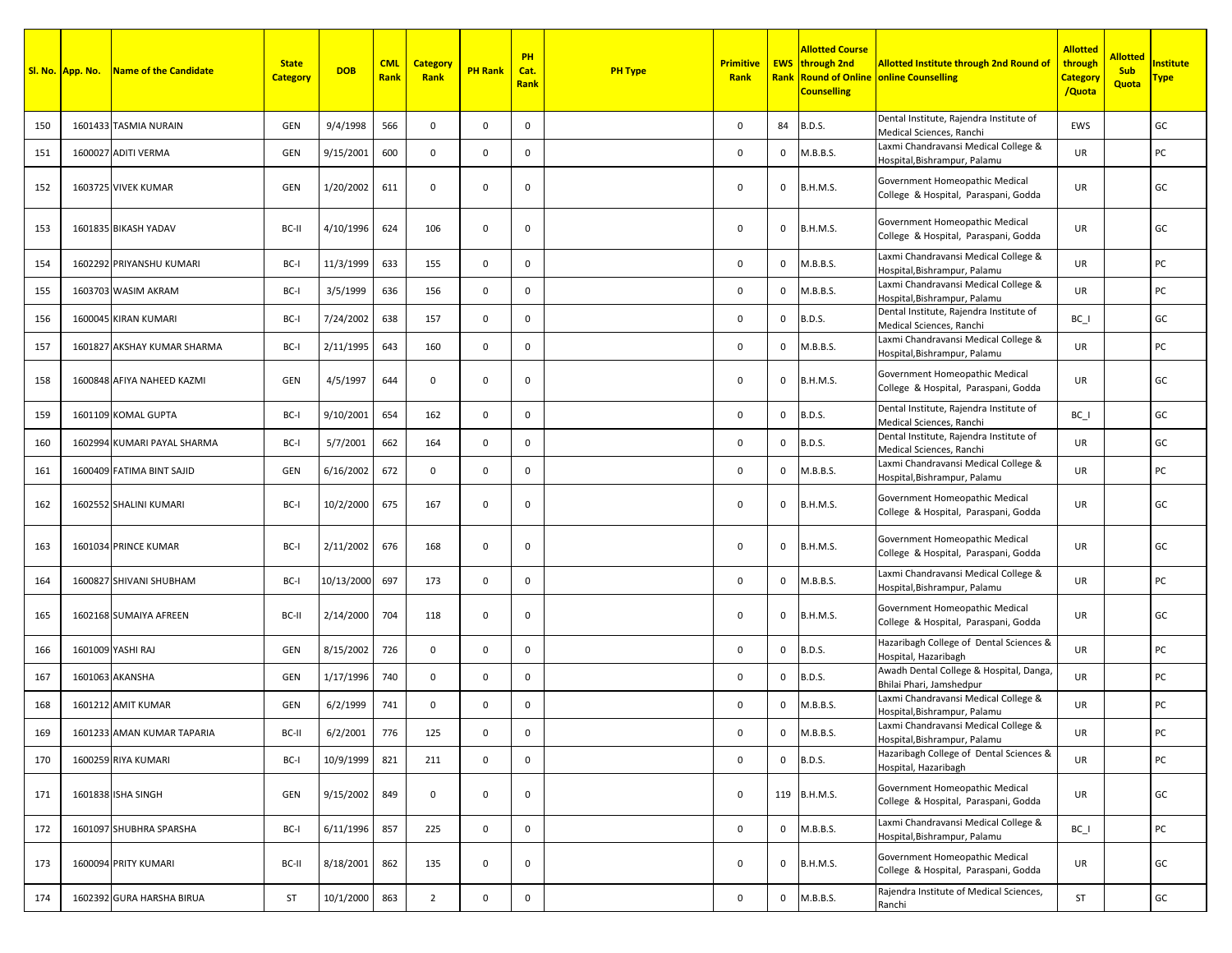|     | Sl. No. App. No. | <b>Name of the Candidate</b>  | <b>State</b><br><b>Category</b> | <b>DOB</b>      | <b>CML</b><br>Rank | <b>Category</b><br>Rank | <b>PH Rank</b> | PH<br>Cat.<br><b>Rank</b> | <b>PH Type</b> | <b>Primitive</b><br>Rank |          | <b>Allotted Course</b><br><b>EWS</b> through 2nd<br><b>Counselling</b> | <b>Allotted Institute through 2nd Round of</b><br><b>Rank Round of Online online Counselling</b> | <b>Allotted</b><br>through<br><b>Category</b><br>/Quota | <b>Allotted</b><br><b>Sub</b><br>Quota | nstitute<br><u> Гуре</u> |
|-----|------------------|-------------------------------|---------------------------------|-----------------|--------------------|-------------------------|----------------|---------------------------|----------------|--------------------------|----------|------------------------------------------------------------------------|--------------------------------------------------------------------------------------------------|---------------------------------------------------------|----------------------------------------|--------------------------|
| 175 |                  | 1601091 MOHAMMAD ALI          | BC-I                            | 10/22/1999      | 865                | 227                     | $\mathbf 0$    | 0                         |                | $\Omega$                 | 0        | <b>B.D.S.</b>                                                          | Vananchal Dental College & Hospital,<br>Garhwa                                                   | <b>UR</b>                                               |                                        | PC                       |
| 176 | 1600556 RISHIKA  |                               | GEN                             | 9/16/2002       | 886                | $\mathbf{0}$            | $\mathbf 0$    | $\mathbf 0$               |                | $\mathbf 0$              | 123      | M.B.B.S.                                                               | Laxmi Chandravansi Medical College &<br>Hospital, Bishrampur, Palamu                             | EWS                                                     |                                        | PC                       |
| 177 |                  | 1600129 SAKSHI SUMAN          | GEN                             | 12/27/2000      | 892                | $\mathbf 0$             | $\mathbf 0$    | 0                         |                | 0                        | 124      | M.B.B.S.                                                               | Laxmi Chandravansi Medical College &<br>Hospital, Bishrampur, Palamu                             | EWS                                                     |                                        | PC                       |
| 178 |                  | 1603442 AISHWARYA KUMARI      | GEN                             | 10/18/2002      | 903                | $\mathbf 0$             | 0              | 0                         |                | 0                        |          | 126 B.H.M.S.                                                           | Government Homeopathic Medical<br>College & Hospital, Paraspani, Godda                           | UR                                                      |                                        | GC                       |
| 179 |                  | 1603530 RISHABH KUMAR         | <b>GEN</b>                      | 10/12/2003      | 920                | 0                       | $\mathbf 0$    | 0                         |                | $\mathbf 0$              | $\Omega$ | <b>B.D.S.</b>                                                          | Hazaribagh College of Dental Sciences &<br>Hospital, Hazaribagh                                  | <b>UR</b>                                               |                                        | PC                       |
| 180 |                  | 1603632 SHRISTY PRIYA         | BC-II                           | 1/24/2001       | 926                | 145                     | $\mathbf 0$    | 0                         |                | 0                        | 0        | M.B.B.S.                                                               | Laxmi Chandravansi Medical College &<br>Hospital, Bishrampur, Palamu                             | BC_II                                                   |                                        | PC                       |
| 181 |                  | 1603777 TANJEEL WAQUAR        | BC-I                            | 3/3/2003        | 934                | 245                     | $\mathbf 0$    | $\mathbf 0$               |                | 0                        | 0        | M.B.B.S.                                                               | Laxmi Chandravansi Medical College &<br>Hospital, Bishrampur, Palamu                             | $BC_$                                                   |                                        | PC                       |
| 182 |                  | 1602798 PRIYANI SINHA         | GEN                             | 6/28/2003       | 938                | 0                       | $\mathbf 0$    | $\mathbf 0$               |                | $\mathbf 0$              |          | 131 B.H.M.S.                                                           | Government Homeopathic Medical<br>College & Hospital, Paraspani, Godda                           | UR                                                      |                                        | GC                       |
| 183 |                  | 1602474 AKANKSHA KUMARI       | GEN                             | 10/17/2000      | 946                | $\mathbf 0$             | 0              | $\mathbf 0$               |                | 0                        |          | 132 B.H.M.S.                                                           | Government Homeopathic Medical<br>College & Hospital, Paraspani, Godda                           | UR                                                      |                                        | GC                       |
| 184 |                  | 1601219 SANDHYA KUMARI        | BC-I                            | 4/7/2001        | 954                | 250                     | 0              | 0                         |                | $\mathbf 0$              | 0        | <b>B.H.M.S.</b>                                                        | Government Homeopathic Medical<br>College & Hospital, Paraspani, Godda                           | <b>UR</b>                                               |                                        | GC                       |
| 185 |                  | 1602713 ANJALI KUMARI         | GEN                             | 1/10/2003       | 969                | 0                       | $\mathbf 0$    | 0                         |                | $\mathbf 0$              | 136      | <b>B.H.M.S.</b>                                                        | Government Homeopathic Medical<br>College & Hospital, Paraspani, Godda                           | UR                                                      |                                        | GC                       |
| 186 |                  | 1603234 PAYAL KUMARI          | BC-II                           | 9/17/2000       | 970                | 155                     | 0              | 0                         |                | 0                        | 0        | <b>B.H.M.S.</b>                                                        | Government Homeopathic Medical<br>College & Hospital, Paraspani, Godda                           | UR                                                      |                                        | GC                       |
| 187 |                  | 1602092 PRADEEP KUMAR RANA    | BC-I                            | 5/2/1997        | 1000               | 261                     | $\mathbf 0$    | 0                         |                | $\mathbf 0$              | 0        | <b>B.D.S.</b>                                                          | Hazaribagh College of Dental Sciences &<br>Hospital, Hazaribagh                                  | <b>UR</b>                                               |                                        | PC                       |
| 188 |                  | 1601563 LAXMI KUMARI MAHATO   | BC-I                            | 12/21/2002 1017 |                    | 263                     | $\mathbf 0$    | 0                         |                | $\mathbf 0$              | 0        | <b>B.H.M.S.</b>                                                        | Government Homeopathic Medical<br>College & Hospital, Paraspani, Godda                           | UR.                                                     |                                        | GC                       |
| 189 |                  | 1601728 SUMAIYA HASHIM ANSARI | BC-I                            | 6/25/2000       | 1023               | 266                     | $\mathbf 0$    | 0                         |                | $\mathsf 0$              | 0        | <b>B.D.S.</b>                                                          | Hazaribagh College of Dental Sciences &<br>Hospital, Hazaribagh                                  | UR                                                      |                                        | PC                       |
| 190 |                  | 1600860 TABASSUM              | GEN                             | 9/27/1998       | 1024               | $\mathbf 0$             | 0              | 0                         |                | 0                        | 0        | B.H.M.S.                                                               | Government Homeopathic Medical<br>College & Hospital, Paraspani, Godda                           | UR                                                      |                                        | GC                       |
| 191 |                  | 1603624 SHREYA BAIS           | GEN                             | 8/27/1999       | 1050               | 0                       | $\mathbf 0$    | $\mathbf{0}$              |                | $\Omega$                 | 0        | <b>B.D.S.</b>                                                          | Hazaribagh College of Dental Sciences &<br>Hospital, Hazaribagh                                  | <b>UR</b>                                               |                                        | PC                       |
| 192 |                  | 1600640 BABULAL PRAJAPATI     | BC-I                            | 4/12/2001       | 1056               | 272                     | $\mathbf 0$    | 0                         |                | $\mathbf 0$              | 0        | <b>B.H.M.S.</b>                                                        | Government Homeopathic Medical<br>College & Hospital, Paraspani, Godda                           | UR.                                                     |                                        | GC                       |
| 193 |                  | 1601296 ARSHI NISAR           | GEN                             | 12/12/2001 1105 |                    | 0                       | $\mathbf 0$    | $\mathbf 0$               |                | $\mathbf 0$              | 0        | <b>B.H.M.S.</b>                                                        | Government Homeopathic Medical<br>College & Hospital, Paraspani, Godda                           | UR                                                      |                                        | GC                       |
| 194 |                  | 1603250 ABDUR RAUF            | BC-I                            | 3/31/2001 1132  |                    | 291                     | 0              | 0                         |                | 0                        | 0        | <b>B.H.M.S.</b>                                                        | Government Homeopathic Medical<br>College & Hospital, Paraspani, Godda                           | UR                                                      |                                        | GC                       |
| 195 |                  | 1601278 SONY KUMARI           | BC-I                            | 4/9/1996        | 1138               | 293                     | $\mathbf 0$    | 0                         |                | $\mathbf 0$              | 0        | <b>B.H.M.S.</b>                                                        | Government Homeopathic Medical<br>College & Hospital, Paraspani, Godda                           | UR                                                      |                                        | GC                       |
| 196 |                  | 1601569 AAKANKSHA KUMARI      | <b>GEN</b>                      | 12/11/1996 1140 |                    | 0                       | $\mathbf 0$    | $\mathsf{O}$              |                | $\mathsf 0$              | 0        | B.H.M.S.                                                               | Government Homeopathic Medical<br>College & Hospital, Paraspani, Godda                           | UR                                                      |                                        | GC                       |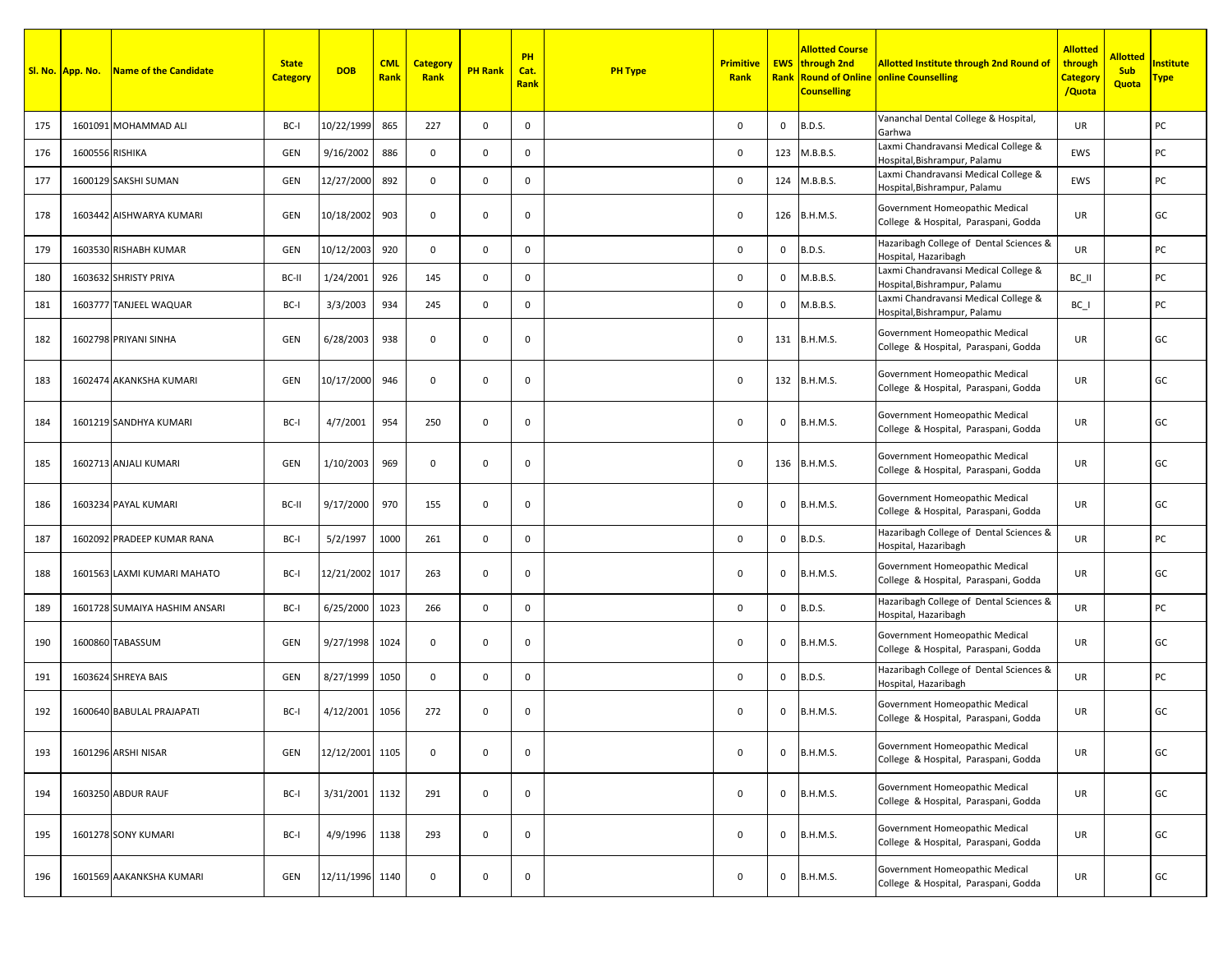|     | Sl. No. App. No. | Name of the Candidate         | <b>State</b><br><b>Category</b> | <b>DOB</b>      | <b>CML</b><br>Rank | <b>Category</b><br>Rank | <b>PH Rank</b> | PH<br>Cat.<br><b>Rank</b> | <b>PH Type</b> | <b>Primitive</b><br>Rank |              | Allotted Course<br><b>EWS</b> through 2nd<br><b>Counselling</b> | <b>Allotted Institute through 2nd Round of</b><br><b>Rank Round of Online online Counselling</b> | <b>Allotted</b><br>through<br><b>Category</b><br>/Quota | <b>Allotted</b><br><b>Sub</b><br>Quota | nstitute<br><u>iype</u> |
|-----|------------------|-------------------------------|---------------------------------|-----------------|--------------------|-------------------------|----------------|---------------------------|----------------|--------------------------|--------------|-----------------------------------------------------------------|--------------------------------------------------------------------------------------------------|---------------------------------------------------------|----------------------------------------|-------------------------|
| 197 |                  | 1600375 PRIYESH KUMAR DIWAKAR | SC                              | 8/16/2001       | 1154               | 19                      | $\mathbf 0$    | $\mathbf 0$               |                | $\Omega$                 | 0            | M.B.B.S.                                                        | Rajendra Institute of Medical Sciences,<br>Ranchi                                                | <b>SC</b>                                               |                                        | GC                      |
| 198 |                  | 1602035 ANAMIKA               | SC                              | 10/15/2002      | 1155               | 20                      | $\mathbf 0$    | $\mathbf{0}$              |                | $\Omega$                 | $\mathbf 0$  | M.B.B.S.                                                        | Rajendra Institute of Medical Sciences,<br>Ranchi                                                | <b>SC</b>                                               |                                        | GC                      |
| 199 |                  | 1600963 SURAJ KUMAR           | BC-II                           | 11/15/2003 1157 |                    | 180                     | $\mathbf 0$    | $^{\circ}$                |                | 0                        | $\mathbf{0}$ | <b>B.H.M.S.</b>                                                 | Government Homeopathic Medical<br>College & Hospital, Paraspani, Godda                           | <b>UR</b>                                               |                                        | GC                      |
| 200 |                  | 1600216 KUMARI MONIKA PATHAK  | <b>GEN</b>                      | 2/16/1999       | 1236               | $\mathbf 0$             | $\mathsf{O}$   | 0                         |                | $\mathsf 0$              | 0            | <b>B.D.S.</b>                                                   | Hazaribagh College of Dental Sciences &<br>Hospital, Hazaribagh                                  | UR                                                      |                                        | PC                      |
| 201 |                  | 1600007 BISHWAJEET SHEEL      | BC-I                            | 7/10/2003       | 1251               | 322                     | 0              | 0                         |                | $\mathbf 0$              | 0            | <b>B.H.M.S.</b>                                                 | Government Homeopathic Medical<br>College & Hospital, Paraspani, Godda                           | BC I                                                    |                                        | GC                      |
| 202 |                  | 1600168 ANUSHKA TRIPTI        | GEN                             | 3/31/2002       | 1263               | $\mathbf 0$             | $\mathbf 0$    | $\mathbf 0$               |                | $\Omega$                 | 0            | <b>B.D.S.</b>                                                   | Vananchal Dental College & Hospital,<br>Garhwa                                                   | <b>UR</b>                                               |                                        | PC                      |
| 203 |                  | 1601166 TANU TANYA            | SC                              | 7/16/2002       | 1279               | 29                      | $\mathbf{0}$   | $\mathbf 0$               |                | $\mathbf 0$              | $\mathbf{0}$ | M.B.B.S.                                                        | Mahatma Gandhi Memorial Medical<br>College, Jamshedpur                                           | <b>SC</b>                                               |                                        | GC                      |
| 204 |                  | 1602276 MANITA KUMARI         | BC-I                            | 6/13/1999       | 1294               | 338                     | 0              | 0                         |                | 0                        | $\mathbf{0}$ | <b>B.H.M.S.</b>                                                 | Government Homeopathic Medical<br>College & Hospital, Paraspani, Godda                           | BC I                                                    |                                        | GC                      |
| 205 |                  | 1602163 NAINA SRIVASTAVA      | GEN                             | 5/4/1999        | 1298               | $\mathbf 0$             | 0              | 0                         |                | 0                        | $\mathbf 0$  | <b>B.D.S.</b>                                                   | Awadh Dental College & Hospital, Danga,<br>Bhilai Phari, Jamshedpur                              | UR                                                      |                                        | PC                      |
| 206 |                  | 1602403 SEJAL DAS             | SC                              | 2/18/1999       | 1301               | 32                      | $\mathbf 0$    | $\mathbf 0$               |                | $\Omega$                 | 0            | M.B.B.S.                                                        | Shaheed Nirmal Mahto Medical College,<br>Dhanbad                                                 | <b>SC</b>                                               |                                        | GC                      |
| 207 |                  | 1601345 RIYA KUMARI           | GEN                             | 9/17/1997       | 1305               | 0                       | $\mathbf 0$    | $\mathbf 0$               |                | $\Omega$                 | 0            | <b>B.D.S.</b>                                                   | Hazaribagh College of Dental Sciences &<br>Hospital, Hazaribagh                                  | <b>UR</b>                                               |                                        | PC                      |
| 208 |                  | 1600073 ARFIYA SHABNAM        | BC-I                            | 2/5/2002        | 1314               | 341                     | $\mathbf 0$    | $^{\circ}$                |                | $\mathbf 0$              | 0            | <b>B.H.M.S.</b>                                                 | Government Homeopathic Medical<br>College & Hospital, Paraspani, Godda                           | BC I                                                    |                                        | GC                      |
| 209 |                  | 1602683 RICHA BHARTI          | GEN                             | 4/24/2000       | 1322               | $\mathbf 0$             | 0              | 0                         |                | 0                        |              | 167 B.H.M.S.                                                    | Government Homeopathic Medical<br>College & Hospital, Paraspani, Godda                           | EWS                                                     |                                        | GC                      |
| 210 |                  | 1603648 UQBA ADIB             | GEN                             | 1/5/2001        | 1346               | $\mathbf 0$             | $\mathbf 0$    | $\mathbf{0}$              |                | 0                        |              | 169 B.H.M.S.                                                    | Government Homeopathic Medical<br>College & Hospital, Paraspani, Godda                           | EWS                                                     |                                        | GC                      |
| 211 |                  | 1600285 SABA SAMI             | BC-II                           | 8/6/2000        | 1351               | 195                     | $\mathbf 0$    | $\mathbf 0$               |                | $\Omega$                 | 0            | <b>B.H.M.S.</b>                                                 | Government Homeopathic Medical<br>College & Hospital, Paraspani, Godda                           | BC II                                                   |                                        | GC                      |
| 212 |                  | 1604001 PRERNA PRASAD         | BC-II                           | 10/29/2001      | 1374               | 199                     | $\mathbf 0$    | $\mathbf 0$               |                |                          | 0            | <b>B.D.S.</b>                                                   | Hazaribagh College of Dental Sciences &<br>Hospital, Hazaribagh                                  | <b>UR</b>                                               |                                        | PC                      |
| 213 |                  | 1601554 RUCHI KUMARI          | BC-II                           | 1/28/2001       | 1379               | 200                     | $\mathbf 0$    | 0                         |                | 0                        | $\mathbf{0}$ | <b>B.H.M.S.</b>                                                 | Government Homeopathic Medical<br>College & Hospital, Paraspani, Godda                           | BC II                                                   |                                        | GC                      |
| 214 |                  | 1602338 PRAWEEN KUMAR SONI    | BC-II                           | 3/31/2002       | 1381               | 201                     | 0              | $^{\circ}$                |                | $\Omega$                 | 0            | <b>B.H.M.S.</b>                                                 | Government Homeopathic Medical<br>College & Hospital, Paraspani, Godda                           | BC II                                                   |                                        | GC                      |
| 215 |                  | 1600980 VIVEK KUMAR           | SC                              | 11/10/2000      | 1401               | 42                      | $\mathbf 0$    | $\mathbf 0$               |                | 0                        | 0            | M.B.B.S.                                                        | Sheikh Bhikhari Medical College,<br>Hazaribagh                                                   | SC                                                      |                                        | GC                      |
| 216 |                  | 1600141 ANSHIKA SRIVASTAVA    | GEN                             | 6/1/2002        | 1414               | $\mathsf{O}$            | $\mathbf 0$    | $\mathsf{o}$              |                | $\mathsf{O}\xspace$      |              | 177 B.D.S.                                                      | Awadh Dental College & Hospital, Danga,<br>Bhilai Phari, Jamshedpur                              | UR                                                      |                                        | PC                      |
| 217 |                  | 1603730 ALIA FIRDOUS          | BC-I                            | 5/7/2001        | 1418               | 362                     | $\mathbf 0$    | $\mathsf{o}$              |                | $\mathsf 0$              | 0            | <b>B.D.S.</b>                                                   | Awadh Dental College & Hospital, Danga,<br>Bhilai Phari, Jamshedpur                              | UR                                                      |                                        | PC                      |
| 218 |                  | 1603335 NIRANJAN PATEL        | BC-I                            | 10/15/1996 1420 |                    | 363                     | $\mathbf 0$    | $\mathbf 0$               |                | 0                        | $\mathbf{0}$ | B.H.M.S.                                                        | Government Homeopathic Medical<br>College & Hospital, Paraspani, Godda                           | $BC_$                                                   |                                        | GC                      |
| 219 |                  | 1602874 RANI KUMARI RAM       | SC                              | 1/6/2000        | 1421               | 44                      | $\mathbf 0$    | $\mathsf{o}$              |                | 0                        |              | 0 M.B.B.S.                                                      | Phulo-Jhano Medical College, Dumka                                                               | SC                                                      |                                        | GC                      |
| 220 |                  | 1602003 ISHRAT ARA            | BC-I                            | 4/10/2003 1440  |                    | 365                     | $\mathbf 0$    | $\mathbf 0$               |                | 0                        | 0            | <b>B.D.S.</b>                                                   | Vananchal Dental College & Hospital,<br>Garhwa                                                   | UR                                                      |                                        | PC                      |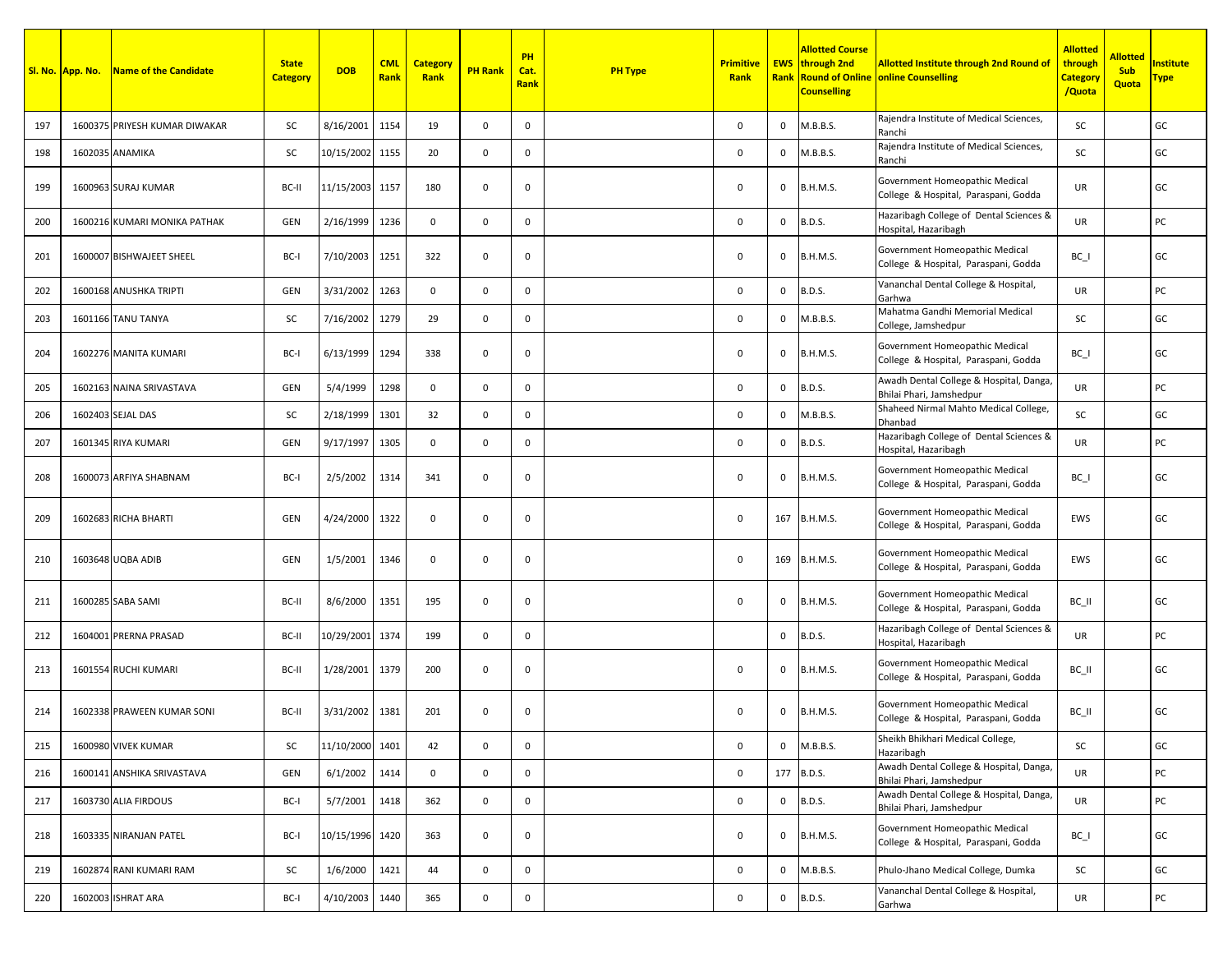|     | Sl. No. App. No. | Name of the Candidate          | <b>State</b><br><b>Category</b> | <b>DOB</b>      | <b>CML</b><br>Rank | <b>Category</b><br>Rank | <b>PH Rank</b> | PH<br>Cat.<br><b>Rank</b> | <b>PH Type</b>                                                                                                 | <b>Primitive</b><br>Rank |              | Allotted Course<br><b>EWS</b> through 2nd<br><b>Counselling</b> | <b>Allotted Institute through 2nd Round of</b><br><b>Rank Round of Online online Counselling</b> | <b>Allotted</b><br>through<br>Category<br>/Quota | <b>Allotted</b><br><b>Sub</b><br>Quota | <b>nstitute</b><br><u> Fype</u> |
|-----|------------------|--------------------------------|---------------------------------|-----------------|--------------------|-------------------------|----------------|---------------------------|----------------------------------------------------------------------------------------------------------------|--------------------------|--------------|-----------------------------------------------------------------|--------------------------------------------------------------------------------------------------|--------------------------------------------------|----------------------------------------|---------------------------------|
| 221 |                  | 1603612 PROMILA BESRA          | <b>ST</b>                       | 9/9/1997        | 1453               | 18                      | $\mathbf 0$    | $^{\circ}$                |                                                                                                                | $\Omega$                 | 0            | M.B.B.S.                                                        | Shaheed Nirmal Mahto Medical College,<br>Dhanbad                                                 | <b>ST</b>                                        |                                        | GC                              |
| 222 |                  | 1601430 SARVESH KUMAR          | SC                              | 8/20/2000       | 1496               | 59                      | $\mathbf 0$    | $\mathbf 0$               |                                                                                                                | $\Omega$                 | 0            | <b>B.D.S.</b>                                                   | Dental Institute, Rajendra Institute of<br>Medical Sciences, Ranchi                              | <b>SC</b>                                        |                                        | GC                              |
| 223 |                  | 1600663 SHRUTI KUMARI          | <b>GEN</b>                      | 9/15/1997       | 1497               | $\mathbf 0$             | 0              | 0                         |                                                                                                                | 0                        |              | 182 B.H.M.S.                                                    | Government Homeopathic Medical<br>College & Hospital, Paraspani, Godda                           | EWS                                              |                                        | GC                              |
| 224 |                  | 1600167 TUSHAR NAYAK           | SC                              | 8/23/2001       | 1499               | 61                      | 0              | $\mathbf{0}$              |                                                                                                                | 0                        | 0            | <b>B.D.S.</b>                                                   | Dental Institute, Rajendra Institute of<br>Medical Sciences, Ranchi                              | SC                                               |                                        | GC                              |
| 225 |                  | 1602898 NAZIA KULSUM           | BC-I                            | 8/8/2001        | 1501               | 373                     | 0              | $\mathbf 0$               |                                                                                                                | $\mathbf 0$              | 0            | <b>B.D.S.</b>                                                   | Hazaribagh College of Dental Sciences &<br>Hospital, Hazaribagh                                  | <b>UR</b>                                        |                                        | PC                              |
| 226 |                  | 1600379 SHIVESH PANDEY         | GEN                             | 12/31/1999      | 1523               | 0                       | $\mathbf 0$    | $^{\circ}$                |                                                                                                                | 0                        |              | 185 B.H.M.S.                                                    | Government Homeopathic Medical<br>College & Hospital, Paraspani, Godda                           | EWS                                              |                                        | GC                              |
| 227 |                  | 1602642 SHILPI RANI            | SC                              | 6/21/2002       | 1536               | 69                      | $\mathbf 0$    | 0                         |                                                                                                                | 0                        | $\mathbf 0$  | M.B.B.S.                                                        | Manipal Tata Medical College, Baridih,<br>Jamshedpur                                             | SC                                               |                                        | PC                              |
| 228 |                  | 1603064 APURVA AASTHA          | BC-I                            | 6/12/2001       | 1555               | 380                     | $\mathbf 0$    | 0                         |                                                                                                                | $\mathbf 0$              | 0            | <b>B.D.S.</b>                                                   | Hazaribagh College of Dental Sciences &<br>Hospital, Hazaribagh                                  | <b>UR</b>                                        |                                        | PC                              |
| 229 |                  | 1600412 TRIPTI RAJ             | SC                              | 5/26/1999       | 1582               | 83                      | 0              | $\mathbf 0$               |                                                                                                                | $\mathbf 0$              | 0            | <b>B.D.S.</b>                                                   | Dental Institute, Rajendra Institute of<br>Medical Sciences, Ranchi                              | <b>SC</b>                                        |                                        | GC                              |
| 230 |                  | 1601360 SHREYA SAGAR           | SC                              | 3/21/2003       | 1623               | 93                      | $\mathbf 0$    | $\mathbf 0$               |                                                                                                                | $\mathbf 0$              | 0            | M.B.B.S.                                                        | Laxmi Chandravansi Medical College &<br>Hospital, Bishrampur, Palamu                             | SC                                               |                                        | PC                              |
| 231 |                  | 1603350 HIMANI ASWAL           | SC                              | 2/24/2002       | 1639               | 98                      |                | $\mathbf 0$               |                                                                                                                |                          |              | M.B.B.S.                                                        | Laxmi Chandravansi Medical College &<br>Hospital, Bishrampur, Palamu                             | SC                                               |                                        | PC                              |
| 232 |                  | 1600792 SUHANI KUMARI GOPE     | BC-II                           | 9/3/2000        | 1640               | 220                     | $\mathbf 0$    | 0                         |                                                                                                                | 0                        | 0            | <b>B.D.S.</b>                                                   | Vananchal Dental College & Hospital,<br>Garhwa                                                   | <b>UR</b>                                        |                                        | PC                              |
| 233 |                  | 1602258 UPPU TARUN VENKATA SAI | <b>GEN</b>                      | 3/31/2002       | 1644               | $\mathbf{0}$            | $\mathbf 0$    | $\mathbf 0$               |                                                                                                                | $\mathbf 0$              | 0            | <b>B.D.S.</b>                                                   | Awadh Dental College & Hospital, Danga,<br>Bhilai Phari, Jamshedpur                              | <b>UR</b>                                        |                                        | PC                              |
| 234 |                  | 1600380 ELISHA MARDI           | <b>ST</b>                       | 10/2/2000       | 1699               | 39                      | $\mathbf 0$    | 0                         |                                                                                                                | $\mathsf 0$              | 0            | M.B.B.S.                                                        | Shaheed Nirmal Mahto Medical College,<br>Dhanbad                                                 | <b>ST</b>                                        |                                        | GC                              |
| 235 |                  | 1601110 TANU SHREE             | <b>GEN</b>                      | 9/2/2003        | 1706               | $\mathbf 0$             | 0              | $\mathbf 0$               |                                                                                                                | $\mathbf 0$              | 0            | <b>B.D.S.</b>                                                   | Hazaribagh College of Dental Sciences &<br>Hospital, Hazaribagh                                  | UR                                               |                                        | PC                              |
| 236 |                  | 1602334 ANUP KUMAR             | SC                              | 3/9/2000        | 1726               | 113                     | 0              | 0                         |                                                                                                                | $\mathbf 0$              | 0            | <b>B.H.M.S.</b>                                                 | Government Homeopathic Medical<br>College & Hospital, Paraspani, Godda                           | SC                                               |                                        | GC                              |
| 237 |                  | 1602454 RAHUL GORAI            | BC-I                            | 2/20/2003       | 1729               | 406                     | $\overline{3}$ | 0                         | A-BLINDNESS AND LOW VISION                                                                                     | $\Omega$                 | $\mathbf 0$  | M.B.B.S.                                                        | Manipal Tata Medical College, Baridih,<br>Jamshedpur                                             | PH VI                                            | $BC_$                                  | PC                              |
| 238 |                  | 1603242 PADMAJA RUNJHUN        | <b>GEN</b>                      | 8/26/2002       | 1732               | 0                       | 1              | $^{\circ}$                | E-MULTIPLE DISABILITIES FROM<br>AMONGST PERSONS UNDER CLAUSES<br>(A) TO (D) INCLUDING DEAF<br><b>BLINDNESS</b> |                          | 0            | M.B.B.S.                                                        | Rajendra Institute of Medical Sciences,<br>Ranchi                                                | PH MD                                            | UR                                     | GC                              |
| 239 |                  | 1601510 ISHA RANI TIGGA        | <b>ST</b>                       | 10/11/1999      | 1733               | 47                      | 0              | $\mathbf{0}$              |                                                                                                                | $\mathbf 0$              | 0            | M.B.B.S.                                                        | Phulo-Jhano Medical College, Dumka                                                               | ST                                               |                                        | GC                              |
| 240 |                  | 1602864 SUSHMITA               | <b>GEN</b>                      | 5/15/2001       | 1740               | 0                       | 0              | $\mathbf 0$               |                                                                                                                | $\mathbf 0$              | 0            | <b>B.D.S.</b>                                                   | Awadh Dental College & Hospital, Danga,<br>Bhilai Phari, Jamshedpur                              | UR                                               |                                        | PC                              |
| 241 |                  | 1601239 BERONICA TIGGA         | ST                              | 3/31/2001       | 1742               | 49                      | $\mathsf{O}$   | $\mathbf{0}$              |                                                                                                                | 0                        | 0            | M.B.B.S.                                                        | Sheikh Bhikhari Medical College,<br>Hazaribagh                                                   | ST                                               |                                        | GC                              |
| 242 |                  | 1600123 ERAM SABA              | BC-I                            | 9/5/1999        | 1748               | 408                     | $\mathbf 0$    | $\mathbf 0$               |                                                                                                                | 0                        | 0            | <b>B.D.S.</b>                                                   | Hazaribagh College of Dental Sciences &<br>Hospital, Hazaribagh                                  | UR                                               |                                        | PC                              |
| 243 |                  | 1600949 ANIL KUMAR             | SC                              | 2/17/1999       | 1767               | 120                     | $\mathbf 0$    | $\mathbf 0$               |                                                                                                                | 0                        | $\mathbf 0$  | <b>B.H.M.S.</b>                                                 | Government Homeopathic Medical<br>College & Hospital, Paraspani, Godda                           | SC                                               |                                        | GC                              |
| 244 |                  | 1602660 RANJAN KUMAR           | <b>GEN</b>                      | 11/2/1998       | 1775               | $\mathsf{O}$            | $\mathbf{0}$   | $\mathbf{0}$              |                                                                                                                | $\mathsf 0$              | $\mathbf{0}$ | <b>B.D.S.</b>                                                   | Hazaribagh College of Dental Sciences &<br>Hospital, Hazaribagh                                  | UR                                               |                                        | PC                              |
| 245 |                  | 1600491 SWETA KUMARI SHAW      | GEN                             | 11/8/2003       | 1787               | $\mathsf{O}$            | $\mathbf 0$    | $\mathbf 0$               |                                                                                                                | 0                        | 0            | <b>B.D.S.</b>                                                   | Hazaribagh College of Dental Sciences &<br>Hospital, Hazaribagh                                  | UR                                               |                                        | PC                              |
| 246 |                  | 1600902 CHANDANI KUMARI        | SC                              | 10/15/1996 1832 |                    | 129                     | $\mathbf{0}$   | $\mathbf 0$               |                                                                                                                | 0                        | 0            | M.B.B.S.                                                        | Laxmi Chandravansi Medical College &<br>Hospital, Bishrampur, Palamu                             | SC                                               |                                        | PC                              |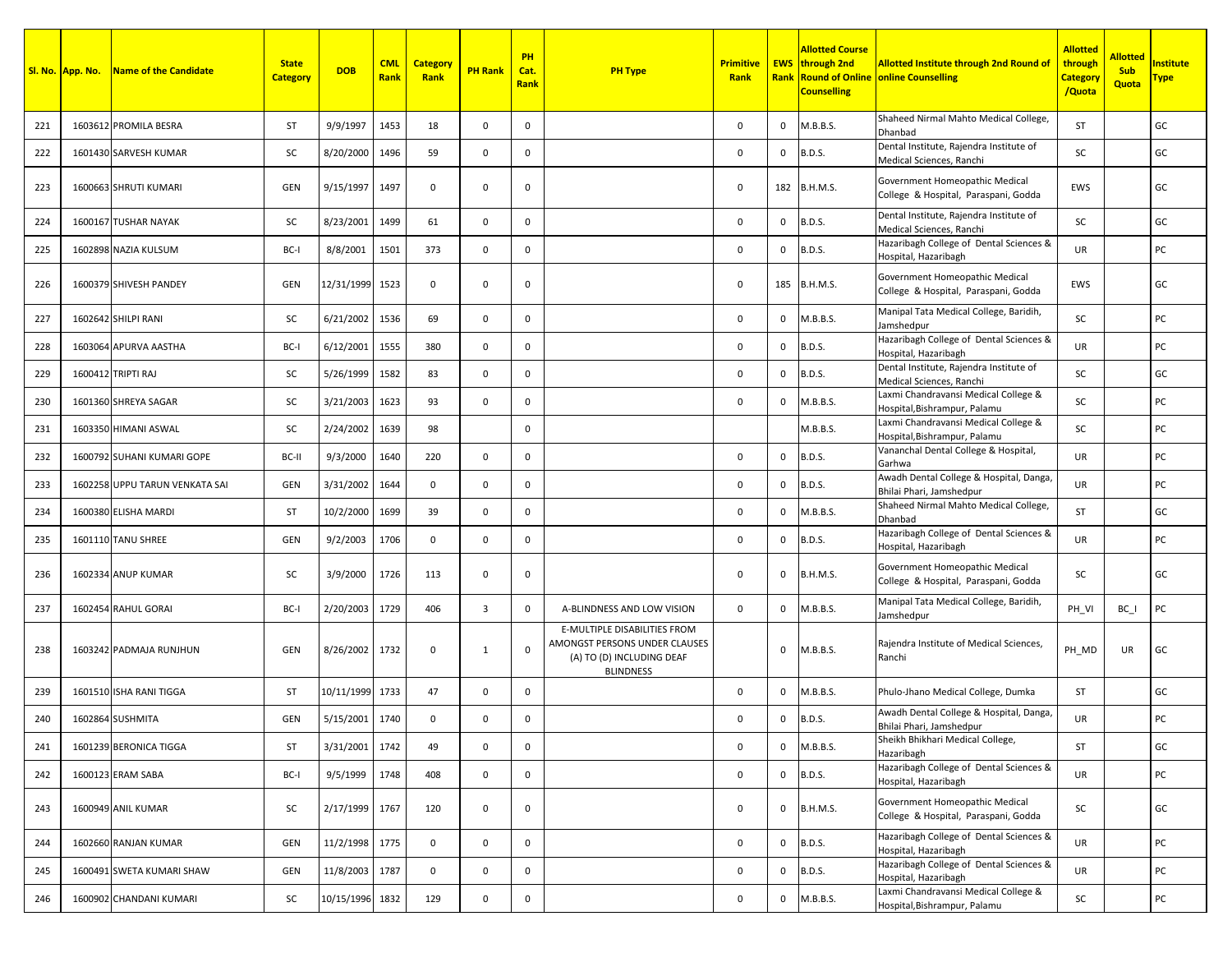|     | Sl. No. App. No. | Name of the Candidate         | <b>State</b><br><b>Category</b> | <b>DOB</b>      | <b>CML</b><br>Rank | <b>Category</b><br>Rank | <b>PH Rank</b> | PH<br>Cat.<br><b>Rank</b> | <b>PH Type</b> | <b>Primitive</b><br>Rank |              | Allotted Course<br><b>EWS</b> through 2nd<br><b>Counselling</b> | <b>Allotted Institute through 2nd Round of</b><br><b>Rank Round of Online online Counselling</b>   | <mark>Allotted</mark><br>through<br><mark>Category</mark><br>/Quota | <b>Allotted</b><br><b>Sub</b><br>Quota | nstitute<br><u> Fype</u> |
|-----|------------------|-------------------------------|---------------------------------|-----------------|--------------------|-------------------------|----------------|---------------------------|----------------|--------------------------|--------------|-----------------------------------------------------------------|----------------------------------------------------------------------------------------------------|---------------------------------------------------------------------|----------------------------------------|--------------------------|
| 247 |                  | 1603228 ABHISHEK SUMAN MISHRA | <b>GEN</b>                      | 9/1/1996        | 1859               | 0                       | $\mathbf 0$    | 0                         |                | $\Omega$                 |              | 207 B.D.S.                                                      | Hazaribagh College of Dental Sciences &<br>Hospital, Hazaribagh                                    | <b>UR</b>                                                           |                                        | PC                       |
| 248 |                  | 1602221 SHWETA BARA           | <b>ST</b>                       | 4/17/1998       | 1893               | 86                      | $\mathbf 0$    | $\mathbf 0$               |                | $\Omega$                 | 0            | <b>B.D.S.</b>                                                   | Dental Institute, Rajendra Institute of                                                            | <b>ST</b>                                                           |                                        | GC                       |
| 249 |                  | 1603839 SHILPI KUMARI         | <b>GEN</b>                      | 8/19/1998       | 1894               | $\mathbf 0$             | $\mathbf 0$    | $^{\circ}$                |                | $\mathbf 0$              |              | 208 B.D.S.                                                      | Medical Sciences, Ranchi<br>Awadh Dental College & Hospital, Danga,                                | <b>UR</b>                                                           |                                        | PC                       |
|     |                  |                               |                                 |                 |                    |                         |                |                           |                |                          |              |                                                                 | Bhilai Phari, Jamshedpur<br>Awadh Dental College & Hospital, Danga,                                |                                                                     |                                        |                          |
| 250 |                  | 1603391 PALLAVI SINGH         | <b>GEN</b>                      | 2/24/2001       | 1899               | $\mathbf 0$             | $\mathbf 0$    | 0                         |                | $\mathbf 0$              | 0            | <b>B.D.S.</b>                                                   | Bhilai Phari, Jamshedpur<br>Hazaribagh College of Dental Sciences &                                | UR                                                                  |                                        | PC                       |
| 251 |                  | 1601427 KALYANI KARWA         | SC                              | 6/29/2000       | 1905               | 136                     | $\mathbf 0$    | $\mathbf 0$               |                | $\Omega$                 | 0            | <b>B.D.S.</b>                                                   | Hospital, Hazaribagh<br>Hazaribagh College of Dental Sciences &                                    | <b>UR</b>                                                           |                                        | PC                       |
| 252 |                  | 1603451 PALLAVI PRASAD        | BC-I                            | 8/23/1998       | 1914               | 426                     | $\mathbf{0}$   | $^{\circ}$                |                | $\mathbf 0$              | $\mathbf{0}$ | <b>B.D.S.</b>                                                   | Hospital, Hazaribagh                                                                               | <b>UR</b>                                                           |                                        | PC                       |
| 253 |                  | 1601502 NIHARIKA NISHA        | SC                              | 8/8/2000        | 1919               | 137                     | $\mathbf 0$    | $\mathbf 0$               |                | $\mathbf 0$              | 0            | <b>B.D.S.</b>                                                   | Hazaribagh College of Dental Sciences &<br>Hospital, Hazaribagh                                    | <b>UR</b>                                                           |                                        | PC                       |
| 254 |                  | 1603204 RISHITA DUTTA         | <b>GEN</b>                      | 11/22/2002      | 1921               | $\mathbf 0$             | $\mathbf{0}$   | $^{\circ}$                |                | $\mathbf 0$              | $\mathbf{0}$ | <b>B.D.S.</b>                                                   | Awadh Dental College & Hospital, Danga,<br>Bhilai Phari, Jamshedpur                                | <b>UR</b>                                                           |                                        | PC                       |
| 255 |                  | 1602402 MANISHA KUMARI        | SC                              | 3/14/1998       | 1950               | 142                     | 0              | 0                         |                | 0                        | $\mathbf{0}$ | <b>B.H.M.S.</b>                                                 | Government Homeopathic Medical<br>College & Hospital, Paraspani, Godda                             | SC                                                                  |                                        | GC                       |
| 256 |                  | 1601406 SHRUTI BHARDWAJ       | <b>GEN</b>                      | 5/23/2003       | 1957               | 0                       | 0              | $\mathbf 0$               |                | $\mathbf 0$              | $\mathbf 0$  | <b>B.D.S.</b>                                                   | Hazaribagh College of Dental Sciences &<br>Hospital, Hazaribagh                                    | <b>UR</b>                                                           |                                        | PC                       |
| 257 |                  | 1600477 SOMI KHANAM           | <b>GEN</b>                      | 1/6/2002        | 1967               | $\mathbf 0$             | 0              | $\mathbf{0}$              |                | $\Omega$                 | $\mathbf 0$  | <b>B.D.S.</b>                                                   | Hazaribagh College of Dental Sciences &<br>Hospital, Hazaribagh                                    | <b>UR</b>                                                           |                                        | PC                       |
| 258 |                  | 1602999 ANUJA BHARTI          | <b>GEN</b>                      | 12/14/2000      | 1987               | 0                       | $\mathbf 0$    | $\mathbf 0$               |                | $\Omega$                 | 0            | <b>B.D.S.</b>                                                   | Awadh Dental College & Hospital, Danga,<br>Bhilai Phari, Jamshedpur                                | <b>UR</b>                                                           |                                        | PC                       |
| 259 | 1600804 ANKITA   |                               | SC                              | 4/5/2000        | 1992               | 147                     | $^{\circ}$     | $\mathbf 0$               |                | $\Omega$                 | 0            | <b>B.D.S.</b>                                                   | Awadh Dental College & Hospital, Danga                                                             | <b>UR</b>                                                           |                                        | PC                       |
| 260 |                  | 1603065 PUSHPA KUMARI         | SC                              | 1/3/2000        | 2000               | 148                     | $\mathbf 0$    | 0                         |                | 0                        | $\mathbf{0}$ | <b>B.H.M.S.</b>                                                 | Bhilai Phari, Jamshedpur<br>Government Homeopathic Medical<br>College & Hospital, Paraspani, Godda | SC                                                                  |                                        | GC                       |
| 261 |                  | 1600060 MD ARSHAD AYUB        | BC-I                            | 10/10/2000 2007 |                    | 440                     | 0              | $\mathbf{0}$              |                | $\mathbf 0$              | 0            | <b>B.H.M.S.</b>                                                 | Arogyam Homeopathic Medical College<br>and Hospital, Kutchery Road, Jhalua,<br>Garhwa              | UR                                                                  |                                        | PC                       |
| 262 |                  | 1602917 NIHAL SWAPNIL KUJUR   | ST                              | 9/3/1998        | 2023               | 129                     | $\mathbf 0$    | $\mathbf 0$               |                | $\Omega$                 | 0            | <b>B.D.S.</b>                                                   | Dental Institute, Rajendra Institute of<br>Medical Sciences, Ranchi                                | <b>ST</b>                                                           |                                        | GC                       |
| 263 |                  | 1603611 ANUSHKA ANUBHUTI      | <b>ST</b>                       | 4/20/2003       | 2024               | 130                     | $\mathbf 0$    | 0                         |                | $\mathbf 0$              | 0            | M.B.B.S.                                                        | Mednirai Medical College, Palamu                                                                   | <b>ST</b>                                                           |                                        | GC                       |
| 264 |                  | 1600981 SHREYA SUMAN          | BC-II                           | 5/6/2001        | 2029               | 260                     | $\mathbf 0$    | $\mathbf 0$               |                | $\Omega$                 | 0            | <b>B.D.S.</b>                                                   | Awadh Dental College & Hospital, Danga,<br>Bhilai Phari, Jamshedpur                                | <b>UR</b>                                                           |                                        | PC                       |
| 265 |                  | 1601277 GOURAV RANJAN PRASAD  | SC                              | 8/1/1998        | 2073               | 163                     | $\mathbf 0$    | $\mathbf 0$               |                | 0                        | $\mathbf{0}$ | <b>B.H.M.S.</b>                                                 | Government Homeopathic Medical<br>College & Hospital, Paraspani, Godda                             | SC                                                                  |                                        | GC                       |
| 266 |                  | 1600842 SWETLANA MELGANDI     | <b>ST</b>                       | 9/23/2000       | 2078               | 145                     | 0              | $\mathbf 0$               |                | $\mathbf 0$              | 0            | <b>B.D.S.</b>                                                   | Dental Institute, Rajendra Institute of<br>Medical Sciences, Ranchi                                | ST                                                                  |                                        | GC                       |
| 267 |                  | 1600044 ANJALI KHALKHO        | <b>ST</b>                       | 11/24/2001      | 2093               | 150                     | 0              | $\mathbf 0$               |                | $\mathbf 0$              | 0            | M.B.B.S.                                                        | Manipal Tata Medical College, Baridih,<br>Jamshedpur                                               | ST                                                                  |                                        | PC                       |
| 268 |                  | 1601462 HRITIK KUMAR          | ST                              | 10/29/2002      | 2107               | 155                     | $\mathbf 0$    | $\mathbf 0$               |                | 0                        | 0            | <b>B.D.S.</b>                                                   | Dental Institute, Rajendra Institute of<br>Medical Sciences, Ranchi                                | ST                                                                  |                                        | GC                       |
| 269 |                  | 1603287 MANVI DAS             | SC                              | 4/1/2001        | 2114               | 172                     | $\mathbf 0$    | $\mathbf 0$               |                | $\mathsf{O}\xspace$      | 0            | <b>B.D.S.</b>                                                   | Hazaribagh College of Dental Sciences &<br>Hospital, Hazaribagh                                    | UR                                                                  |                                        | PC                       |
| 270 |                  | 1601533 BARKHA HENA BILUNG    | ST                              | 1/22/1999       | 2118               | 160                     | $\mathbf 0$    | $\mathbf 0$               |                | 0                        | 0            | <b>B.D.S.</b>                                                   | Dental Institute, Rajendra Institute of<br>Medical Sciences, Ranchi                                | ST                                                                  |                                        | GC                       |
| 271 |                  | 1600247 POOJA KUMARI MAHATO   | BC-I                            | 4/14/1999       | 2141               | 452                     | $\mathbf 0$    | $\mathbf 0$               |                | $\mathsf 0$              | 0            | <b>B.D.S.</b>                                                   | Vananchal Dental College & Hospital,<br>Garhwa                                                     | UR                                                                  |                                        | PC                       |
| 272 |                  | 1601603 AMAN KUMAR SINGH      | GEN                             | 3/21/2001       | 2147               | $\mathbf 0$             | $\mathbf 0$    | $\mathbf 0$               |                | $\mathsf 0$              |              | 219 B.D.S.                                                      | Hazaribagh College of Dental Sciences &<br>Hospital, Hazaribagh                                    | UR                                                                  |                                        | PC                       |
| 273 |                  | 1602207 ATUL KUJUR            | ST                              | 12/29/2003 2156 |                    | 176                     | $\mathbf 0$    | $\mathbf 0$               |                | 0                        | 0            | <b>B.D.S.</b>                                                   | Dental Institute, Rajendra Institute of<br>Medical Sciences, Ranchi                                | ST                                                                  |                                        | GC                       |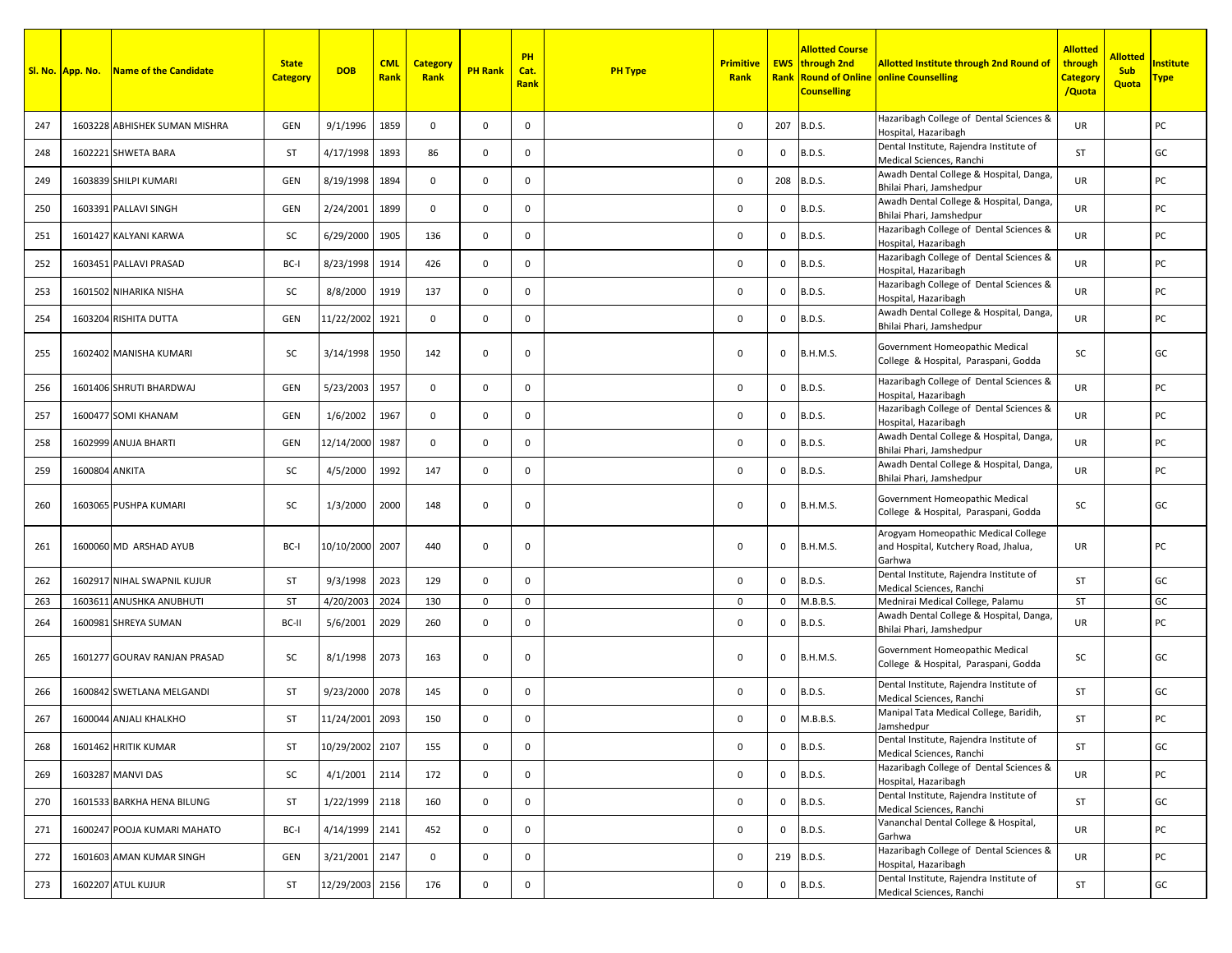|     | Sl. No. App. No. | Name of the Candidate      | <b>State</b><br><b>Category</b> | <b>DOB</b>    | <b>CML</b><br>Rank | <b>Category</b><br>Rank | <b>PH Rank</b>          | PH<br>Cat.<br>Rank | <b>PH Type</b>                 | <b>Primitive</b><br>Rank |              | <b>Allotted Course</b><br><b>EWS</b> through 2nd<br><b>Counselling</b> | <b>Allotted Institute through 2nd Round of</b><br><b>Rank Round of Online online Counselling</b> | <b>Allotted</b><br>through<br><b>Category</b><br>/Quota | <b>Allotted</b><br><b>Sub</b><br>Quota | nstitute<br><mark>Type</mark> |
|-----|------------------|----------------------------|---------------------------------|---------------|--------------------|-------------------------|-------------------------|--------------------|--------------------------------|--------------------------|--------------|------------------------------------------------------------------------|--------------------------------------------------------------------------------------------------|---------------------------------------------------------|----------------------------------------|-------------------------------|
| 274 |                  | 1601665 SONAL TRIPATHI     | GEN                             | 12/31/2001    | 2157               | $\mathbf{0}$            | $\mathbf 0$             | 0                  |                                |                          | 0            | <b>B.D.S.</b>                                                          | Hazaribagh College of Dental Sciences &<br>Hospital, Hazaribagh                                  | UR                                                      |                                        | PC                            |
| 275 |                  | 1602734 KATHY KAVERI LAKRA | <b>ST</b>                       | 2/10/2002     | 2161               | 179                     | $\mathbf{0}$            | $\mathbf 0$        |                                | 0                        | 0            | <b>B.D.S.</b>                                                          | Dental Institute, Rajendra Institute of<br>Medical Sciences, Ranchi                              | <b>ST</b>                                               |                                        | GC                            |
| 276 |                  | 1601740 REETA HEMBRAM      | <b>ST</b>                       | 10/6/2002     | 2173               | 185                     | $\mathbf 0$             | $\mathbf 0$        |                                | 0                        | 0            | <b>B.D.S.</b>                                                          | Dental Institute, Rajendra Institute of<br>Medical Sciences, Ranchi                              | <b>ST</b>                                               |                                        | GC                            |
| 277 |                  | 1602434 POOJA KUMARI       | GEN                             | 1/5/2002      | 2179               | $\mathbf 0$             | $\mathbf 0$             | 0                  |                                | $\mathsf 0$              | $\mathbf{0}$ | <b>B.D.S.</b>                                                          | Awadh Dental College & Hospital, Danga,<br>Bhilai Phari, Jamshedpur                              | UR                                                      |                                        | PC                            |
| 278 |                  | 1602946 LAXMI KUMARI       | BC-II                           | 9/18/1998     | 2180               | 265                     | 0                       | $\mathbf{0}$       |                                | 0                        | 0            | <b>B.D.S.</b>                                                          | Hazaribagh College of Dental Sciences &<br>Hospital, Hazaribagh                                  | UR                                                      |                                        | PC                            |
| 279 |                  | 1602491 MEENAKSHI MAHALI   | <b>ST</b>                       | 12/18/1994    | 2182               | 188                     | 0                       | $\mathbf{0}$       |                                | 0                        | 0            | <b>B.D.S.</b>                                                          | Dental Institute, Rajendra Institute of<br>Medical Sciences, Ranchi                              | <b>ST</b>                                               |                                        | GC                            |
| 280 |                  | 1600148 ANAGHA             | SC                              | 9/6/2002      | 2189               | 181                     | 0                       | $\mathbf 0$        |                                | 0                        | 0            | <b>B.D.S.</b>                                                          | Hazaribagh College of Dental Sciences &<br>Hospital, Hazaribagh                                  | UR                                                      |                                        | PC                            |
| 281 |                  | 1602715 SOURABH KUMAR      | SC                              | 2/20/1998     | 2190               | 182                     | $\mathbf 0$             | 0                  |                                | 0                        | 0            | <b>B.D.S.</b>                                                          | Awadh Dental College & Hospital, Danga<br>Bhilai Phari, Jamshedpur                               | <b>UR</b>                                               |                                        | PC                            |
| 282 |                  | 1600735 SHUBHAM SAURAV     | GEN                             | 6/1/2000      | 2196               | $\mathbf 0$             | $\mathbf 0$             | $\mathbf 0$        |                                | 0                        | 0            | <b>B.D.S.</b>                                                          | Hazaribagh College of Dental Sciences &<br>Hospital, Hazaribagh                                  | UR                                                      |                                        | PC                            |
| 283 |                  | 1601874 SABA AMBER         | BC-I                            | 12/26/2001    | 2200               | 457                     | 0                       | $\mathbf 0$        |                                | 0                        | 0            | <b>B.D.S.</b>                                                          | Hazaribagh College of Dental Sciences &<br>Hospital, Hazaribagh                                  | UR                                                      |                                        | PC                            |
| 284 |                  | 1602126 RITIK KUMAR SINHA  | GEN                             | 3/23/2001     | 2214               | $\mathbf 0$             | $\mathbf 0$             | $\mathbf 0$        |                                | 0                        | 0            | <b>B.D.S.</b>                                                          | Hazaribagh College of Dental Sciences &<br>Hospital, Hazaribagh                                  | UR                                                      |                                        | PC                            |
| 285 |                  | 1600718 AKANKSHA ORAON     | <b>ST</b>                       | 2/7/2000      | 2215               | 200                     | 0                       | $\mathbf{0}$       |                                | 0                        | $\mathbf{0}$ | <b>B.H.M.S.</b>                                                        | Government Homeopathic Medical<br>College & Hospital, Paraspani, Godda                           | <b>ST</b>                                               |                                        | GC                            |
| 286 |                  | 1602823 SUCHORITA KUMAR    | GEN                             | 11/30/2000    | 2216               | $\mathbf 0$             | $\mathbf 0$             | $\mathbf 0$        |                                | 0                        | 0            | <b>B.D.S.</b>                                                          | Vananchal Dental College & Hospital,<br>Garhwa                                                   | UR                                                      |                                        | PC                            |
| 287 |                  | 1600544 SHILPA KUMARI      | <b>ST</b>                       | 7/14/1998     | 2217               | 201                     | $\mathbf 0$             | 0                  |                                | 0                        | 0            | M.B.B.S.                                                               | Manipal Tata Medical College, Baridih,<br>Jamshedpur                                             | ST                                                      |                                        | PC                            |
| 288 |                  | 1601909 SHIBA ASHRAF       | GEN                             | 12/20/2001    | 2222               | $\mathbf 0$             | $\mathbf 0$             | $\mathbf 0$        |                                | $\mathsf 0$              | 0            | <b>B.D.S.</b>                                                          | Vananchal Dental College & Hospital,<br>Garhwa                                                   | UR                                                      |                                        | PC                            |
| 289 |                  | 1601797 KAMLESH KUMAR DAS  | SC                              | 1/4/1999      | 2229               | 184                     | $\mathbf 0$             | $\mathbf 0$        |                                | 0                        | 0            | <b>B.D.S.</b>                                                          | Hazaribagh College of Dental Sciences &<br>Hospital, Hazaribagh                                  | UR                                                      |                                        | PC                            |
| 290 |                  | 1602044 SHURUTI KUMARI     | <b>ST</b>                       | 2/18/2002     | 2242               | 211                     | 0                       | 0                  |                                | 0                        | 0            | <b>B.H.M.S.</b>                                                        | Government Homeopathic Medical<br>College & Hospital, Paraspani, Godda                           | <b>ST</b>                                               |                                        | GC                            |
| 291 |                  | 1601614 AKANKSHA PAUL MINJ | <b>ST</b>                       | 10/5/2002     | 2249               | 215                     | 0                       | $\mathbf 0$        |                                | 0                        | 0            | M.B.B.S.                                                               | Manipal Tata Medical College, Baridih,<br>Jamshedpur                                             | <b>ST</b>                                               |                                        | РC                            |
| 292 |                  | 1602373 POOJA BANRA        | ST                              | 10/17/2000    | 2254               | 219                     | $\mathbf 0$             | 0                  |                                | 0                        | $\mathbf{0}$ | <b>B.H.M.S.</b>                                                        | Government Homeopathic Medical<br>College & Hospital, Paraspani, Godda                           | <b>ST</b>                                               |                                        | GC                            |
| 293 |                  | 1603997 SHEEREEN BUSHRA    | BC-I                            | 2/7/2003      | 2260               | 461                     | 0                       | $\mathbf 0$        |                                |                          | $\mathbf{0}$ | <b>B.H.M.S.</b>                                                        | Arogyam Homeopathic Medical College<br>and Hospital, Kutchery Road, Jhalua,<br>Garhwa            | UR                                                      |                                        | PC                            |
| 294 |                  | 1602987 PRIYA PATEL        | BC-I                            | 9/9/1997 2264 |                    | 462                     | 0                       | $\mathbf 0$        |                                | 0                        |              | 0 B.D.S.                                                               | Hazaribagh College of Dental Sciences &<br>Hospital, Hazaribagh                                  | $BC_$                                                   |                                        | PC                            |
| 295 |                  | 1603322 PRIYAM PIYUSH      | GEN                             | 10/26/2001    | 2266               | $\mathbf 0$             | $\overline{\mathbf{3}}$ | $\mathbf 0$        | B-DEAFNESS AND HARD OF HEARING | $\Omega$                 |              | 0 M.B.B.S.                                                             | Shaheed Nirmal Mahto Medical College,<br>Dhanbad                                                 | PH HI                                                   | UR                                     | GC                            |
| 296 |                  | 1600838 ARCHANA PAREYA     | ST                              | 3/16/2002     | 2269               | 225                     | 0                       | $\mathbf 0$        |                                | $\mathbf 0$              | 0            | <b>B.H.M.S.</b>                                                        | Government Homeopathic Medical<br>College & Hospital, Paraspani, Godda                           | ST                                                      |                                        | GC                            |
| 297 |                  | 1602803 RINKI KUMARI       | BC-II                           | 2/21/2001     | 2272               | 272                     | $\mathbf 0$             | $\mathbf 0$        |                                | $\mathbf 0$              | 0            | <b>B.D.S.</b>                                                          | Hazaribagh College of Dental Sciences &<br>Hospital, Hazaribagh                                  | $BC$ $II$                                               |                                        | PC                            |
| 298 |                  | 1603281 NEROLI XALXO       | ST                              | 9/10/1998     | 2278               | 229                     | 0                       | $\mathbf 0$        |                                | 0                        | $\mathbf 0$  | B.H.M.S.                                                               | Government Homeopathic Medical<br>College & Hospital, Paraspani, Godda                           | <b>ST</b>                                               |                                        | GC                            |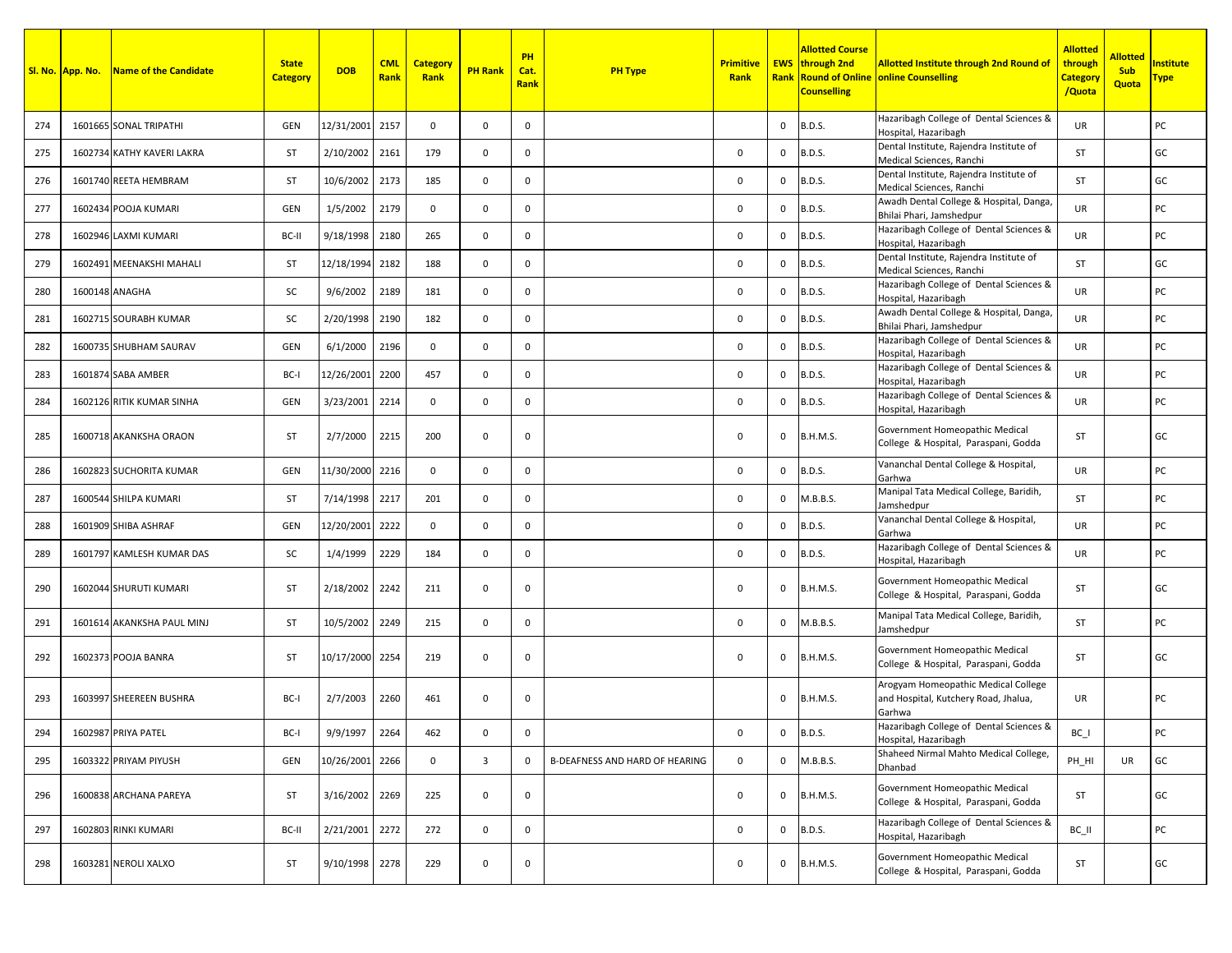|     | Sl. No. App. No. | <b>Name of the Candidate</b>   | <b>State</b><br><b>Category</b> | <b>DOB</b>      | <b>CML</b><br>Rank | <b>Category</b><br>Rank | <b>PH Rank</b> | PH<br>Cat.<br>Rank | <b>PH Type</b>                                                                                 | <b>Primitive</b><br>Rank |              | <b>Allotted Course</b><br><b>EWS</b> through 2nd<br><b>Counselling</b> | <b>Allotted Institute through 2nd Round of</b><br><b>Rank Round of Online online Counselling</b> | <b>Allotted</b><br>through<br><b>Category</b><br>/Quota | <b>Allotted</b><br><b>Sub</b><br><b>Quota</b> | <b>Institute</b><br>Type |
|-----|------------------|--------------------------------|---------------------------------|-----------------|--------------------|-------------------------|----------------|--------------------|------------------------------------------------------------------------------------------------|--------------------------|--------------|------------------------------------------------------------------------|--------------------------------------------------------------------------------------------------|---------------------------------------------------------|-----------------------------------------------|--------------------------|
| 299 |                  | 1602430 MOHAMMAD DANISH        | BC-I                            | 4/11/1998       | 2281               | 464                     | $\mathbf{1}$   | 0                  | D-AUTISM, INTELLECTUAL DISABILITY<br>SPECIFIC LEARNING DISABILITY AND<br><b>MENTAL ILLNESS</b> | 0                        | $\mathbf 0$  | M.B.B.S.                                                               | Phulo-Jhano Medical College, Dumka                                                               | PH AI                                                   | BC I                                          | GC                       |
| 300 |                  | 1603102 ANAMIKA MANKI          | ST                              | 11/15/1994      | 2300               | 241                     |                | $\mathbf 0$        |                                                                                                |                          |              | M.B.B.S.                                                               | Laxmi Chandravansi Medical College &<br>Hospital, Bishrampur, Palamu                             | <b>ST</b>                                               |                                               | PC                       |
| 301 |                  | 1602659 HIMANSHU ABHINAV MURMU | ST                              | 7/30/2001       | 2308               | 243                     | $\mathbf 0$    | $\mathbf 0$        |                                                                                                | 0                        | $\mathbf{0}$ | M.B.B.S.                                                               | Laxmi Chandravansi Medical College &<br>Hospital, Bishrampur, Palamu                             | <b>ST</b>                                               |                                               | PC                       |
| 302 |                  | 1601509 KUNAL KUMAR GOND       | ST                              | 2/21/1998       | 2312               | 247                     | $\mathbf 0$    | $\mathbf 0$        |                                                                                                | 0                        | $\mathbf 0$  | M.B.B.S.                                                               | Laxmi Chandravansi Medical College &<br>Hospital, Bishrampur, Palamu                             | <b>ST</b>                                               |                                               | PC                       |
| 303 |                  | 1601658 AASTHA NISHA BHAGAT    | ST                              | 6/3/2002        | 2320               | 250                     | $\mathbf 0$    | $\mathbf 0$        |                                                                                                | 0                        | $\mathbf{0}$ | M.B.B.S.                                                               | Laxmi Chandravansi Medical College &<br>Hospital, Bishrampur, Palamu                             | ST                                                      |                                               | PC                       |
| 304 |                  | 1601985 NAFISHA ALI            | BC-I                            | 9/27/2001       | 2323               | 472                     | $\overline{4}$ | $\mathbf 0$        | A-BLINDNESS AND LOW VISION                                                                     | 0                        | $\mathbf 0$  | M.B.B.S.                                                               | Rajendra Institute of Medical Sciences,<br>Ranchi                                                | PH VI                                                   | BC I                                          | GC                       |
| 305 |                  | 1603855 AAYUSH BHARTI          | GEN                             | 10/6/2001       | 2334               | $\mathbf 0$             | $\mathbf 0$    | $\mathbf 0$        |                                                                                                | 0                        | $\mathbf 0$  | <b>B.D.S.</b>                                                          | Vananchal Dental College & Hospital,<br>Garhwa                                                   | UR                                                      |                                               | PC                       |
| 306 |                  | 1602575 SNEHA ANAND            | ST                              | 5/27/2000       | 2346               | 264                     | $\mathbf 0$    | $\mathbf 0$        |                                                                                                | 0                        | $\mathbf 0$  | <b>B.H.M.S.</b>                                                        | Government Homeopathic Medical<br>College & Hospital, Paraspani, Godda                           | ST                                                      |                                               | GC                       |
| 307 |                  | 1601952 BHAVYA MANIK           | GEN                             | 7/23/2003       | 2347               | $\mathbf{0}$            | $\mathbf 0$    | $\mathbf 0$        |                                                                                                | 0                        | $\mathbf{0}$ | <b>B.D.S.</b>                                                          | Vananchal Dental College & Hospital,<br>Garhwa                                                   | <b>UR</b>                                               |                                               | PC                       |
| 308 |                  | 1600586 JYOTIRMAYA ADITYA      | GEN                             | 12/13/2004      | 2351               | $\mathbf{0}$            | $\mathbf 0$    | $\mathbf 0$        |                                                                                                | 0                        |              | 224 B.D.S.                                                             | Hazaribagh College of Dental Sciences &<br>Hospital, Hazaribagh                                  | EWS                                                     |                                               | PC                       |
| 309 |                  | 1603643 USHA BHARTI PRAKASH    | SC                              | 1/5/2000        | 2353               | 206                     | $\mathbf 0$    | $\mathbf 0$        |                                                                                                | 0                        | $\mathbf 0$  | <b>B.D.S.</b>                                                          | Vananchal Dental College & Hospital,<br>Garhwa                                                   | UR                                                      |                                               | PC                       |
| 310 |                  | 1602013 RICKY NISHANT          | SC                              | 9/27/2002       | 2357               | 208                     | $\mathbf 0$    | 0                  |                                                                                                | 0                        | $\mathbf 0$  | <b>B.D.S.</b>                                                          | Hazaribagh College of Dental Sciences &<br>Hospital, Hazaribagh                                  | SC                                                      |                                               | PC                       |
| 311 |                  | 1602116 PRIYANKA ORAON         | ST                              | 12/1/1999       | 2375               | 273                     | $\mathbf 0$    | 0                  |                                                                                                | 0                        | $\mathbf 0$  | <b>B.H.M.S.</b>                                                        | Government Homeopathic Medical<br>College & Hospital, Paraspani, Godda                           | <b>ST</b>                                               |                                               | GC                       |
| 312 |                  | 1600084 PRERNA RAJ             | GEN                             | 3/21/2001       | 2379               | $\mathbf{0}$            | $\mathbf 0$    | $\mathbf 0$        |                                                                                                | $\mathbf 0$              | $\mathbf{0}$ | <b>B.D.S.</b>                                                          | Awadh Dental College & Hospital, Danga,<br>Bhilai Phari, Jamshedpur                              | <b>UR</b>                                               |                                               | PC                       |
| 313 |                  | 1601925 SUNITA KUMARI          | ST                              | 9/28/1999       | 2388               | 282                     | $\mathbf 0$    | $\mathbf 0$        |                                                                                                | 0                        | $\mathbf 0$  | M.B.B.S.                                                               | Laxmi Chandravansi Medical College &<br>Hospital, Bishrampur, Palamu                             | <b>ST</b>                                               |                                               | PC                       |
| 314 |                  | 1601299 NAMRATA TIRKEY         | ST                              | 5/4/1998        | 2389               | 283                     | $\mathbf 0$    | $\mathbf 0$        |                                                                                                | 0                        | $\mathbf 0$  | <b>B.H.M.S.</b>                                                        | Government Homeopathic Medical<br>College & Hospital, Paraspani, Godda                           | <b>ST</b>                                               |                                               | GC                       |
| 315 |                  | 1603209 DOLI KUMARI            | BC-I                            | 5/8/2002        | 2390               | 480                     | $\mathbf 0$    | 0                  |                                                                                                | 0                        | $\mathbf 0$  | <b>B.D.S.</b>                                                          | Hazaribagh College of Dental Sciences &<br>Hospital, Hazaribagh                                  | $BC_$                                                   |                                               | PC                       |
| 316 |                  | 1603537 JITEN JAYDEEP HASSA    | ST                              | 5/3/2002        | 2394               | 285                     | $\mathbf 0$    | $\mathbf 0$        |                                                                                                | 0                        | $\mathbf 0$  | <b>B.H.M.S.</b>                                                        | Government Homeopathic Medical<br>College & Hospital, Paraspani, Godda                           | <b>ST</b>                                               |                                               | GC                       |
| 317 |                  | 1603750 NEHA RANI              | GEN                             | 9/19/2003       | 2410               | $\mathbf 0$             | $\mathbf 0$    | $\mathbf 0$        |                                                                                                | $\mathbf 0$              | $\mathbf 0$  | <b>B.D.S.</b>                                                          | Awadh Dental College & Hospital, Danga,<br>Bhilai Phari, Jamshedpur                              | <b>UR</b>                                               |                                               | PC                       |
| 318 |                  | 1604007 AISHWARYA TEWARY       | GEN                             | 8/4/2002        | 2411               | 0                       | $\mathbf 0$    | 0                  |                                                                                                |                          | 0            | <b>B.D.S.</b>                                                          | Awadh Dental College & Hospital, Danga,<br>Bhilai Phari, Jamshedpur                              | UR                                                      |                                               | PC                       |
| 319 |                  | 1601412 ANJALI MARANDI         | ST                              | 5/3/2000        | 2421               | 296                     | $\mathbf 0$    | $\mathbf 0$        |                                                                                                | $\mathsf 0$              | $\mathbf 0$  | <b>B.D.S.</b>                                                          | Awadh Dental College & Hospital, Danga,<br>Bhilai Phari, Jamshedpur                              | UR                                                      |                                               | PC                       |
| 320 |                  | 1600691 SOMNATH BANERJEE       | GEN                             | 4/20/1998       | 2449               | $\mathbf 0$             | $\mathbf 0$    | $\mathbf 0$        |                                                                                                | 0                        | $\mathbf 0$  | <b>B.H.M.S.</b>                                                        | Arogyam Homeopathic Medical College<br>and Hospital, Kutchery Road, Jhalua,<br>Garhwa            | UR                                                      |                                               | PC                       |
| 321 |                  | 1600732 ANSHU PRABHA KONGARI   | ST                              | 8/1/1998        | 2452               | 309                     | $\mathbf 0$    | $\mathbf 0$        |                                                                                                |                          |              | 0 M.B.B.S.                                                             | Laxmi Chandravansi Medical College &<br>Hospital, Bishrampur, Palamu                             | ST                                                      |                                               | PC                       |
| 322 |                  | 1603084 SUNIDHI VERMA          | SC                              | 11/17/2000 2454 |                    | 222                     | $\mathbf 0$    | 0                  |                                                                                                | 0                        | $\mathbf 0$  | <b>B.H.M.S.</b>                                                        | Arogyam Homeopathic Medical College<br>and Hospital, Kutchery Road, Jhalua,<br>Garhwa            | UR                                                      |                                               | PC                       |
| 323 |                  | 1603760 SACHIN KUMAR           | BC-I                            | 1/8/2001        | 2470               | 487                     | $\mathbf 0$    | $\mathsf{O}$       |                                                                                                |                          |              | $0$ B.D.S.                                                             | Hazaribagh College of Dental Sciences &<br>Hospital, Hazaribagh                                  | $BC_$                                                   |                                               | PC                       |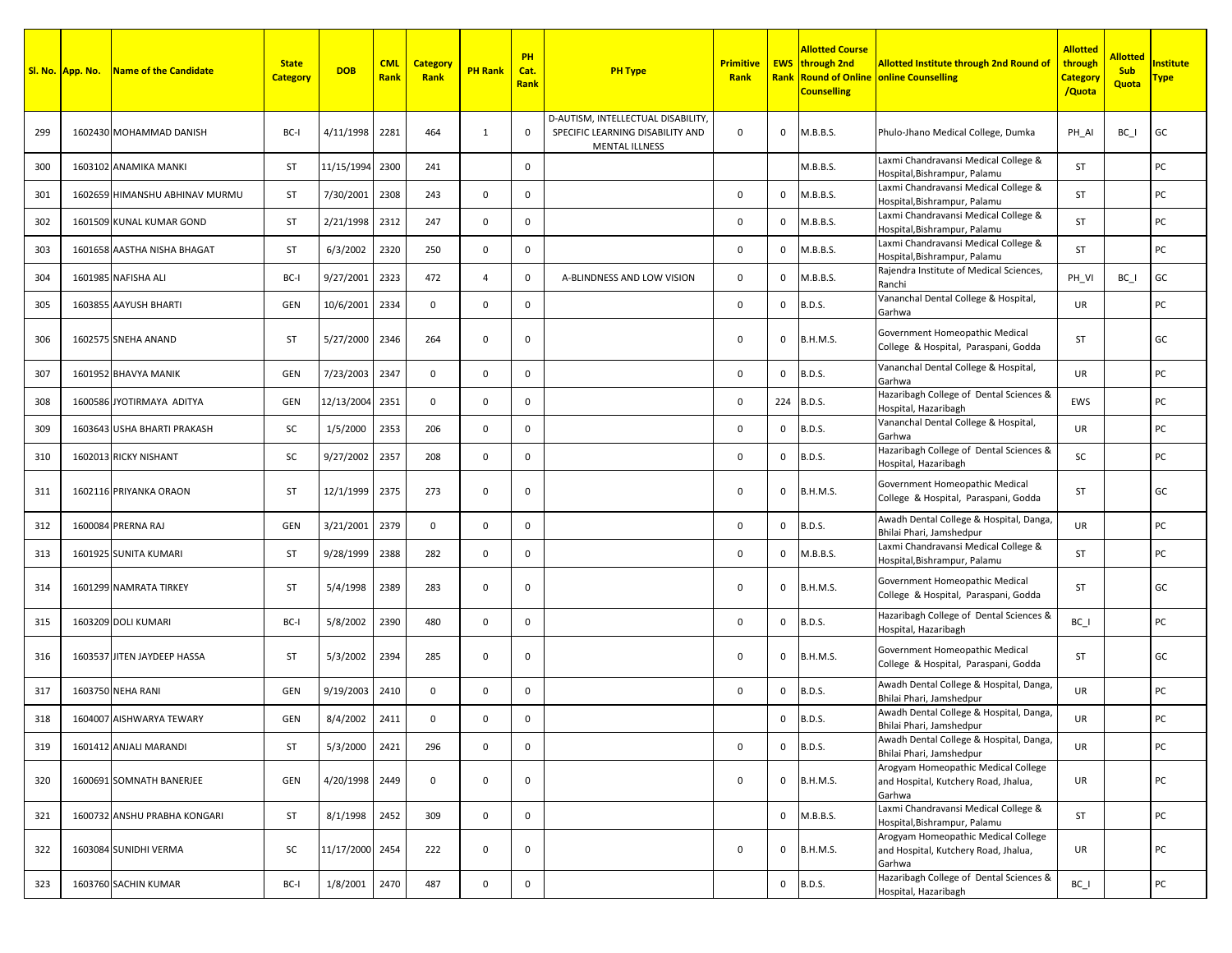|     | Sl. No. App. No. | Name of the Candidate        | <b>State</b><br><b>Category</b> | <b>DOB</b>      | <b>CML</b><br>Rank | <b>Category</b><br>Rank | <b>PH Rank</b> | <b>PH</b><br>Cat.<br>Rank | <b>PH Type</b> | <b>Primitive</b><br>Rank |              | <b>Allotted Course</b><br><b>EWS</b> through 2nd<br><b>Counselling</b> | <b>Allotted Institute through 2nd Round of</b><br><b>Rank Round of Online online Counselling</b> | <b>Allotted</b><br>through<br><mark>Category</mark><br>/Quota | <b>Allotted</b><br><b>Sub</b><br>Quota | nstitute<br><u> Гуре</u> |
|-----|------------------|------------------------------|---------------------------------|-----------------|--------------------|-------------------------|----------------|---------------------------|----------------|--------------------------|--------------|------------------------------------------------------------------------|--------------------------------------------------------------------------------------------------|---------------------------------------------------------------|----------------------------------------|--------------------------|
| 324 |                  | 1601610 ABHISHEK EKKA        | <b>ST</b>                       | 6/6/2001        | 2471               | 318                     | 0              | 0                         |                | $\mathbf 0$              | 0            | <b>B.H.M.S.</b>                                                        | Government Homeopathic Medical<br>College & Hospital, Paraspani, Godda                           | ST                                                            |                                        | GC                       |
| 325 |                  | 1600560 DEEPAK SOREN         | ST                              | 7/21/1998       | 2483               | 322                     | $\mathsf{O}$   | $\mathbf 0$               |                | $\mathbf 0$              | 0            | <b>B.H.M.S.</b>                                                        | Government Homeopathic Medical<br>College & Hospital, Paraspani, Godda                           | ST                                                            |                                        | GC                       |
| 326 |                  | 1603821 SHRUTI SHUKLA        | <b>GEN</b>                      | 7/3/2001        | 2500               | $\mathbf 0$             | 0              | $\mathbf 0$               |                | 0                        | 0            | <b>B.D.S.</b>                                                          | Awadh Dental College & Hospital, Danga<br>Bhilai Phari, Jamshedpur                               | UR                                                            |                                        | PC                       |
| 327 |                  | 1603006 SONAL ADITI AIND     | <b>ST</b>                       | 12/12/2000      | 2508               | 335                     | 0              | $\mathbf 0$               |                | 0                        | 0            | <b>B.D.S.</b>                                                          | Hazaribagh College of Dental Sciences &<br>Hospital, Hazaribagh                                  | ST                                                            |                                        | PC                       |
| 328 |                  | 1601689 NISHA BHARTI         | SC                              | 3/2/2002        | 2512               | 232                     | 0              | 0                         |                | 0                        | 0            | <b>B.D.S.</b>                                                          | Hazaribagh College of Dental Sciences &<br>Hospital, Hazaribagh                                  | SC                                                            |                                        | PC                       |
| 329 |                  | 1603556 MANOJ BASKEY         | ST                              | 11/1/2001       | 2514               | 337                     | 0              | 0                         |                | 0                        | 0            | <b>B.D.S.</b>                                                          | Hazaribagh College of Dental Sciences &<br>Hospital, Hazaribagh                                  | ST                                                            |                                        | PC                       |
| 330 |                  | 1602479 NISHANT KUMAR PATHAK | <b>GEN</b>                      | 11/12/2000      | 2520               | $\mathbf 0$             | 0              | $\mathbf 0$               |                | 0                        | 228          | <b>B.D.S.</b>                                                          | Hazaribagh College of Dental Sciences &<br>Hospital, Hazaribagh                                  | EWS                                                           |                                        | PC                       |
| 331 |                  | 1601839 VASUNDHARA PAL       | BC-I                            | 8/24/2000       | 2530               | 493                     | 0              | $\mathbf 0$               |                | 0                        | 0            | <b>B.D.S.</b>                                                          | Hazaribagh College of Dental Sciences &<br>Hospital, Hazaribagh                                  | $BC_$                                                         |                                        | PC                       |
| 332 |                  | 1600493 VISHAL MURMU         | <b>ST</b>                       | 12/29/2001      | 2535               | 343                     | $\mathbf 0$    | $\mathbf 0$               |                | 0                        | 0            | B.H.M.S.                                                               | Government Homeopathic Medical<br>College & Hospital, Paraspani, Godda                           | ST                                                            |                                        | GC                       |
| 333 |                  | 1601717 ABIGAIL NIDHI XALXO  | <b>ST</b>                       | 2/8/2000        | 2541               | 344                     | 0              | 0                         |                | $\mathbf 0$              | 0            | <b>B.H.M.S.</b>                                                        | Government Homeopathic Medical<br>College & Hospital, Paraspani, Godda                           | ST                                                            |                                        | GC                       |
| 334 |                  | 1603112 PRIYANKA RAJ         | SC                              | 7/1/2001        | 2549               | 237                     | 0              | 0                         |                | 0                        | 0            | <b>B.D.S.</b>                                                          | Hazaribagh College of Dental Sciences &<br>Hospital, Hazaribagh                                  | SC                                                            |                                        | PC                       |
| 335 |                  | 1600145 DHIRENDRA KUMAR      | SC                              | 1/12/2002       | 2564               | 244                     | $\mathbf 0$    | $\mathbf 0$               |                | 0                        | 0            | <b>B.D.S.</b>                                                          | Hazaribagh College of Dental Sciences &<br>Hospital, Hazaribagh                                  | SC                                                            |                                        | PC                       |
| 336 |                  | 1600359 PRIYANSHI KAUR       | GEN                             | 1/8/2002        | 2568               | $\mathbf 0$             | 0              | $\mathbf 0$               |                |                          | 0            | <b>B.D.S.</b>                                                          | Awadh Dental College & Hospital, Danga<br>Bhilai Phari, Jamshedpur                               | UR                                                            |                                        | PC                       |
| 337 |                  | 1601624 SHUBHAM MANDAL       | SC                              | 1/13/2002       | 2596               | 246                     | 0              | $\mathbf 0$               |                | 0                        | 0            | <b>B.D.S.</b>                                                          | Hazaribagh College of Dental Sciences &<br>Hospital, Hazaribagh                                  | SC                                                            |                                        | PC                       |
| 338 |                  | 1602673 BABLI KUMARI         | SC                              | 4/21/1999       | 2600               | 247                     | 0              | $\mathbf 0$               |                | 0                        | $\Omega$     | B.D.S.                                                                 | Hazaribagh College of Dental Sciences &<br>Hospital, Hazaribagh                                  | SC                                                            |                                        | PC                       |
| 339 |                  | 1600474 ROBIN KUJUR          | <b>ST</b>                       | 6/16/2000       | 2615               | 378                     | 0              | 0                         |                | $\mathbf 0$              | $\Omega$     | B.D.S.                                                                 | Hazaribagh College of Dental Sciences &<br>Hospital, Hazaribagh                                  | ST                                                            |                                        | PC                       |
| 340 |                  | 1603159 DURGA VERMA          | GEN                             | 6/14/2001       | 2616               | $\mathbf 0$             | $\mathbf 0$    | $\mathbf 0$               |                | 0                        | 234          | <b>B.D.S.</b>                                                          | Awadh Dental College & Hospital, Danga<br>Bhilai Phari, Jamshedpur                               | UR                                                            |                                        | PC                       |
| 341 |                  | 1603076 NEELAM FAIQUA        | <b>GEN</b>                      | 8/30/2001       | 2623               | $\mathbf 0$             | 0              | $\mathbf 0$               |                | 0                        | 236          | <b>B.D.S.</b>                                                          | Awadh Dental College & Hospital, Danga,<br>Bhilai Phari, Jamshedpur                              | UR                                                            |                                        | PC                       |
| 342 |                  | 1600049 LAKRA ASHY           | <b>ST</b>                       | 2/13/2003       | 2629               | 382                     | 0              | $\mathbf 0$               |                | $\mathbf 0$              | 0            | <b>B.D.S.</b>                                                          | Hazaribagh College of Dental Sciences &<br>Hospital, Hazaribagh                                  | ST                                                            |                                        | PC                       |
| 343 |                  | 1602790 AMISHA TOPPO         | ST                              | 3/6/2000        | 2632               | 384                     | 0              | $\mathbf 0$               |                | $\mathbf 0$              | 0            | <b>B.D.S.</b>                                                          | Awadh Dental College & Hospital, Danga,<br>Bhilai Phari, Jamshedpur                              | UR                                                            |                                        | PC                       |
| 344 |                  | 1603165 BHAVYA PRIYA         | GEN                             | 10/1/2001 2633  |                    | $\mathbf{0}$            | $\mathbf 0$    | 0                         |                | 0                        | 0            | <b>B.D.S.</b>                                                          | Awadh Dental College & Hospital, Danga,<br>Bhilai Phari, Jamshedpur                              | UR                                                            |                                        | PC                       |
| 345 |                  | 1602812 SIRASITA LAKRA       | ST                              | 11/6/2001 2645  |                    | 390                     | $\mathbf 0$    | $\mathbf 0$               |                | $\mathsf 0$              | $\mathbf{0}$ | B.H.M.S.                                                               | Arogyam Homeopathic Medical College<br>and Hospital, Kutchery Road, Jhalua,<br>Garhwa            | UR                                                            |                                        | PC                       |
| 346 |                  | 1601814 MOHIT CHANDRA        | GEN                             | 9/10/2002 2648  |                    | $\mathbf{0}$            | $\mathbf 0$    | $\mathbf 0$               |                | $\mathsf 0$              | 0            | <b>B.D.S.</b>                                                          | Awadh Dental College & Hospital, Danga,<br>Bhilai Phari, Jamshedpur                              | UR                                                            |                                        | PC                       |
| 347 |                  | 1603195 PRITI ANAND          | SC                              | 2/11/1993       | 2650               | 251                     | $\mathbf 0$    | $\mathbf 0$               |                | $\mathsf 0$              | 0            | <b>B.D.S.</b>                                                          | Hazaribagh College of Dental Sciences &<br>Hospital, Hazaribagh                                  | SC                                                            |                                        | PC                       |
| 348 |                  | 1603488 ANISHA HANSDA        | ST                              | 11/28/2001 2672 |                    | 408                     | $\mathbf 0$    | $\mathbf 0$               |                | 0                        | 0            | <b>B.D.S.</b>                                                          | Hazaribagh College of Dental Sciences &<br>Hospital, Hazaribagh                                  | ST                                                            |                                        | PC                       |
| 349 |                  | 1600344 FATMA IMAM           | GEN                             | 2/13/1998 2681  |                    | $\mathbf 0$             | $\mathbf 0$    | $\mathbf 0$               |                | 0                        | 0            | <b>B.D.S.</b>                                                          | Vananchal Dental College & Hospital,<br>Garhwa                                                   | UR                                                            |                                        | PC                       |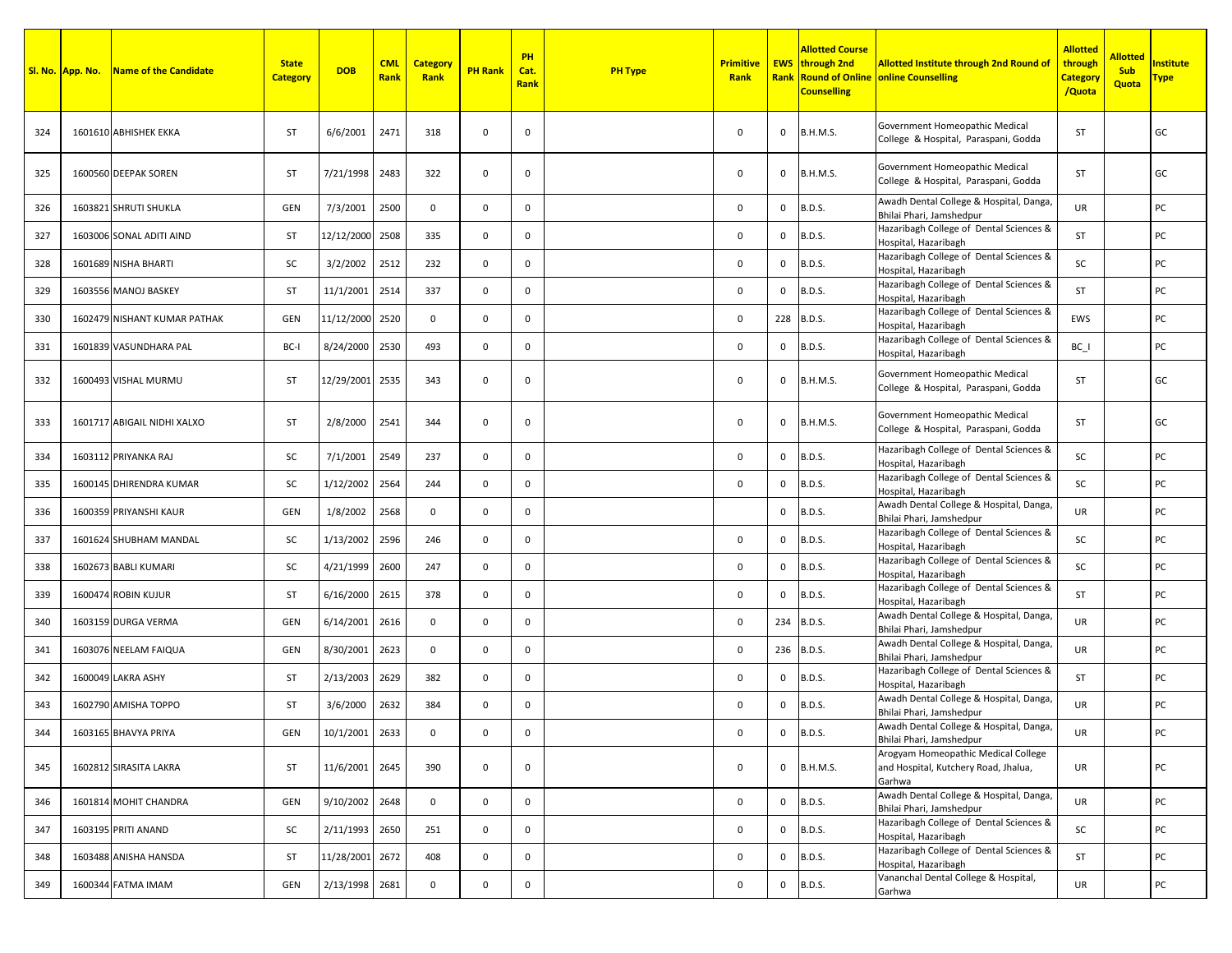|     | Sl. No. App. No. | <b>Name of the Candidate</b>   | <b>State</b><br><b>Category</b> | <b>DOB</b>      | <b>CML</b><br><b>Rank</b> | <b>Category</b><br>Rank | <b>PH Rank</b> | PH<br>Cat.<br>Rank | <b>PH Type</b>             | <b>Primitive</b><br>Rank |          | Allotted Course<br><b>EWS</b> through 2nd<br><b>Counselling</b> | <b>Allotted Institute through 2nd Round of</b><br><b>Rank Round of Online online Counselling</b> | <b>Allotted</b><br>through<br><mark>Category</mark><br>/Quota | <b>Allotted</b><br><b>Sub</b><br>Quota | nstitute<br><u> Fype</u> |
|-----|------------------|--------------------------------|---------------------------------|-----------------|---------------------------|-------------------------|----------------|--------------------|----------------------------|--------------------------|----------|-----------------------------------------------------------------|--------------------------------------------------------------------------------------------------|---------------------------------------------------------------|----------------------------------------|--------------------------|
| 350 |                  | 1603795 ANURAGNI PANDEY        | GEN                             | 2/18/2002       | 2684                      | $\mathbf{0}$            | $\mathbf 0$    | 0                  |                            | $\mathbf 0$              | 0        | <b>B.D.S.</b>                                                   | Vananchal Dental College & Hospital,<br>Garhwa                                                   | UR.                                                           |                                        | PC                       |
| 351 |                  | 1601864 MINI KUMARI            | <b>ST</b>                       | 8/11/1998       | 2685                      | 414                     | $\mathbf 0$    | $\mathbf 0$        |                            | $\mathbf 0$              | 0        | <b>B.D.S.</b>                                                   | Hazaribagh College of Dental Sciences &<br>Hospital, Hazaribagh                                  | <b>ST</b>                                                     |                                        | PC                       |
| 352 |                  | 1601523 ANGEL SAKSHI XAXA      | <b>ST</b>                       | 10/17/2002 2703 |                           | 424                     | $\mathbf 0$    | 0                  |                            | 0                        | 0        | <b>B.D.S.</b>                                                   | Hazaribagh College of Dental Sciences &<br>Hospital, Hazaribagh                                  | ST                                                            |                                        | PC                       |
| 353 |                  | 1601054 SONI PRAKASH YADVINDU  | BC-II                           | 4/19/2000       | 2713                      | 301                     | 0              | 0                  |                            | 0                        | 0        | <b>B.H.M.S.</b>                                                 | Arogyam Homeopathic Medical College<br>and Hospital, Kutchery Road, Jhalua,<br>Garhwa            | UR                                                            |                                        | PC                       |
| 354 |                  | 1602710 MISHA KUMARI           | BC-II                           | 12/4/2002       | 2723                      | 302                     | $\mathbf 0$    | $\mathbf 0$        |                            | $\mathbf 0$              | $\Omega$ | <b>B.D.S.</b>                                                   | Hazaribagh College of Dental Sciences &<br>Hospital, Hazaribagh                                  | BC_II                                                         |                                        | PC                       |
| 355 |                  | 1600466 PRATIBHA KUMARI        | GEN                             | 4/12/2001       | 2733                      | $\mathbf 0$             | 0              | $\mathbf 0$        |                            | 0                        | 0        | <b>B.D.S.</b>                                                   | Vananchal Dental College & Hospital,<br>Garhwa                                                   | UR                                                            |                                        | PC                       |
| 356 |                  | 1600008 ARUNA VERONICA MINZ    | ST                              | 4/17/2001       | 2739                      | 438                     | $\mathbf 0$    | $\mathbf 0$        |                            | $\mathbf 0$              | $\Omega$ | <b>B.D.S.</b>                                                   | Hazaribagh College of Dental Sciences &<br>Hospital, Hazaribagh                                  | ST                                                            |                                        | PC                       |
| 357 |                  | 1600485 RITESH HANSDA          | <b>ST</b>                       | 8/30/2001       | 2749                      | 442                     | $\mathbf 0$    | $\mathbf 0$        |                            | 0                        | 0        | <b>B.D.S.</b>                                                   | Hazaribagh College of Dental Sciences &<br>Hospital, Hazaribagh                                  | <b>ST</b>                                                     |                                        | PC                       |
| 358 |                  | 1602548 PRIYANSHI PREET        | GEN                             | 6/8/2001        | 2760                      | 0                       | $\mathbf 0$    | $\mathbf 0$        |                            | $\mathbf 0$              | 0        | <b>B.D.S.</b>                                                   | Awadh Dental College & Hospital, Danga,<br>Bhilai Phari, Jamshedpur                              | <b>UR</b>                                                     |                                        | PC                       |
| 359 |                  | 1602985 SHREYA XALXO           | ST                              | 1/15/2001       | 2764                      | 449                     | $\mathbf 0$    | $\mathbf 0$        |                            | $\mathbf 0$              | 0        | <b>B.D.S.</b>                                                   | Awadh Dental College & Hospital, Danga,<br>Bhilai Phari, Jamshedpur                              | UR                                                            |                                        | PC                       |
| 360 |                  | 1603609 AUNPAM MISHRA          | GEN                             | 1/25/2002       | 2773                      | 0                       | 6              | $\mathbf 0$        | A-BLINDNESS AND LOW VISION |                          | 0        | M.B.B.S.                                                        | Shaheed Nirmal Mahto Medical College,<br>Dhanbad                                                 | PH VI                                                         | UR                                     | GC                       |
| 361 |                  | 1601766 SURBHI KERKETTA        | ST                              | 7/14/1999       | 2775                      | 453                     | $\mathbf 0$    | $\mathbf 0$        |                            | 0                        | 0        | <b>B.D.S.</b>                                                   | Vananchal Dental College & Hospital,<br>Garhwa                                                   | UR                                                            |                                        | PC                       |
| 362 |                  | <b>1602986 NICKY EKKA</b>      | <b>ST</b>                       | 9/30/2002       | 2787                      | 458                     | $\mathbf 0$    | 0                  |                            | $\mathbf 0$              | 0        | <b>B.D.S.</b>                                                   | Awadh Dental College & Hospital, Danga<br>Bhilai Phari, Jamshedpur                               | <b>UR</b>                                                     |                                        | PC                       |
| 363 |                  | 1604018 SHILPI KUMARI          | GEN                             | 11/2/2000       | 2790                      | 0                       | 0              | $\overline{0}$     |                            |                          | 0        | <b>B.H.M.S.</b>                                                 | Arogyam Homeopathic Medical College<br>and Hospital, Kutchery Road, Jhalua,<br>Garhwa            | UR                                                            |                                        | PC                       |
| 364 |                  | 1600410 TRISHA OJAL TOPPO      | ST                              | 10/29/1999 2793 |                           | 460                     | 0              | $\mathbf 0$        |                            | 0                        | 0        | <b>B.D.S.</b>                                                   | Hazaribagh College of Dental Sciences &<br>Hospital, Hazaribagh                                  | ST                                                            |                                        | PC                       |
| 365 |                  | 1603994 RICHA SINHA            | GEN                             | 5/21/1998       | 2799                      | $\mathbf 0$             | 0              | 0                  |                            |                          | $\Omega$ | <b>B.D.S.</b>                                                   | Vananchal Dental College & Hospital,<br>Garhwa                                                   | UR                                                            |                                        | PC                       |
| 366 |                  | 1600420 PAWAN KARMALI          | ST                              | 7/7/2002        | 2813                      | 466                     | $\mathbf 0$    | $\mathbf 0$        |                            | $\Omega$                 | 0        | <b>B.H.M.S.</b>                                                 | Arogyam Homeopathic Medical College<br>and Hospital, Kutchery Road, Jhalua,<br>Garhwa            | UR                                                            |                                        | PC                       |
| 367 | 1603901 JAYA     |                                | ST                              | 6/16/1998       | 2824                      | 470                     | $\mathbf 0$    | 0                  |                            | 0                        | 0        | <b>B.D.S.</b>                                                   | Awadh Dental College & Hospital, Danga,<br>Bhilai Phari, Jamshedpur                              | <b>UR</b>                                                     |                                        | PC                       |
| 368 |                  | 1602136 MANSI KUMARI           | SC                              | 7/7/1997        | 2860                      | 268                     | $\mathbf 0$    | 0                  |                            | 0                        | 0        | <b>B.D.S.</b>                                                   | Hazaribagh College of Dental Sciences &<br>Hospital, Hazaribagh                                  | SC                                                            |                                        | PC                       |
| 369 |                  | 1601791 ISHTIYAQUE ALAM ANSARI | GEN                             | 1/17/1998       | 2870                      | 0                       | 0              | 0                  |                            | $\mathbf 0$              | 0        | <b>B.D.S.</b>                                                   | Vananchal Dental College & Hospital,<br>Garhwa                                                   | UR                                                            |                                        | PC                       |
| 370 |                  | 1603570 SANDHYA KUMARI         | GEN                             | 9/15/2001       | 2872                      | 0                       | $\mathbf 0$    | 0                  |                            | $\Omega$                 | 0        | <b>B.D.S.</b>                                                   | Awadh Dental College & Hospital, Danga,<br>Bhilai Phari, Jamshedpur                              | UR                                                            |                                        | PC                       |
| 371 |                  | 1602772 SHIRLEY SIMRAN EKKA    | <b>ST</b>                       | 11/18/2000 2877 |                           | 499                     | $\mathsf 0$    | $\mathbf 0$        |                            | 0                        | 0        | <b>B.D.S.</b>                                                   | Awadh Dental College & Hospital, Danga,<br>Bhilai Phari, Jamshedpur                              | UR                                                            |                                        | PC                       |
| 372 | 1603452 MITALI   |                                | GEN                             | 2/19/2001       | 2880                      | $\mathbf 0$             | $\mathbf 0$    | $\mathbf 0$        |                            | $\mathbf 0$              | 0        | <b>B.D.S.</b>                                                   | Awadh Dental College & Hospital, Danga,<br>Bhilai Phari, Jamshedpur                              | UR                                                            |                                        | PC                       |
| 373 |                  | 1601368 PUSHKER KUMAR          | GEN                             | 1/1/2001        | 2885                      | $\mathbf 0$             | $\mathbf 0$    | $\mathsf 0$        |                            | $\mathsf 0$              | 0        | <b>B.D.S.</b>                                                   | Vananchal Dental College & Hospital,<br>Garhwa                                                   | UR                                                            |                                        | PC                       |
| 374 |                  | 1603254 EKTA ANGEL MURMU       | ST                              | 5/5/2000        | 2888                      | 503                     | $\mathbf{0}$   | $\mathsf{O}$       |                            | $\mathsf 0$              | 0        | <b>B.D.S.</b>                                                   | Awadh Dental College & Hospital, Danga,<br>Bhilai Phari, Jamshedpur                              | ST                                                            |                                        | PC                       |
| 375 |                  | 1603756 PREETI RANI            | SC                              | 6/1/2001        | 2897                      | 276                     | 0              | $\mathbf 0$        |                            | 0                        | 0        | <b>B.H.M.S.</b>                                                 | Arogyam Homeopathic Medical College<br>and Hospital, Kutchery Road, Jhalua,<br>Garhwa            | UR                                                            |                                        | PC                       |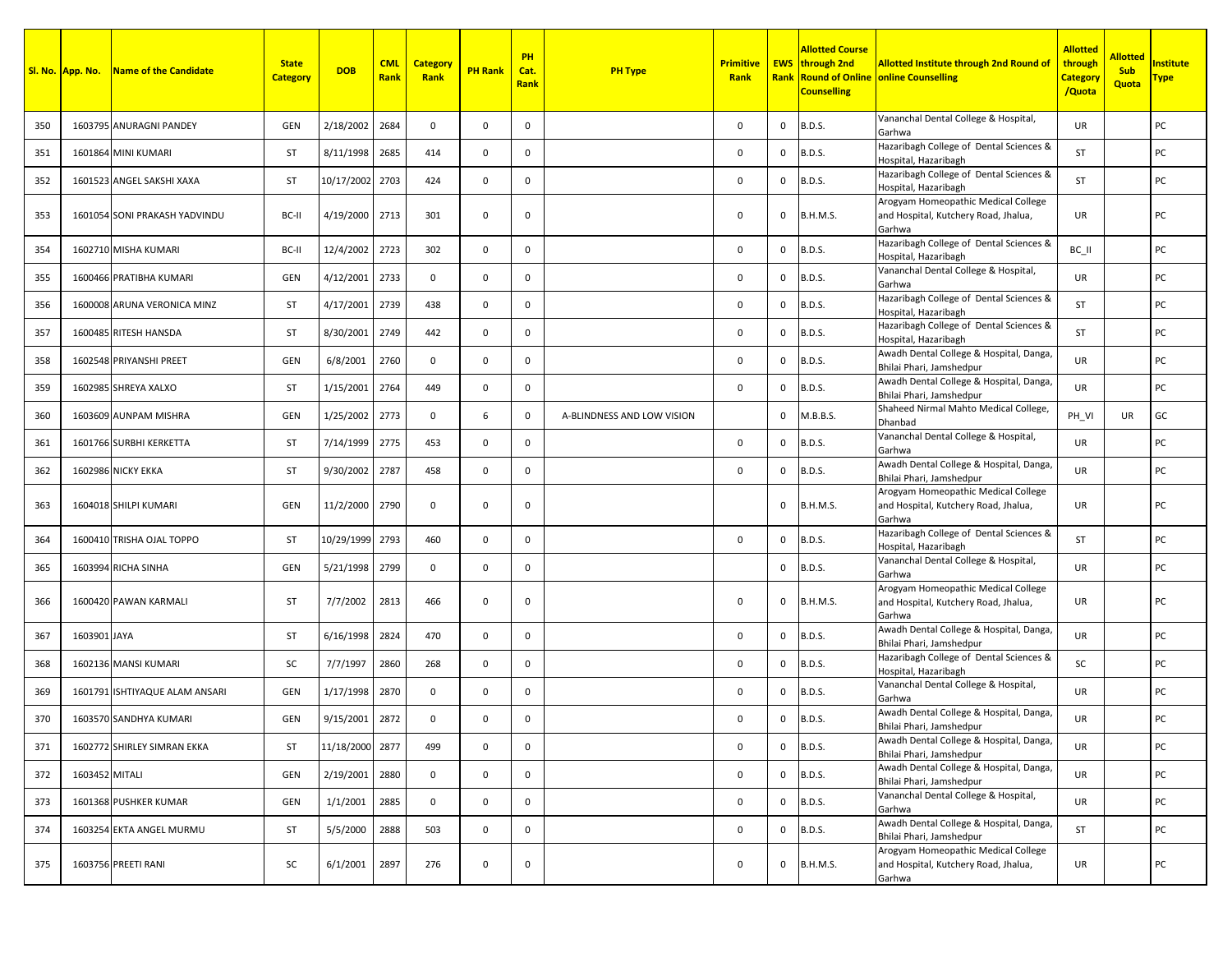|     | Sl. No. App. No. | <b>Name of the Candidate</b>  | <b>State</b><br><b>Category</b> | <b>DOB</b>     | <b>CML</b><br>Rank | <b>Category</b><br>Rank | <b>PH Rank</b> | PH<br>Cat.<br><b>Rank</b> | <b>PH Type</b>                                                                                                                | <b>Primitive</b><br>Rank |              | <b>Allotted Course</b><br><b>EWS</b> through 2nd<br><b>Counselling</b> | <b>Allotted Institute through 2nd Round of</b><br><b>Rank Round of Online online Counselling</b> | <b>Allotted</b><br>through<br>Category<br>/Quota | <b>Allotted</b><br><b>Sub</b><br>Quota | nstitute<br><u> Fype</u> |
|-----|------------------|-------------------------------|---------------------------------|----------------|--------------------|-------------------------|----------------|---------------------------|-------------------------------------------------------------------------------------------------------------------------------|--------------------------|--------------|------------------------------------------------------------------------|--------------------------------------------------------------------------------------------------|--------------------------------------------------|----------------------------------------|--------------------------|
| 376 |                  | 1602650 PUNAM BASKEY          | <b>ST</b>                       | 8/30/1999      | 2899               | 505                     | $\mathbf 0$    | 0                         |                                                                                                                               | 0                        | 0            | <b>B.H.M.S.</b>                                                        | Arogyam Homeopathic Medical College<br>and Hospital, Kutchery Road, Jhalua,<br>Garhwa            | UR                                               |                                        | PC                       |
| 377 |                  | 1603742 PRATIK AMBASTA        | GEN                             | 1/27/2004      | 2908               | $\mathbf 0$             | $\mathbf 0$    | 0                         |                                                                                                                               | 0                        | 0            | <b>B.D.S.</b>                                                          | Vananchal Dental College & Hospital,<br>Garhwa                                                   | UR                                               |                                        | РC                       |
| 378 |                  | 1602148 AARYA SINGH           | GEN                             | 10/18/2002     | 2931               | $\mathbf 0$             | $\mathbf 0$    | 0                         |                                                                                                                               | 0                        | $\mathbf{0}$ | <b>B.D.S.</b>                                                          | Vananchal Dental College & Hospital,<br>Garhwa                                                   | UR                                               |                                        | РC                       |
| 379 |                  | 1602805 SURAJ KUMAR LOHAR     | BC-I                            | 1/3/1997       | 2937               | 526                     | $\mathbf 0$    | 0                         |                                                                                                                               | 0                        | 0            | <b>B.D.S.</b>                                                          | Awadh Dental College & Hospital, Danga<br>Bhilai Phari, Jamshedpur                               | $BC_$                                            |                                        | РC                       |
| 380 |                  | 1601923 ABHISHEK TIRKEY       | <b>ST</b>                       | 12/4/2001      | 2948               | 523                     | $\mathbf 0$    | $\mathbf 0$               |                                                                                                                               | 0                        | 0            | <b>B.D.S.</b>                                                          | Hazaribagh College of Dental Sciences &<br>Hospital, Hazaribagh                                  | <b>ST</b>                                        |                                        | РC                       |
| 381 |                  | 1600214 VANDANA WADINI        | SC                              | 12/1/2000      | 2949               | 287                     | $\mathbf 0$    | 0                         |                                                                                                                               | 0                        | 0            | <b>B.D.S.</b>                                                          | Vananchal Dental College & Hospital,<br>Garhwa                                                   | UR                                               |                                        | РC                       |
| 382 |                  | 1602147 KRITIKA KUMARI        | SC                              | 7/30/1998      | 2952               | 288                     | $\mathbf 0$    | $\mathbf 0$               |                                                                                                                               | 0                        | $\mathbf{0}$ | <b>B.D.S.</b>                                                          | Vananchal Dental College & Hospital,<br>Garhwa                                                   | UR                                               |                                        | РC                       |
| 383 |                  | 1603920 SANVI SUMAN           | <b>GEN</b>                      | 6/23/2000      | 2955               | $\overline{0}$          | 9              | 0                         | B-DEAFNESS AND HARD OF HEARING                                                                                                | 0                        | $\mathbf{0}$ | M.B.B.S.                                                               | Mednirai Medical College, Palamu                                                                 | PH HI                                            | UR                                     | GC                       |
| 384 |                  | 1602738 SAUMYA HANSDA         | <b>ST</b>                       | 2/26/2001      | 2968               | 530                     | $\mathbf 0$    | $\mathbf 0$               |                                                                                                                               | 0                        | $\mathbf{0}$ | <b>B.D.S.</b>                                                          | Hazaribagh College of Dental Sciences &<br>Hospital, Hazaribagh                                  | <b>ST</b>                                        |                                        | PC                       |
| 385 |                  | 1601702 RAJESH KUMAR MAHTO    | BC-II                           | 10/20/1993     | 3004               | 320                     | 10             | 0                         | B-DEAFNESS AND HARD OF HEARING                                                                                                | 0                        | $\mathbf{0}$ | <b>B.D.S.</b>                                                          | Dental Institute, Rajendra Institute of<br>Medical Sciences, Ranchi                              | PH_HI                                            | BC_II                                  | GC                       |
| 386 |                  | 1600522 SIDHARTH PANDEY       | <b>GEN</b>                      | 5/17/2002      | 3007               | $\mathbf{0}$            | $\mathbf 0$    | $\mathbf 0$               |                                                                                                                               | 0                        | $\mathbf{0}$ | <b>B.D.S.</b>                                                          | Vananchal Dental College & Hospital,<br>Garhwa                                                   | UR                                               |                                        | PC                       |
| 387 |                  | 1602794 WAARISAH HUSSAIN      | BC-I                            | 5/22/2002      | 3011               | 534                     | $^{\circ}$     | 0                         |                                                                                                                               | 0                        | $\mathbf{0}$ | <b>B.D.S.</b>                                                          | Hazaribagh College of Dental Sciences &<br>Hospital, Hazaribagh                                  | BC I                                             |                                        | РC                       |
| 388 |                  | 1602135 NIDHI GUPTA           | BC-II                           | 3/27/2000      | 3015               | 321                     | $\mathbf 0$    | 0                         |                                                                                                                               | 0                        | 0            | <b>B.D.S.</b>                                                          | Vananchal Dental College & Hospital,<br>Garhwa                                                   | UR                                               |                                        | РC                       |
| 389 |                  | 1600550 ANTRA SHRADDHA PANNA  | <b>ST</b>                       | 12/20/2001     | 3017               | 546                     | $^{\circ}$     | 0                         |                                                                                                                               | 0                        | 0            | <b>B.D.S.</b>                                                          | Hazaribagh College of Dental Sciences &<br>Hospital, Hazaribagh                                  | <b>ST</b>                                        |                                        | PC                       |
| 390 |                  | 1603649 NEEL TIRKEY           | <b>ST</b>                       | 12/3/1999      | 3025               | 549                     | $\mathbf 0$    | $\mathbf 0$               |                                                                                                                               | 0                        | $\mathbf{0}$ | <b>B.D.S.</b>                                                          | Awadh Dental College & Hospital, Danga<br>Bhilai Phari, Jamshedpur                               | <b>ST</b>                                        |                                        | PC                       |
| 391 |                  | 1603121 RAJ PRATIK            | BC-II                           | 9/6/2000       | 3029               | 323                     | $\mathbf 0$    | $\mathbf 0$               |                                                                                                                               | 0                        | $\Omega$     | <b>B.D.S.</b>                                                          | Hazaribagh College of Dental Sciences &<br>Hospital, Hazaribagh                                  | BC II                                            |                                        | PC                       |
| 392 |                  | 1600953 SHUBHOJEET PAUL       | BC-II                           | 5/5/2002       | 3034               | 324                     | $\mathbf 0$    | 0                         |                                                                                                                               | 0                        | 0            | <b>B.D.S.</b>                                                          | Hazaribagh College of Dental Sciences &<br>Hospital, Hazaribagh                                  | BC_II                                            |                                        | PC                       |
| 393 |                  | 1603804 UMAIRA SHAHID         | BC-II                           | 1/21/2003      | 3044               | 325                     | $\mathbf 0$    | 0                         |                                                                                                                               | $\mathbf 0$              | $\mathbf{0}$ | <b>B.D.S.</b>                                                          | Awadh Dental College & Hospital, Danga<br>Bhilai Phari, Jamshedpur                               | BC_II                                            |                                        | РC                       |
| 394 |                  | 1603720 SWETA SINGH           | BC-II                           | 4/7/2000       | 3045               | 326                     | $\mathbf{0}$   | 0                         |                                                                                                                               | 0                        | $\mathbf{0}$ | <b>B.D.S.</b>                                                          | Awadh Dental College & Hospital, Danga<br>Bhilai Phari, Jamshedpur                               | BC_II                                            |                                        | PC                       |
| 395 |                  | 1603347 MARIYAM KHATOON       | BC-II                           | 10/4/2001      | 3054               | 327                     | $\mathbf 0$    | 0                         |                                                                                                                               | 0                        | $\mathbf{0}$ | <b>B.H.M.S.</b>                                                        | Arogyam Homeopathic Medical College<br>and Hospital, Kutchery Road, Jhalua,<br>Garhwa            | UR                                               |                                        | РC                       |
| 396 |                  | 1601453 RAHUL MURMU           | <b>ST</b>                       | 5/6/2001       | 3061               | 570                     | $\mathbf 0$    | 0                         |                                                                                                                               | 0                        | $\mathbf 0$  | <b>B.D.S.</b>                                                          | Hazaribagh College of Dental Sciences &<br>Hospital, Hazaribagh                                  | <b>ST</b>                                        |                                        | PC                       |
| 397 |                  | 1601379 RASHMI HEMBRAM        | ST                              | 6/11/2003 3062 |                    | 571                     | $\mathbf 0$    | 0                         |                                                                                                                               | 0                        |              | 0 B.D.S.                                                               | Awadh Dental College & Hospital, Danga,<br>Bhilai Phari, Jamshedpur                              | ST                                               |                                        | PC                       |
| 398 |                  | 1600147 PRIYARAJ KUMAR PASWAN | SC                              | 5/2/1999       | 3067               | 299                     | $\mathbf 0$    | $\mathbf 0$               |                                                                                                                               | $\mathbf 0$              |              | $0$ B.D.S.                                                             | Awadh Dental College & Hospital, Danga,<br>Bhilai Phari, Jamshedpur                              | SC                                               |                                        | PC                       |
| 399 |                  | 1602306 SANOBER IMRAN         | GEN                             | 2/18/1996 3070 |                    | $\mathbf 0$             | 9              | 0                         | C-LOCOMOTOR DISABILITY INCLUDING<br>CEREBRAL PALSY, LEPROSY CURED,<br>DWARFISM, ACID ATTACK VICTIMS<br>AND MUSCULAR DYSTROPHY | $\mathsf 0$              | $\mathsf{O}$ | M.B.B.S.                                                               | Sheikh Bhikhari Medical College,<br>Hazaribagh                                                   | PH LD                                            | UR                                     | GC                       |
| 400 |                  | 1600431 NEHA KUMARI           | ST                              | 8/9/2002       | 3073               | 577                     | $\mathbf 0$    | $\mathsf{O}$              |                                                                                                                               | $\mathbf 0$              | 0            | <b>B.D.S.</b>                                                          | Hazaribagh College of Dental Sciences &<br>Hospital, Hazaribagh                                  | ST                                               |                                        | PC                       |
| 401 |                  | 1603956 POONAM PRIYA MURMU    | ST                              | 3/25/1996      | 3076               | 579                     | $\mathbf 0$    | $\mathbf 0$               |                                                                                                                               |                          | $\mathsf{O}$ | <b>B.D.S.</b>                                                          | Awadh Dental College & Hospital, Danga<br>Bhilai Phari, Jamshedpur                               | <b>ST</b>                                        |                                        | PC                       |